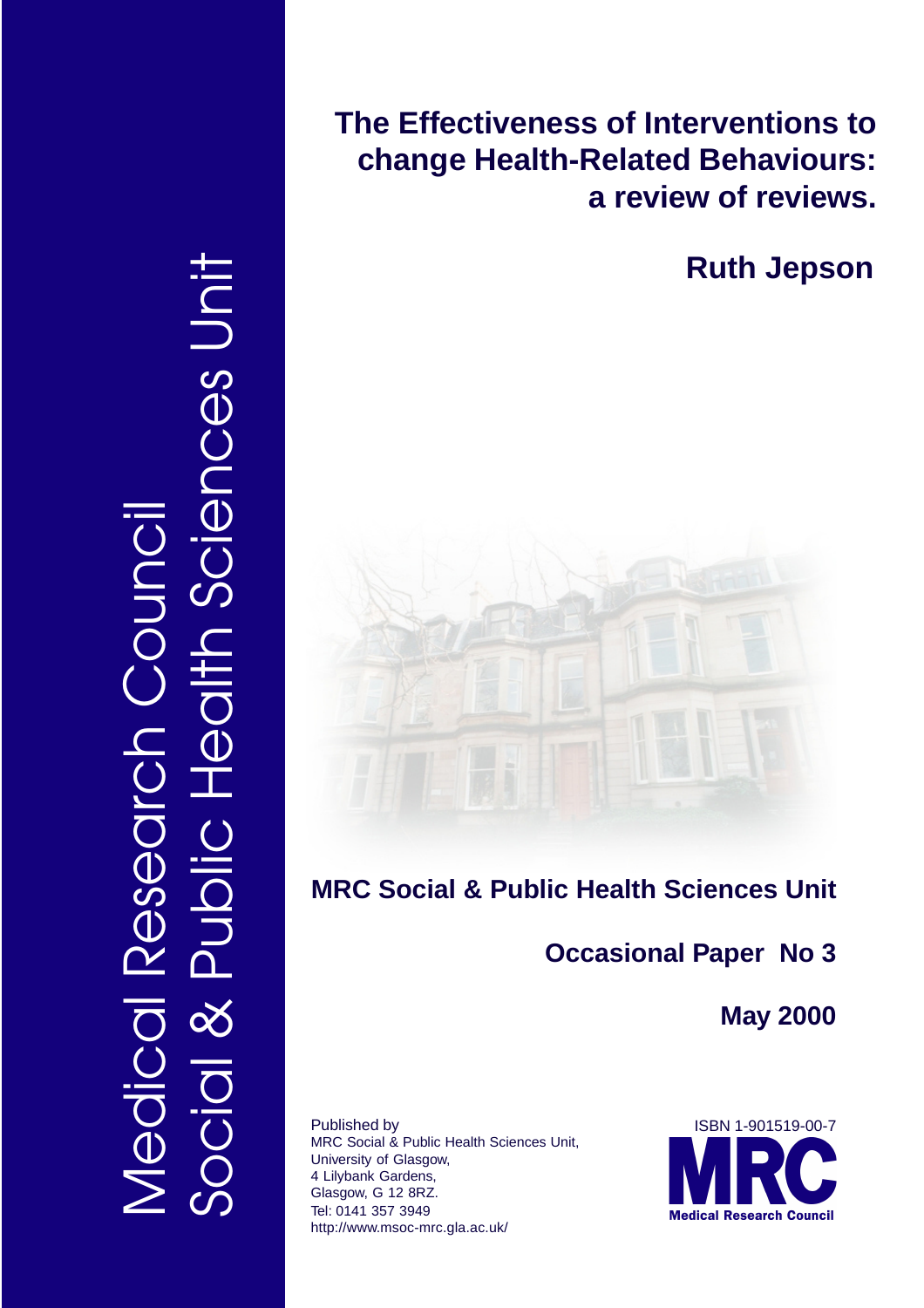## **The Effectiveness of Interventions to Change Health-Related Behaviours Table of Contents**

**Page**

| <b>Executive summary</b>                                                                                                                                                                                                                                                                       | 1                                      |
|------------------------------------------------------------------------------------------------------------------------------------------------------------------------------------------------------------------------------------------------------------------------------------------------|----------------------------------------|
| <b>Tobacco smoking</b>                                                                                                                                                                                                                                                                         | 1.                                     |
| <b>Alcohol Drinking</b>                                                                                                                                                                                                                                                                        | $\mathbf{2}$                           |
| <b>Exercise</b>                                                                                                                                                                                                                                                                                | $\mathbf{2}$                           |
| <b>Diet</b>                                                                                                                                                                                                                                                                                    | 3                                      |
| Sexual risk-taking in young people                                                                                                                                                                                                                                                             | 4                                      |
| Illicit drug use in young people                                                                                                                                                                                                                                                               | 4                                      |
| <b>List of abbreviations</b>                                                                                                                                                                                                                                                                   | 5                                      |
| Glossary                                                                                                                                                                                                                                                                                       | 6                                      |
| <b>Aims and objectives</b>                                                                                                                                                                                                                                                                     | 8                                      |
| Types of evidence included in the review                                                                                                                                                                                                                                                       | 9                                      |
| <b>Search Strategy</b>                                                                                                                                                                                                                                                                         | 10                                     |
| <b>Acknowledgements</b>                                                                                                                                                                                                                                                                        | 11                                     |
| 1. Tobacco Smoking                                                                                                                                                                                                                                                                             | 12                                     |
| Prevention of smoking in the general population<br>Restrictions on smoking in public places<br>1.                                                                                                                                                                                              | 12 <sub>2</sub><br>12 <sup>2</sup>     |
| Prevention of smoking in young people<br>1. School-based prevention programmes in young people<br>2. Non school-based prevention strategies aimed at young people                                                                                                                              | 12<br>12<br>13                         |
| Smoking cessation interventions aimed at the general population<br>1. Pharmacological agents<br>2. Education for smokers or health professionals, advice and encouragement<br>3. Behaviour modification and self-help strategies<br>4. Complementary therapies<br>5. Incentives<br>6. Exercise | 14<br>14<br>16<br>17<br>19<br>19<br>20 |
| Smoking cessation Interventions aimed at pregnant women                                                                                                                                                                                                                                        | 20                                     |
| Other ongoing reviews of interventions for smoking cessation                                                                                                                                                                                                                                   | 21                                     |
| 2. Alcohol drinking                                                                                                                                                                                                                                                                            | 22                                     |
| Preventing/reducing Alcohol misuse in young people                                                                                                                                                                                                                                             | 22                                     |
| Reducing alcohol misuse in the general population<br>1. Education and counselling<br>2. Other interventions to reduce alcohol consumption                                                                                                                                                      | 22<br>22<br>23                         |
| Preventing/ Reducing alcohol consumption in pregnant women                                                                                                                                                                                                                                     | 24                                     |
| Interventions for drink/drive offenders                                                                                                                                                                                                                                                        | 24                                     |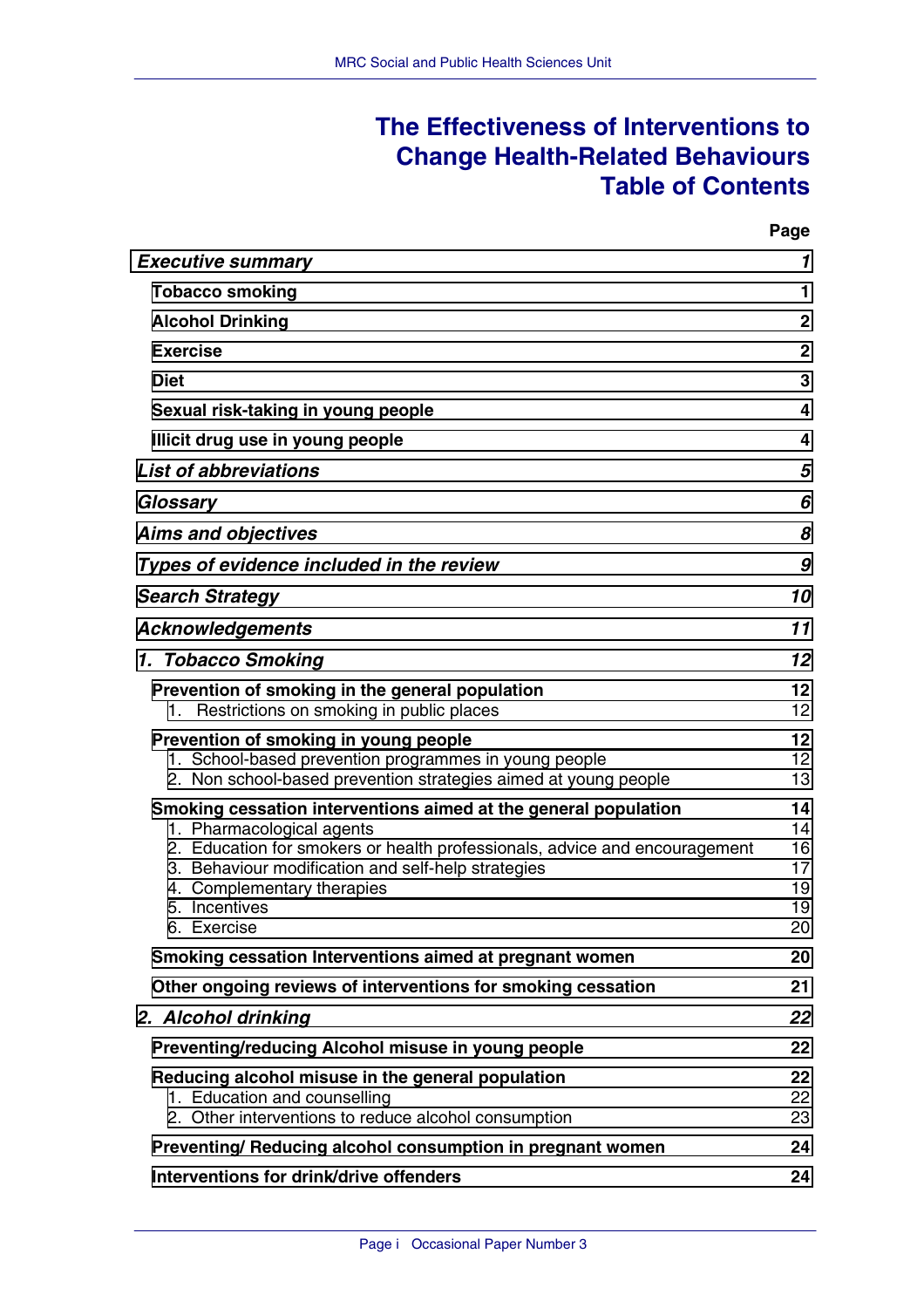| 3. Exercise                                                                                                                                                                                       | 26                   |
|---------------------------------------------------------------------------------------------------------------------------------------------------------------------------------------------------|----------------------|
| Promoting physical exercise in the general population<br>1. Education and advice<br>2. Other health promotion strategies<br>3. Strategies in the workplace                                        | 26<br>26<br>26<br>28 |
| Promoting physical exercise in pregnant women                                                                                                                                                     | 29                   |
| Promoting physical exercise in obese or overweight adults                                                                                                                                         | 29                   |
| Promoting physical exercise in obese or overweight children                                                                                                                                       | 30                   |
| Other ongoing reviews of interventions to increase physical exercise                                                                                                                              | 30                   |
| 4. DIET                                                                                                                                                                                           | 31                   |
| Promoting healthy eating habits in the general population<br>1. Health promotion and education                                                                                                    | 31<br>31             |
| Promoting healthy eating habits in babies and young children                                                                                                                                      | 33                   |
| Promoting healthy eating habits in minority ethnic groups                                                                                                                                         | 35                   |
| Promoting healthy eating habits in elderly people                                                                                                                                                 | 36                   |
| Promoting healthy eating habits in hypertensive adults                                                                                                                                            | 36                   |
| Promoting healthy eating habits in pregnant women                                                                                                                                                 | 37                   |
| Promoting healthy eating habits in overweight/obese adults & children                                                                                                                             |                      |
| Other reviews underway                                                                                                                                                                            | 39                   |
| 5. Sexual risk taking in young people                                                                                                                                                             | 40                   |
| Reducing / preventing sexual risk taking; promoting HIV/AIDS awareness<br>1. HIV/AIDS education programmes<br>2. School-based programs to reduce sexual risk behaviours<br>3. Other interventions | 40<br>40<br>41<br>42 |
| 6. Illicit drug use                                                                                                                                                                               | 43                   |
| Reducing/preventing illicit drug use<br>1. Health promotion<br>2. Improvement of life skills<br>3. Verbal mediational training                                                                    | 43<br>43<br>44<br>44 |
| <b>Conclusions</b>                                                                                                                                                                                | 45                   |
| <b>References</b>                                                                                                                                                                                 | 46                   |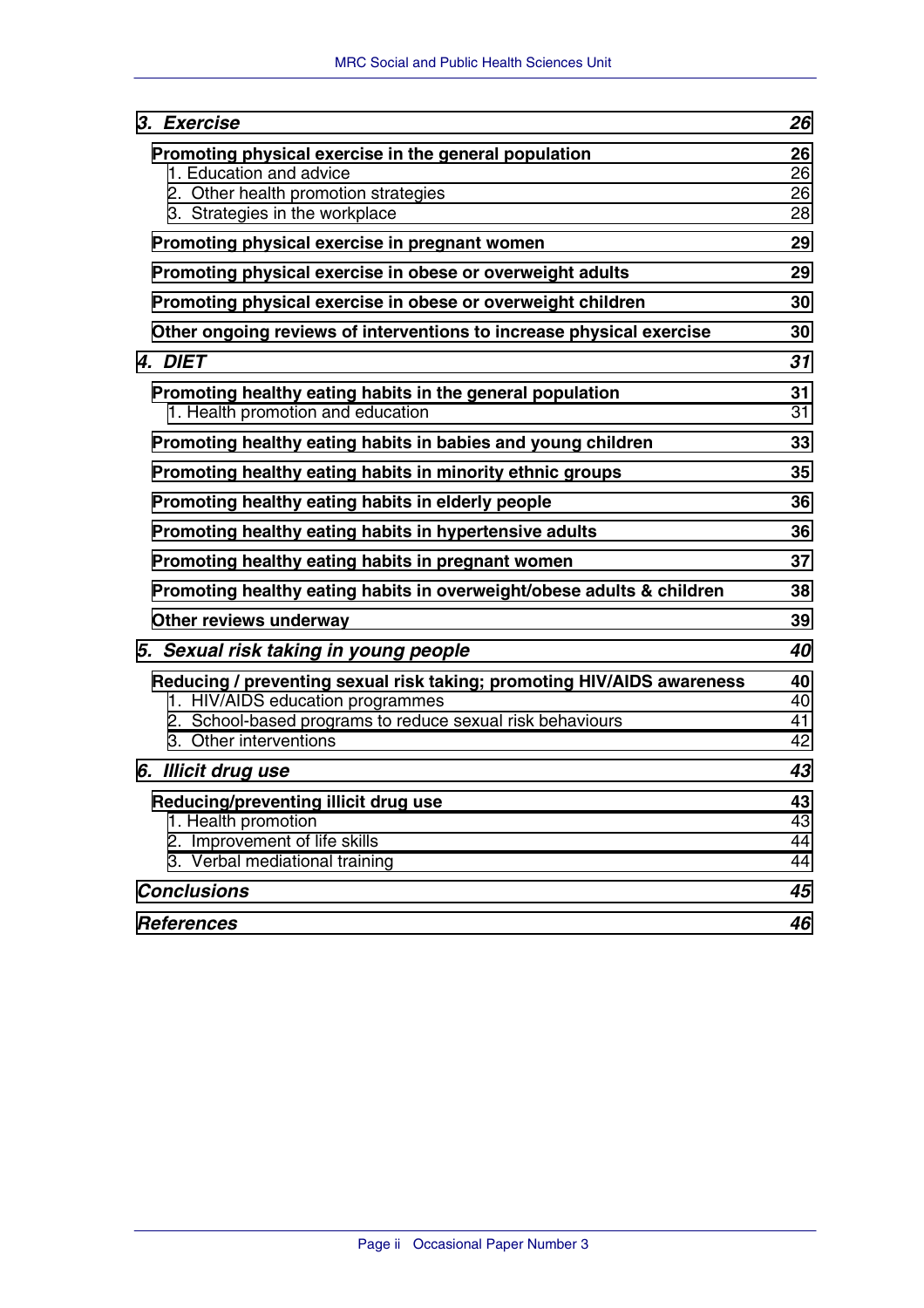## **Executive summary**

<span id="page-3-0"></span>The aim of this report was to identify evaluations of interventions to change healthrelated behaviours. The report was based, where possible, on evidence from good quality systematic reviews. Only reviews published since 1995 were included, as reviews published before this date are likely to be out of date and may not reflect the current evidence. In areas where there were no reviews, other evidence from randomised controlled trials was used. Six health-related behaviours were selected and the evidence summarised for each of these behaviours. Below is a brief summary of the evidence and conclusions from the reviews. The interventions have been classified by the author as having a reasonable effect, a more modest (small) effect, likely to be ineffective or not having enough evidence of effect on behavioural outcomes.

## **Tobacco smoking**

*The evidence base:* Nineteen Cochrane reviews and several other high quality reviews have been undertaken in this area. The majority of the prevention trials were carried out in the USA and the conclusions from the preventive reviews should be, therefore, interpreted with caution. Smoking cessation trials were conducted in many different countries.

## **Evidence of a reasonable effect**

- Effective pharmacological interventions include nicotine replacement therapy.
- Effective behavioural and educational interventions include: physician advice; smoking cessation programmes implemented in pregnancy; smoking cessation advice and counselling given by nurses; training health professionals to provide smoking cessation interventions; group programmes and individual smoking cessation counselling; There was no evidence of a difference in effect between individual and group counselling.

## **Evidence of modest effect or likely to be effective**

- Mass media campaigns and community interventions targeted at young people can be effective in preventing the uptake of smoking in young people, but overall the evidence is not strong.
- School-based programmes have achieved limited success, although social reinforcement/social norms type programmes seem to be more effective than traditional knowledge-based interventions.
- Pharmacological interventions that have a small effect include antidepressants.
- Behavioural and educational interventions that have a small effect on smoking cessation include simple physician advice and self-help materials.

## **Likely to be ineffective**

- There is little evidence that local ordinances alone reduce the prevalence of smoking in young people, who are easily able to obtain tobacco products from other sources.
- Pharmacological interventions which appear to have no effect include anxiolytics and clonidine.
- Complementary therapies that appear to have no long-term effect on smoking cessation include acupuncture.
- Milder versions of aversive smoking seem to be ineffective.

## **Not enough evidence of effect**

• Preventative measures for which there is not enough evidence of an effect include restrictions on smoking in public places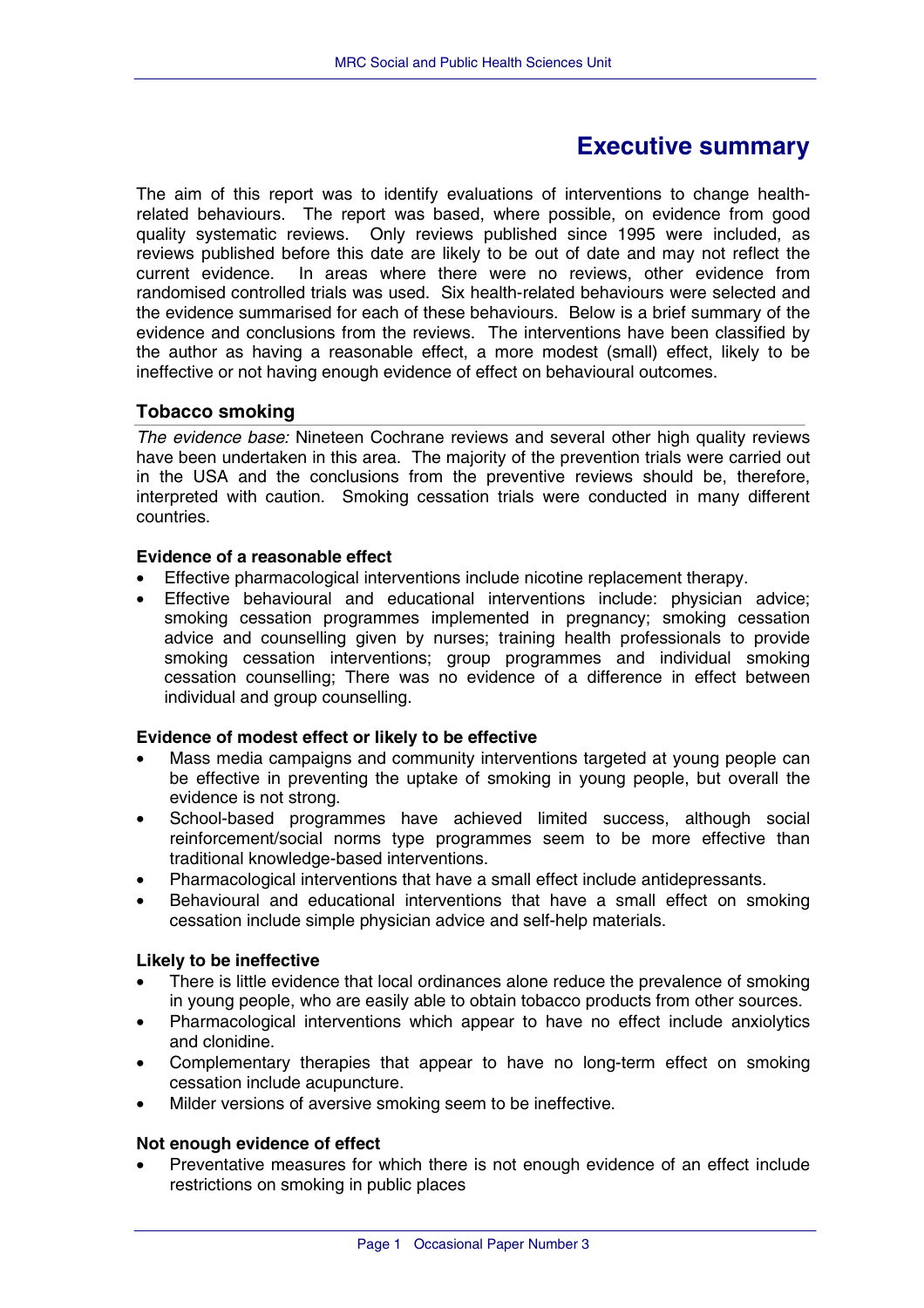- <span id="page-4-0"></span>• Pharmacological interventions for which there is not enough evidence of effectiveness include silver acetate, mecamylamine, and lobeline.
- Other interventions for which there is not enough evidence of an effect include aversive therapy, hypnotherapy, incentives and exercise.

## **Alcohol Drinking**

*The evidence base:* No Cochrane reviews have been undertaken in this area, but there are several high quality reviews. The majority of preventive trials included in the reviews were carried out in the USA. Trials to reduce alcohol consumption were conducted in many different countries. Generalisability of the studies from the preventive trials may therefore be limited and conclusions should be interpreted with caution.

#### **Evidence of a reasonable effect**

- Brief interventions (simple motivational counselling techniques) are effective in reducing alcohol consumption by over 20%. The effect on women alone is unclear.
- Pharmacotherapy is effective in reducing relapse and number of drinking days.
- Drink/drive interventions have a positive effect on reducing alcohol-related traffic events.

#### **Not enough evidence**

- There is limited evidence to recommend any of the prevention programmes in young people. Methodologically sound studies on this topic are rare.
- Two RCTs investigating interventions to encourage women to cut down on alcohol during pregnancy had conflicting results. No systematic reviews were undertaken in this area.
- There is not enough evidence to assess the effectiveness of psychosocial interventions or couple counselling.

## **Exercise**

*The evidence base:* One Cochrane review has been undertaken in this area; the other evidence was from good quality systematic reviews. Over 90% of the trials promoting physical activity were carried out in the USA, thus generalisability may be limited.

#### **Evidence of a reasonable effect**

- Results from some trials are encouraging in that they suggest that patients do respond positively to GP advice to take more exercise.
- Behaviour modification approaches produce larger effect sizes than other techniques, and effect sizes are larger in studies using mediated approaches compared to face-toface delivery. Behavioural, diet and exercise programmes have all been shown to be effective in the treatment of adult obesity, particularly when two or more approaches are used in combination.

#### **Evidence of a modest (small) effect or likely to be effective**

- Physical activity promotion schemes in primary care.
- Workplace interventions to increase the number of workers who exercise regularly.
- Interventions that encourage walking and do not require attendance at a facility are most likely to lead to sustainable increases in overall physical activity. The small number of trials limits the strength of any conclusions and highlights the need for more research.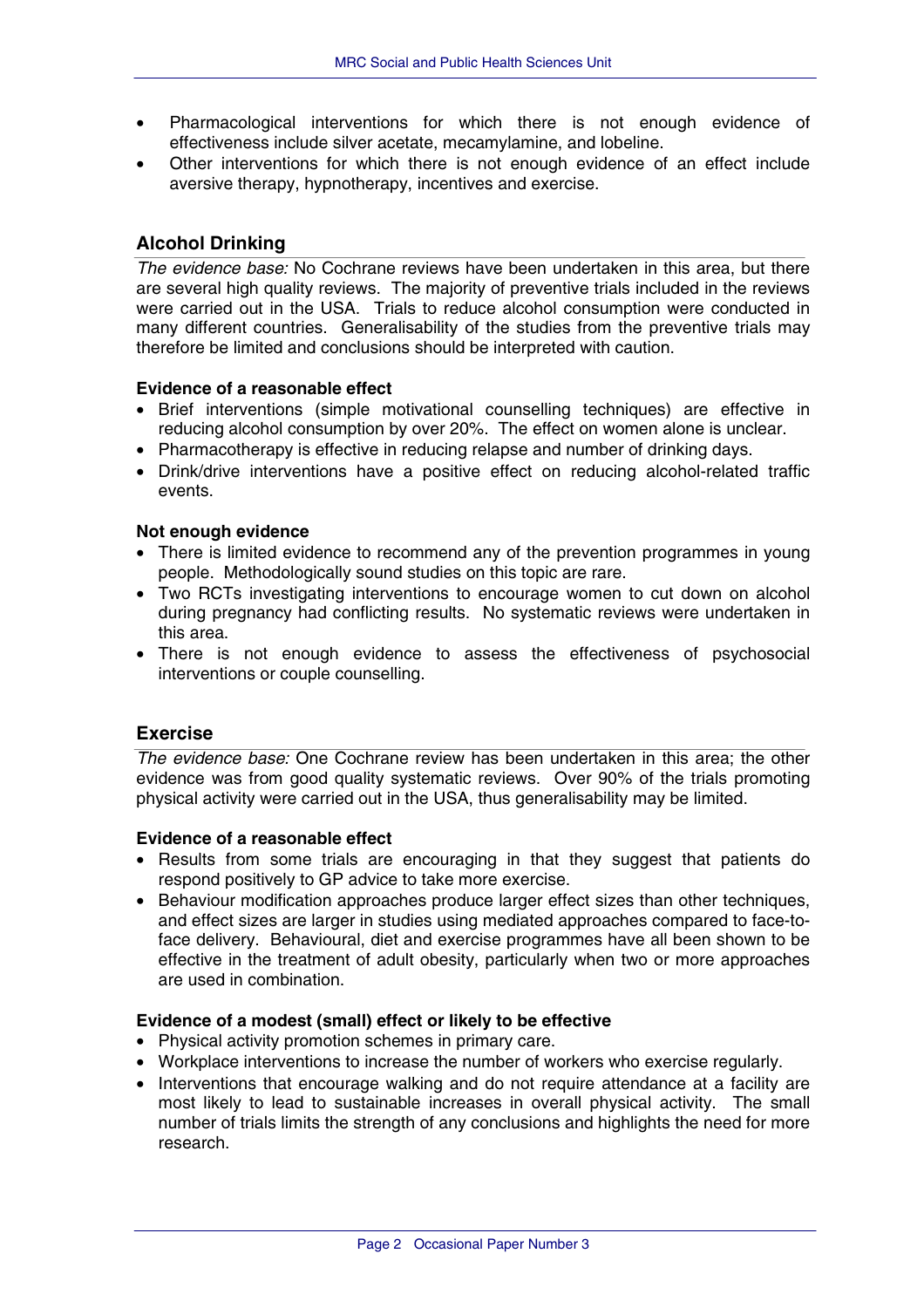#### <span id="page-5-0"></span>**Not enough evidence**

- Back injury prevention interventions in the workplace.
- Exercise for the prevention of back pain.
- Exercise in treating obesity in children and adolescents.
- Regular aerobic exercise during pregnancy appears to improve (or maintain) physical fitness, but the available data are insufficient to exclude important risks or benefits for the mother or infant.

## **Diet**

*The evidence base:* Two Cochrane reviews have been undertaken in this area; the other evidence derives from good quality systematic reviews. A good quality RCT undertaken in the UK is also included. The reviews did not state in which countries the trials were conducted, thus generalisability of the results may be limited.

#### **Evidence of a reasonable effect**

- For the general population, the more effective health promotion interventions were those based on theories of behavioural change, which may, for example, encourage clear goal-setting.
- The most successful breastfeeding promotion interventions were based in the USA and in general were long term, spanning the pre-and postnatal period and intensive, involving multiple contacts with a professional breastfeeding promoter or peer counsellor.
- Family therapy programmes were effective in preventing the progression of obesity in already obese children.
- Behavioural, diet and exercise programmes were shown to be effective in the treatment of adult obesity, particularly when two or more approaches are used in combination.

## **Evidence of a modest (small) effect or likely to be effective**

- Dietary advice as a primary preventive in adults.
- School-based programmes that include eating behaviours as a component of the intervention.
- Some evidence for the success of health promotion interventions to improve diet in elderly people (USA studies only).
- Weight-reducing diets in overweight hypertensive persons.
- Nutritional advice appears effective in increasing pregnant women's energy and protein intakes but has rather modest health benefits.
- Community-based programmes aimed at women of childbearing age provide evidence of effectiveness in the short term (USA studies only).
- Diet plus exercise for weight loss.

## **Likely to be ineffective**

- Studies based on a "dissemination of information and teaching of skills" model were not very effective in bringing about behavioural change.
- The least successful breastfeeding promotions were implemented during the postnatal period only, or in countries other than the USA.

#### **Not enough evidence**

Interventions to prevent weight gain exhibited various degrees of effectiveness. Definite statements about the elements of the intervention that were associated with increased effect size cannot be made as only one of the five RCTs reported a significant effect on weight.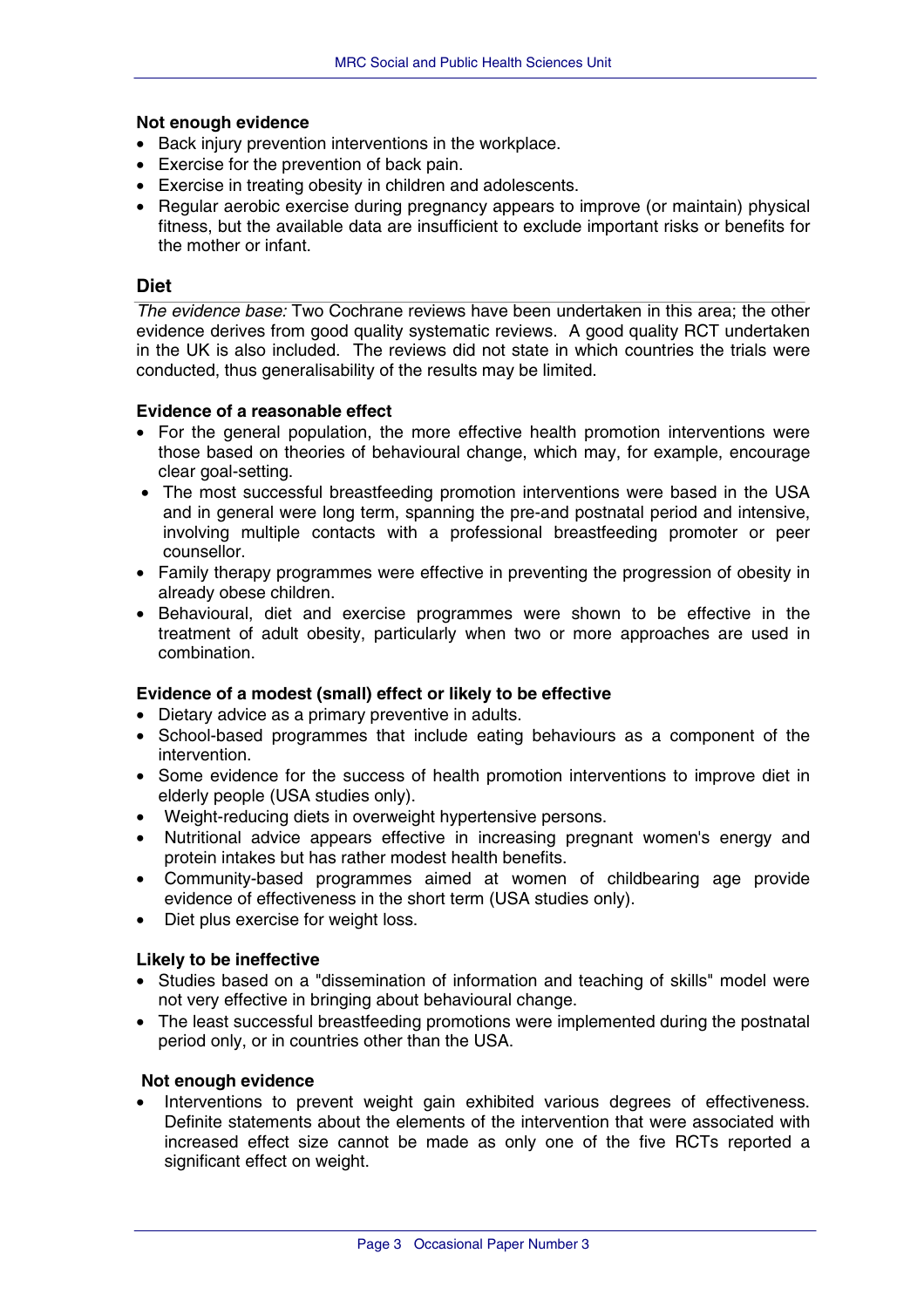- <span id="page-6-0"></span>• Interventions to promote healthy feeding in infants under one year of age, particularly during the weaning period.
- Interventions to promote healthy eating in pre-school children.
- Nutritional health promotion among ethnic minority groups, particularly those in the UK.

## **Sexual risk-taking in young people**

*The evidence base:* No Cochrane review has been undertaken in this area, but there were several high quality reviews. Some reviews, however, only included evidence from trials conducted in the USA. Thus, generalisability may be limited, and the conclusions should be interpreted with caution.

#### **Evidence of a reasonable effect**

- AIDS risk reduction interventions can be effective in improving knowledge, attitudes, and behavioural intentions and in reducing risk practices. The most effective approach to HIV/AIDS risk reduction among young people is one that provides practical information and support in a non-didactic way.
- School-based sex education can be effective in reducing teenage pregnancy especially when linked to access to contraceptive services.
- All of the theoretically-based interventions (multi-session programmes, which included skills training and strategies to modify perceived peer or partner beliefs about risktaking behaviour) were effective in increasing condom use.

#### **Not enough evidence**

• There is no good evidence indicating whether school-based programmes, focusing only on abstinence, delay the onset of intercourse or reduce the frequency of intercourse. School-based programmes did not hasten intercourse in older students, while evidence for younger students is less consistent. Some programmes can increase the use of condoms or other contraceptives.

## **Illicit drug use in young people**

*The evidence base:* Only one good quality systematic review has been undertaken in this area. The results of several RCTs are reported, but most of them concentrated on alcohol, cigarette smoking and marijuana use. All trials were conducted in the USA, which limits the generalisability of the results. Any conclusions, therefore, should be interpreted with caution. The majority of studies that have been undertaken in this area are school-based interventions targeting 'gateway' drugs.

#### **Evidence of a modest effect**

Some school-based prevention programmes showed evidence of effect in the short term (three months period).

#### **Likely to be ineffective**

• Programmes such as Project DARE (Drug Abuse Resistance Education) report that long term the intervention increased outcomes such as attitudes and knowledge, but overall there was little difference in drug use between those who participated and those who did not.

#### **Not enough evidence of effectiveness**

- Health promotion with young people for the prevention of substance misuse.
- All other interventions for the prevention of substance misuse in young people.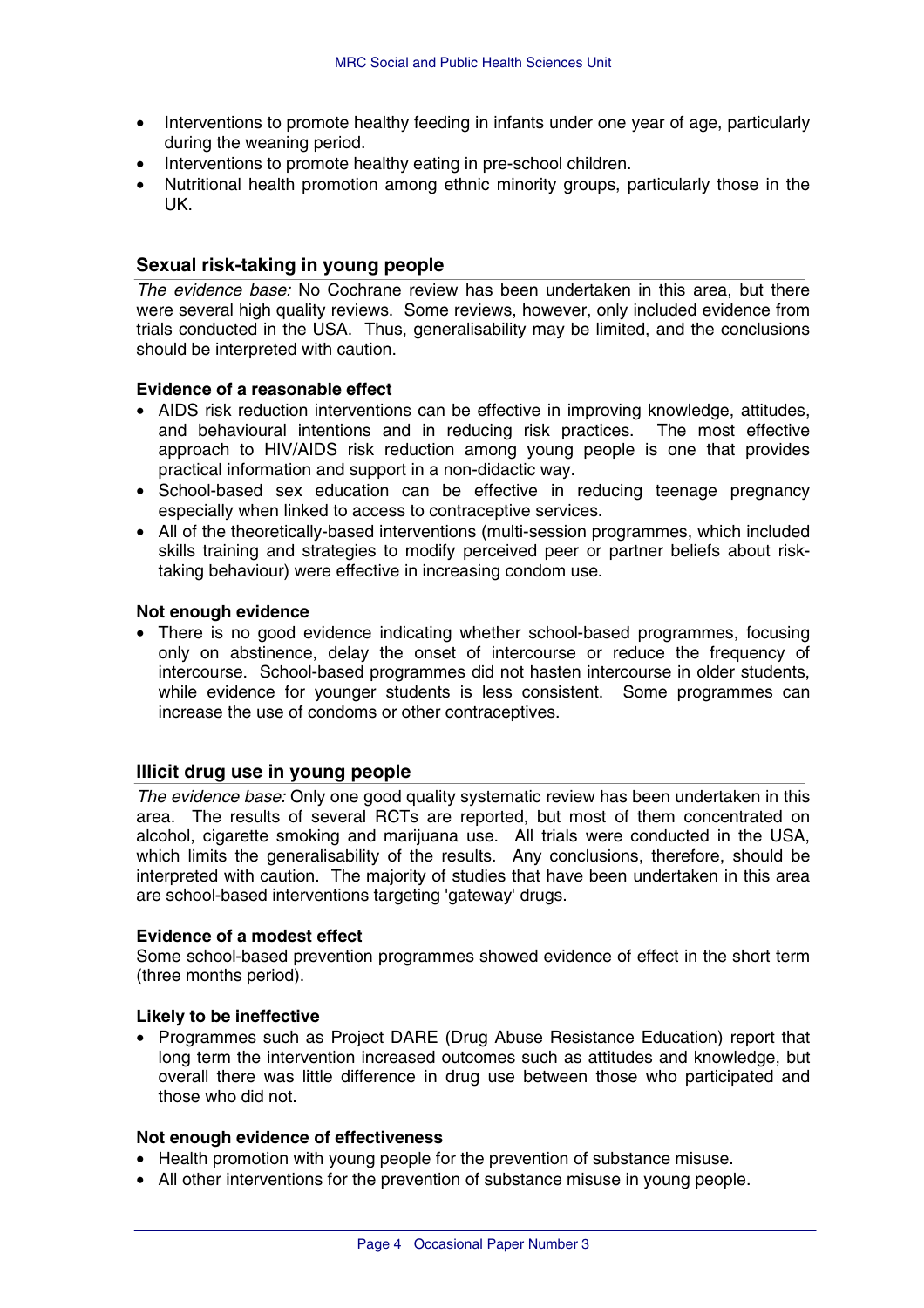# **List of abbreviations**

<span id="page-7-0"></span>

| СI          | Confidence Interval                               |
|-------------|---------------------------------------------------|
| <b>CRD</b>  | Centre for Reviews and Dissemination              |
| <b>DARE</b> | Database of Abstracts of Reviews of Effectiveness |
| NRT         | Nicotine replacement therapy                      |
| OR          | Odds ratio                                        |
| <b>RCT</b>  | Randomised controlled trial                       |
| <b>RR</b>   | Relative risk                                     |
| <b>SE</b>   | Standard error                                    |
|             |                                                   |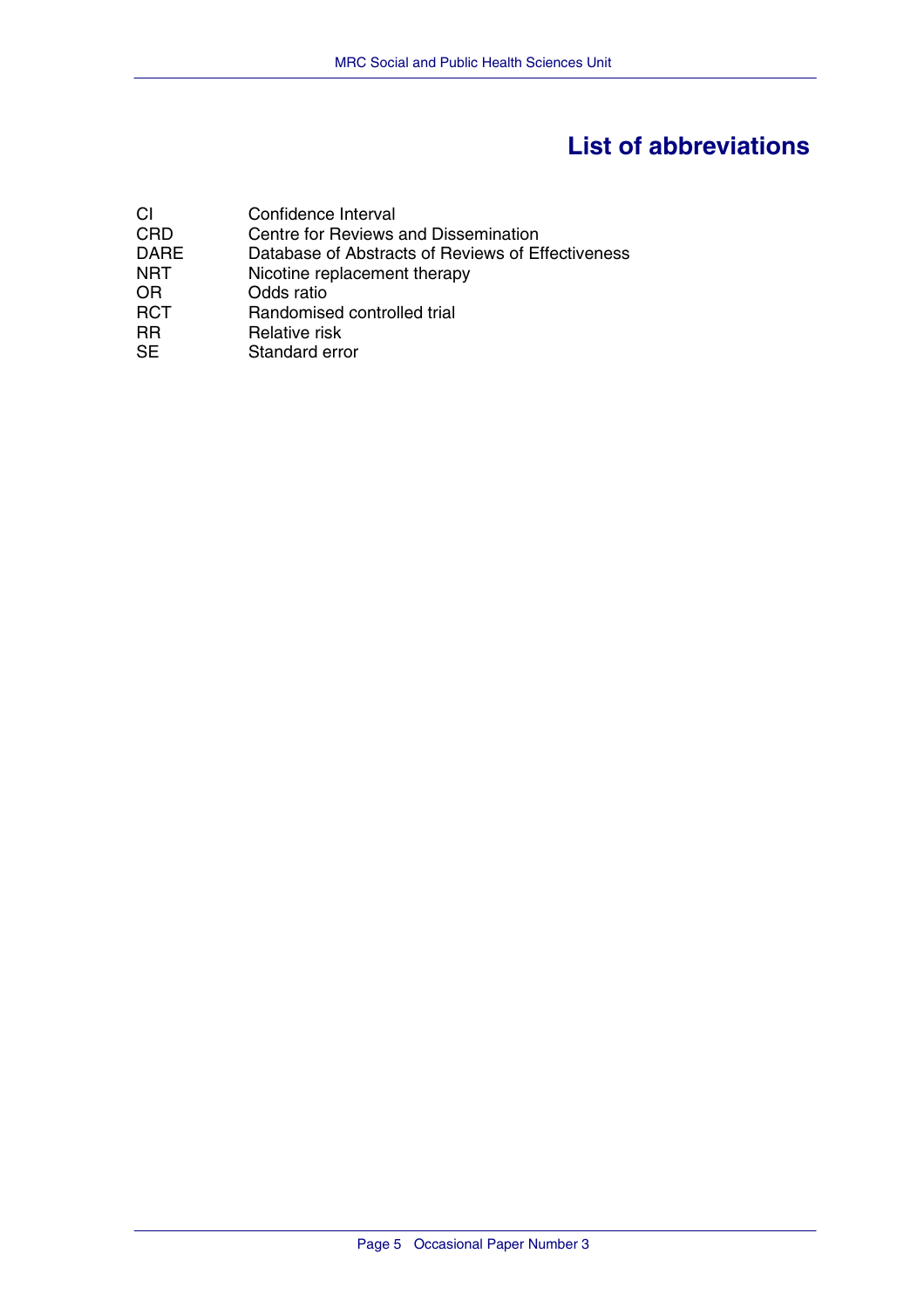## **Glossary**

<span id="page-8-0"></span>Specialised terms and abbreviations are used throughout this report. The meaning is usually clear from the context but a glossary is provided for the non-specialist reader. In some cases usage differs from that found in the literature, but the term has a constant meaning throughout the report.

#### **Blinding (synonym: masking)**

Keeping confidential group assignment (e.g. to intervention or control) from the study participants or investigators. Blinding is used to protect against the possibility that knowledge of assignment may affect participant response to intervention, provider behaviours (performance bias) or outcome assessment (detection bias).

#### **Cochrane Review**

A Cochrane Review is a systematic, up-to-date summary of reliable evidence of the benefits and risks of healthcare. Cochrane Reviews are intended to help people make practical decisions. Reviewers adhere to guidelines published in the Cochrane Handbook, are published on The Cochrane Library and are updated regularly.

#### **Confidence interval (CI)**

The range within which the "true" value (e.g. size of effect of an intervention) is expected to lie with a given degree of certainty (e.g. 95% or 99%). Note: Confidence intervals represent the probability of random errors, but not systematic errors (bias).

#### **Controlled trial**

Refers to a study that compares one or more intervention groups to one or more comparison (control) groups. In this review, the term 'controlled trials' was used to describe trials that used non-random methods to allocate participants to two or more groups (e.g. cohort with concurrent control).

#### **Generalisability (synonyms: applicability, external validity, relevance, and transferability)**

Generalisability is the degree to which the results of a study or systematic review can be extrapolated to other circumstances, in particular to routine health care situations.

#### **Methodological quality (synonyms: validity, internal validity, and quality)**

Extent to which the design and methodology of a trial are likely to have prevented systematic errors (bias). Variation in quality can explain variation in results of trials included in systematic reviews. More rigorously designed (better 'quality') trials are more likely to yield results that are closer to the 'truth'.

#### **Odds ratio (OR)**

The ratio of the odds of an event in the experimental (intervention) group to the odds of an event in the control group. Odds are the ratio of the number of people in a group with an event to the number without an event. Thus, if a group of 100 people had an event rate of 0.20, 20 people had the event and 80 did not, and the odds would be 20/80 or 0.25. An odds ratio of one indicates no difference between comparison groups. For undesirable outcomes an OR that is less than one indicates that the intervention was effective in reducing the risk of that outcome. When the event rate is small, odds ratios are very similar to relative risks.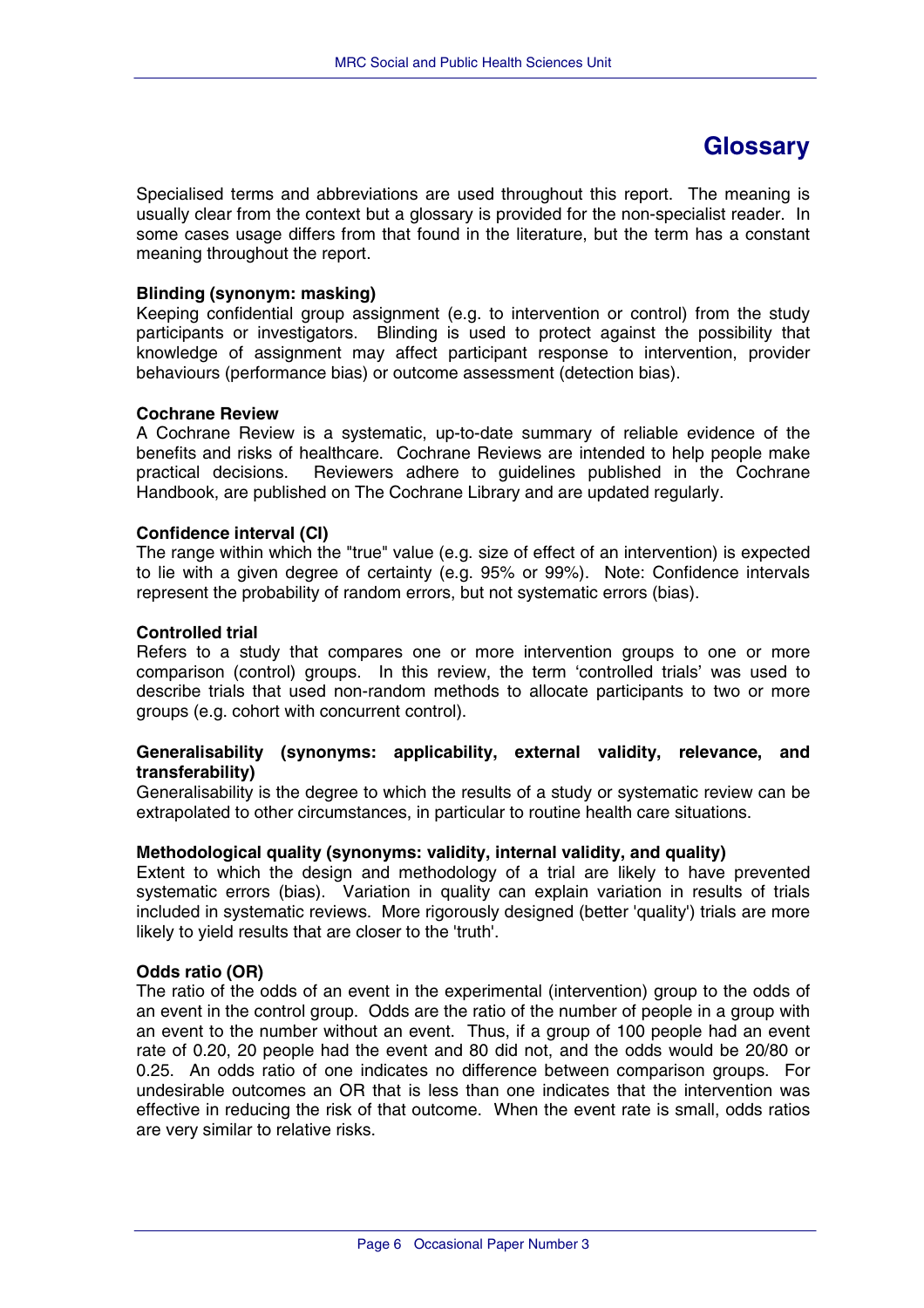#### **P-value**

The probability (ranging from zero to one) that the observed results in a study could have occurred by chance. In a meta-analysis the p-value for the overall effect assesses the overall statistical significance of the difference between the intervention and control groups, whilst the p-value for the heterogeneity statistic assesses the statistical significance of differences between the effects observed in each study.

#### **Quality assessed reviews**

Published and unpublished systematic reviews that have been assessed according to strict quality criteria by the NHS Centre for Reviews and Dissemination at the University of York, UK.

#### **Quasi-randomised trial**

A trial using a quasi-random method of allocating participants to different forms of care (ie date of birth, day of the week, medical record number, month of the year, or the order in which participants are included in the study (e.g. alternation). There is a greater risk of selection bias in quasi-random trials where allocation is not adequately concealed compared with randomised controlled trials with adequate allocation concealment.

#### **Randomised Controlled Trial (RCT) (Synonym: randomised clinical trial)**

An experiment in which investigators randomly allocate eligible people into (e.g. intervention and control) groups to receive or not to receive one or more interventions that are being compared. The results assess and compare the outcomes of the intervention and control groups.

#### **Relative Risk (RR) (synonym: risk ratio)**

The ratio of risk in the intervention group to the risk in the control group. The risk (proportion, probability or rate) is the ratio of people with an event in a group to the total in the group. A relative risk of one indicates no difference between comparison groups. For undesirable outcomes a RR that is less than one indicates that the intervention was effective in reducing the risk of that outcome.

#### **Statistical significance**

An estimate (usually expressed as a p-value) of the probability of an association (effect) as large or larger than what is observed in a study occurring by chance. The cut-off for statistical significance is usually taken at 0.05, but sometimes at 0.01 or 0.10. These cutoffs are arbitrary and have no specific importance.

#### **Systematic review (synonym: systematic overview)**

A review of a clearly formulated question that uses systematic and explicit methods to identify, select and critically appraise relevant research, and to collect and analyse data from the studies that are included in the review. Statistical methods (meta-analysis) may or may not be used to analyse and summarise the results of the included studies. See also Cochrane Review.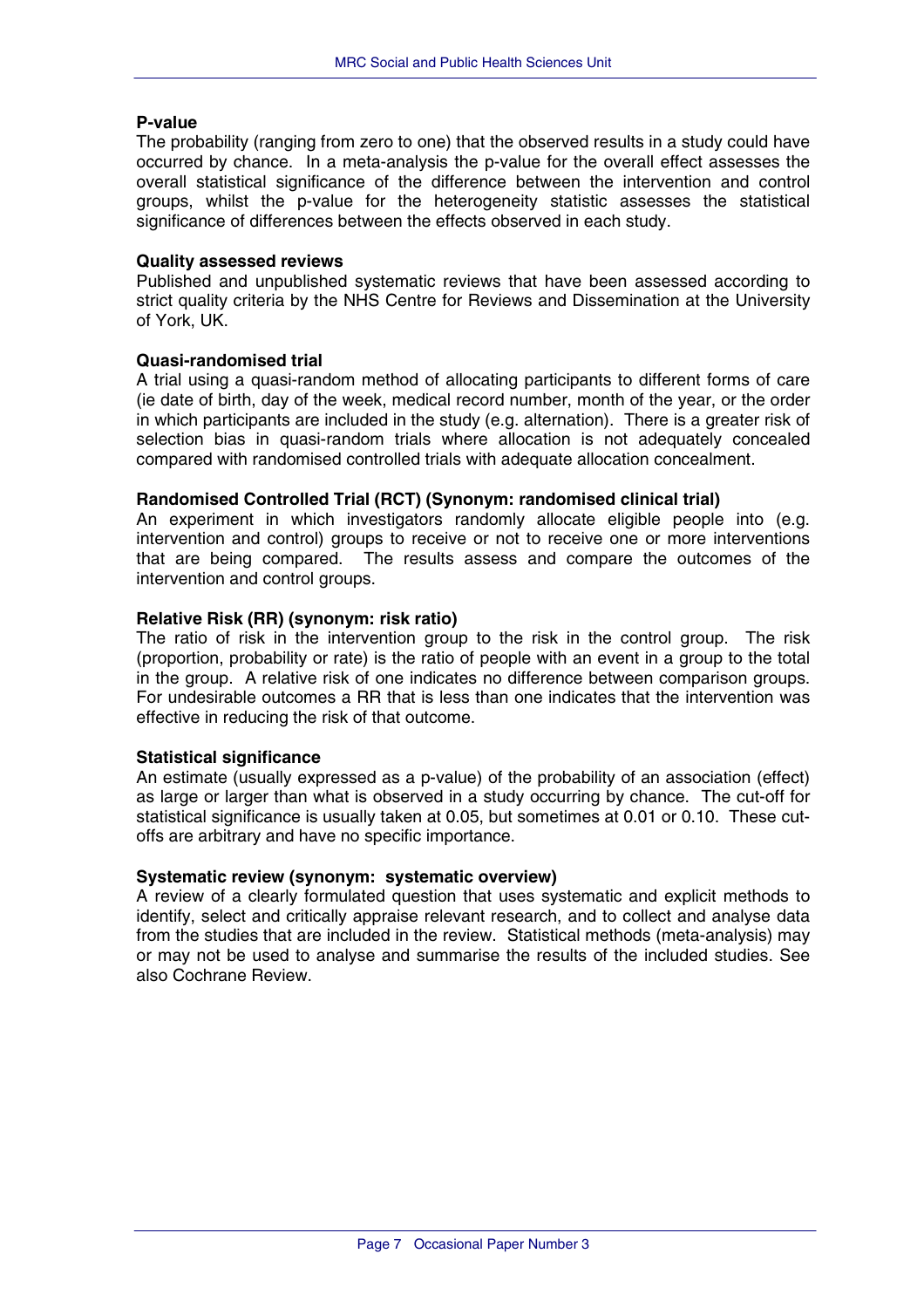## **Aims and objectives**

<span id="page-10-0"></span>The aim of this report was to identify interventions targeting six health-related behaviours. The primary outcomes of interest were prevention of, or changes in healthrelated behaviour (e.g. not taking up smoking, reducing alcohol consumption), rather than biological or physiological outcomes (e.g. control of diabetes, reduction in blood pressure). The inclusion and exclusion criteria for interventions and populations for each health-related behaviour are described below:

#### **Smoking**

Interventions to prevent the uptake of smoking and interventions aimed at smoking cessation. Outcomes included were prevention of smoking or smoking cessation.

#### **Alcohol**

Interventions aimed at preventing/reducing alcohol abuse; interventions aimed at problem drinkers and drink drivers. Interventions aimed at people with alcohol dependence and interventions to maintain abstinence are excluded. Outcomes included were prevention of the taking up of alcohol drinking, or a reduction in alcohol consumption.

#### **Exercise**

Interventions to promoting physical exercise in the general population and interventions aimed at preventing specific problems (e.g. back injury prevention). Interventions aimed at treating health problems (e.g. back pain, arthritis, and intermittent claudication) were excluded. Outcomes included were an increase in physical activity.

#### **Diet**

Interventions aimed at promoting healthy eating habits in the general population or in groups with slightly raised risk (e.g. sedentary people, overweight people, and pregnant women). Interventions aimed at groups who are already ill (e.g. diabetics, or people with heart disease) or interventions for which the outcome is primarily the reduction of risk factors only (e.g. blood pressure, hypertension) are excluded. Outcomes included were a change in dietary patterns or weight loss.

#### **Illicit drug use**

Interventions aimed at preventing illicit drug use. Interventions aimed at illicit drug users were excluded. Outcomes included were the prevention of illicit drug use.

## **Sexual risk taking in young people**

Interventions aimed at reducing sexual risk taking, promoting HIV/AIDS awareness. Interventions aimed at sexual risk takers were excluded. Outcomes included were a reduction in sexual risk taking including pregnancy.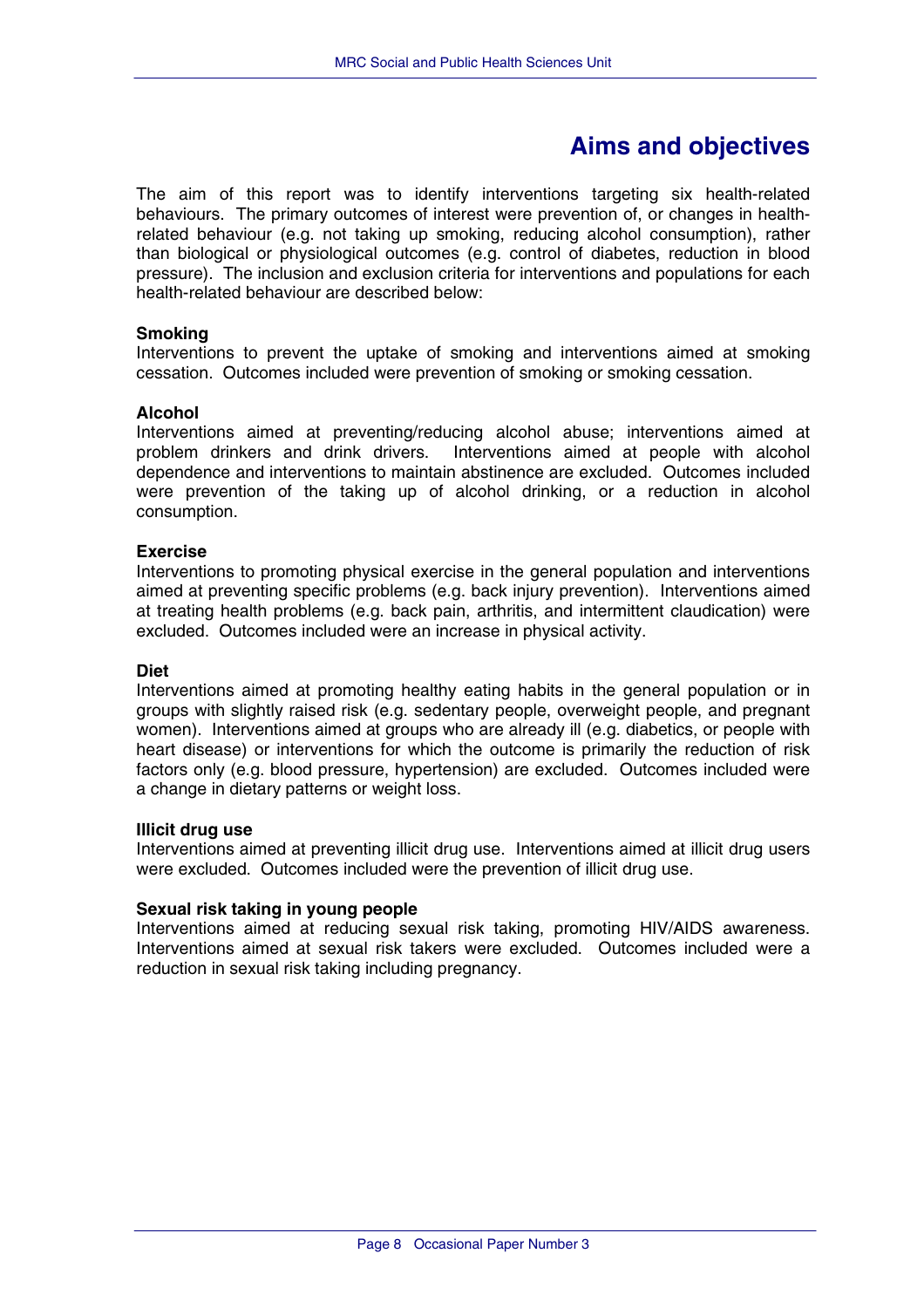## **Types of evidence included in the review**

<span id="page-11-0"></span>For the purpose of this report, Cochrane reviews were considered to be the best available evidence as they appear to have greater methodological rigour and are more frequently updated than systematic reviews or meta-analyses published in paper.(1) In areas where a Cochrane review has been undertaken, other systematic reviews may be mentioned, but not described in detail. Published and unpublished systematic reviews that have been assessed according to strict quality criteria by the Centre for Reviews and Dissemination (CRD) in York, UK are used as the second level of evidence. Abstracts of these reviews, with an assessment of quality, appear on the Database of Abstracts of Reviews of Effectiveness (DARE). In areas where no quality-assessed reviews have been undertaken, other reviews are used as the third level. Only systematic reviews, which have been undertaken in the last 5 years, are considered. Reviews published before this date are likely to be out of date and may not reflect the current evidence. In areas where there are either no reviews or only poor quality reviews, other evidence is considered as well, firstly from well designed randomised controlled trials (RCTs) and secondly from other evidence.

In summary, the levels of evidence for reviews included in this report are:

- Cochrane reviews
- Reviews that meet the CRD quality criteria (described in this report as *quality assessed reviews*)
- Other reviews and well conducted RCTs
- Other evidence (cohort studies, qualitative research etc)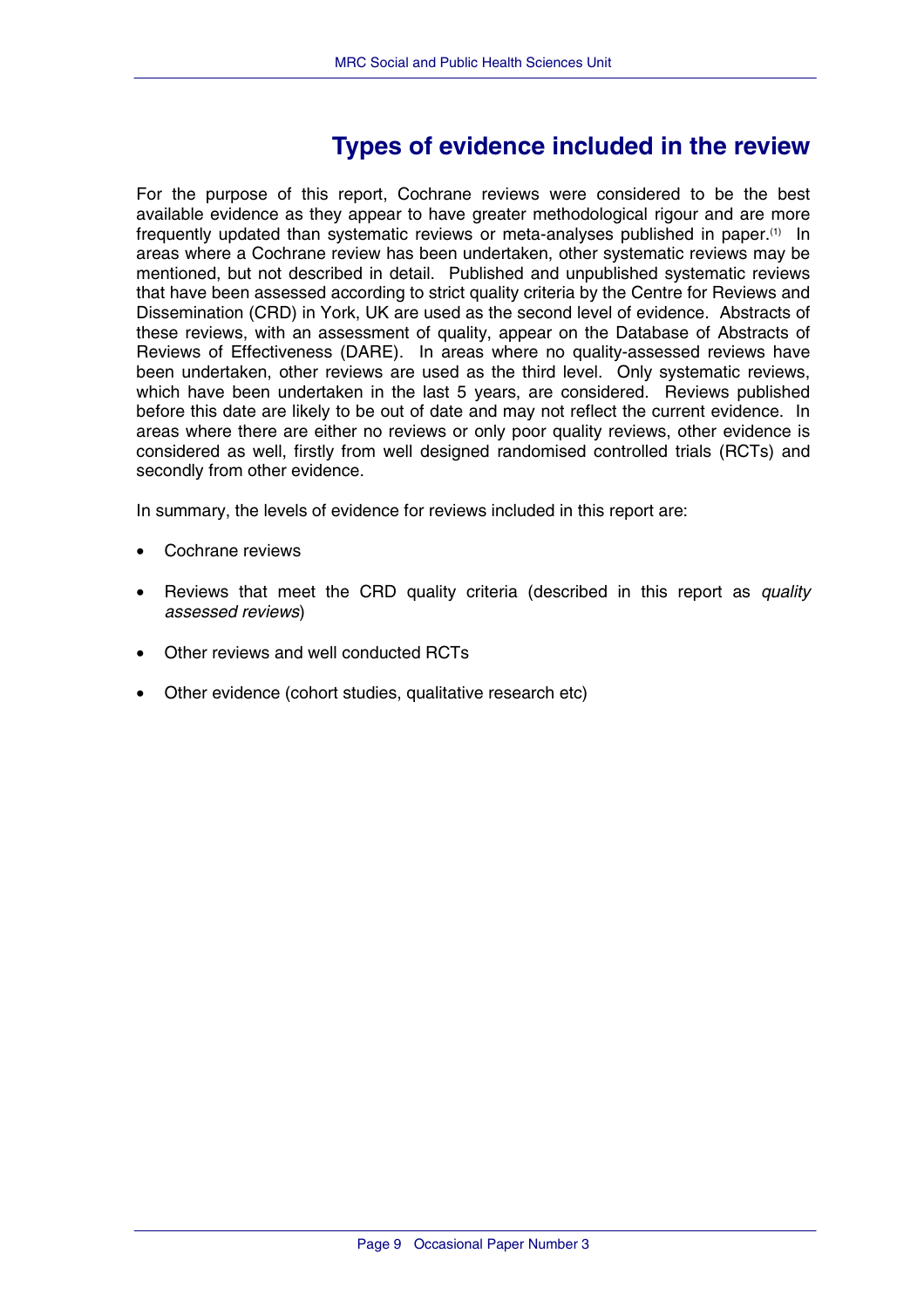## **Search Strategy**

<span id="page-12-0"></span>The Cochrane Database of Systematic Reviews (CDSR), Database of Reviews of Effectiveness (DARE), Cochrane Controlled Trials Register were searched for relevant systematic reviews, meta-analyses, RCTs and other evidence up until March 2000. The following search terms were used (MeSH and/or free text): tobacco, smoking, smokingcessation, alcohol, alcohol abuse, alcohol misuse, alcoholism, alcohol-related disorders, exercise, health education, nutrition, diet, dietary fibre, weight control, weight reduction programs, diet therapy, diet reducing, weight management/loss, health disorder prevention, sexual risk taking, sex behavior, sex behaviour, HIV-infection, sex-education, substance abuse prevention, drug abuse, drug misuse, substance abuse, substance misuse.

MEDLINE and CINAHL were searched from 1990-March 2000 using similar terms and initially restricting the search to 'evidence-based reviews'. If no good quality evidence was found from either search, the MEDLINE or CINAHL search was expanded, first to include all reviews, and then to include other evidence. Review Group Co-ordinators of the relevant Cochrane Collaborative Review Groups (Drugs and Alcohol Group, HIV/AIDS Group, and Tobacco Addiction Group) were contacted and asked to provide details of additional systematic reviews or relevant information not published within the Cochrane Library.

Experts in the areas included in the review were contacted and asked to provide details of reviews and/or trials completed or being undertaken.

Some of this report consists of synopses of the abstracts from Cochrane reviews and DARE. Most of the Cochrane reviews and published systematic reviews, however, have been read fully and extra details included as necessary.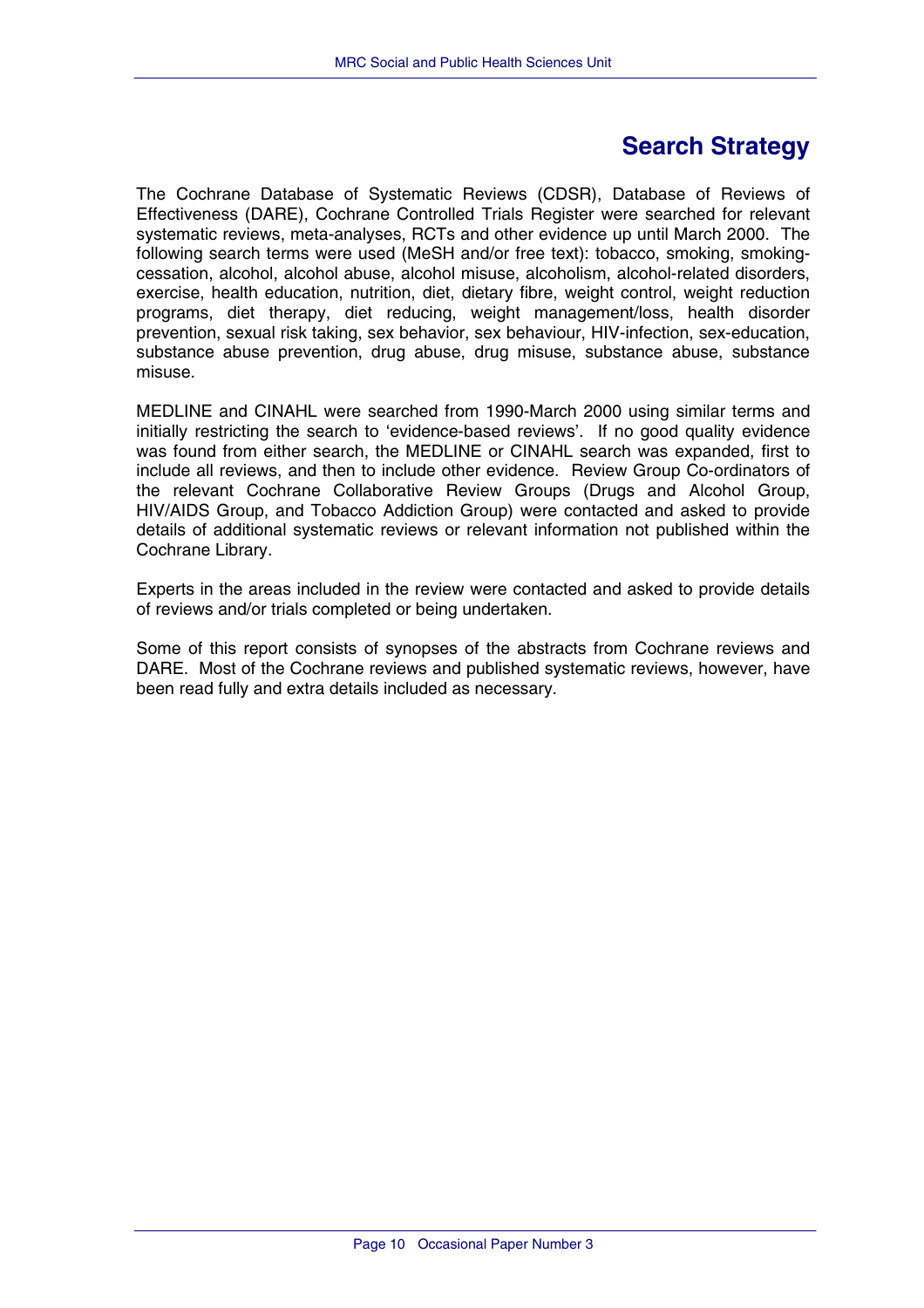## **Acknowledgements**

<span id="page-13-0"></span>Thanks to: Lindsay Stead (Cochrane Tobacco Addiction Group), Annette Verster (Cochrane Drugs and Alcohol Group), Gail Kennedy (Cochrane HIV/AIDS Group), Professor Annie Anderson (University of Dundee), Mark Petticrew (Social and Public Health Sciences Unit, University of Glasgow) and particular thanks to Mary Robins (Social and Public Health Sciences Unit, University of Glasgow)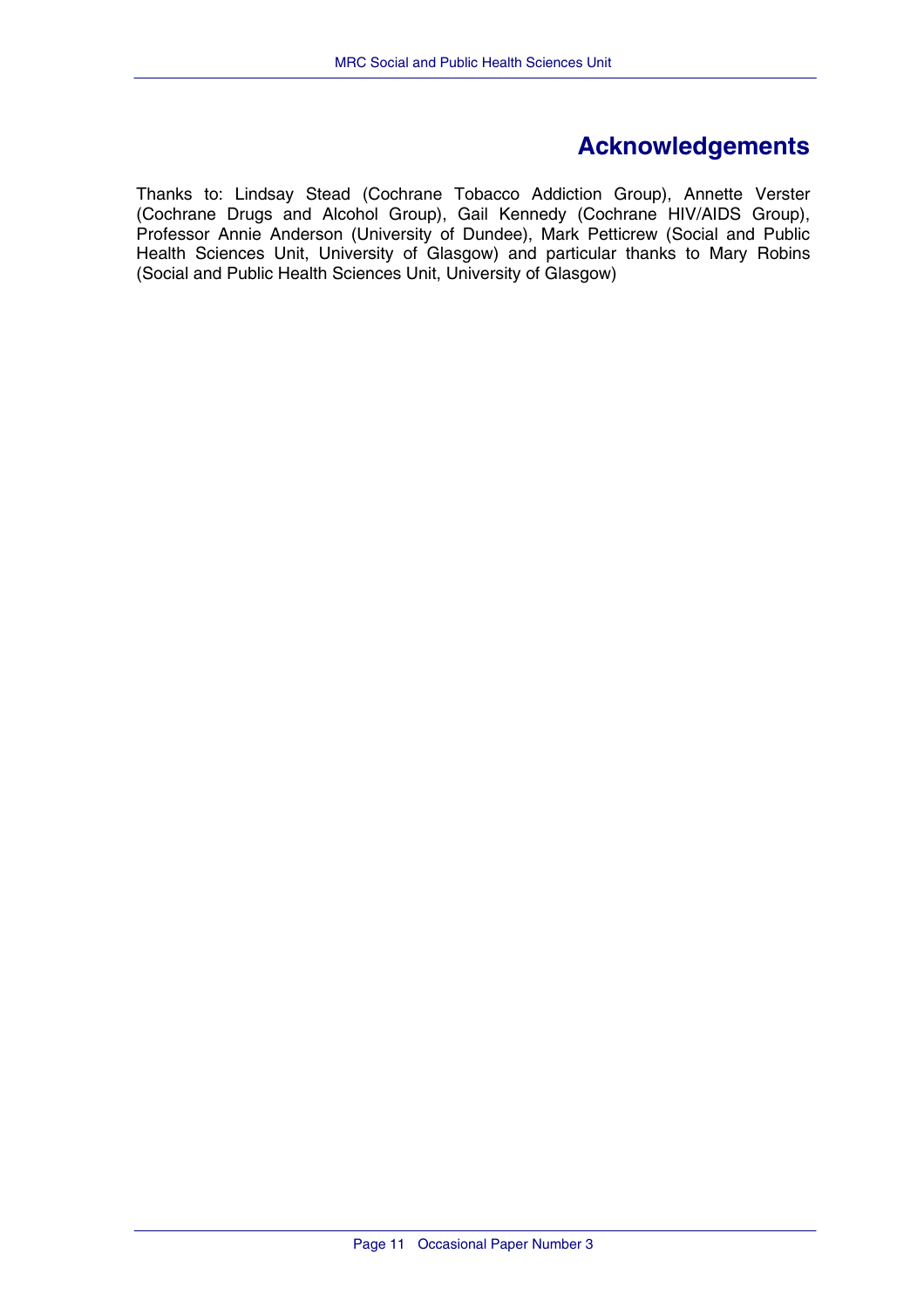## **1. Tobacco Smoking**

## <span id="page-14-0"></span>**Prevention of smoking in the general population**

#### **1. Restrictions on smoking in public places**

Several interventions to prevent exposure to tobacco smoke in public places have been carried out in places such as health centres, educational centres, stores or restaurants. However, the overall impact of those interventions to reduce the sale and consumption of tobacco in public places, and their components, has not been established. A Cochrane review in this area is being prepared but has not yet been completed. $(2)$  In the USA, several RCTs have been undertaken. One trial of worksite smoking control, discouragement, and cessation concluded that a comprehensive program of smoking control, discouragement, and cessation was more effective than cessation alone.(3) Another trial of workplace compliance with a no-smoking law randomised businesses to receive or not receive a low-cost mailed programme of education about the law.(4) The authors concluded that the law was popular and contributed to a high prevalence of workplace smoking restrictions. Different interpretations of the law by policy makers and businesses seemed to explain why formal compliance was low. The mailing increased awareness of, but not compliance with, the law.

## **Prevention of smoking in young people**

#### **1. School-based prevention programmes in young people**

*i) Quality assessed review:* Preventing the uptake of smoking in young people.<sup>(5)</sup>

*Selection criteria/characteristics of included studies:* A review of reviews. Eight reviews met the inclusion criteria, and between them included over 170 studies. One of the reviews met only minimum criteria for inclusion and did not cover all the evidence identified, and is therefore not considered further. Due to the different inclusion criteria used in each review, no single review included all primary studies. The intervention evaluated ranged from tobacco-specific through to general health education programmes. *Main results:* The evidence to date for the effectiveness of school-based programmes in preventing the uptake of smoking in young people is limited. However, social reinforcement/social norms type programmes which include curricular components on the short-term health consequences of smoking, combined with information on the social influences that encourage smoking, together with training on how to resist the pressures to smoke seem to be more effective than traditional knowledge-based interventions. In addition to considering the specific components that should be included in a programme, it is likely that other issues need to be addressed. For example, the training given to teachers that deliver the programmes, and how well each component is delivered and implemented are likely to impact on effectiveness. The ages of the young people targeted may also affect outcomes. Most programmes were aimed at 11 to 17 year olds and it is likely that attitudes and beliefs about smoking and experimentation with cigarettes may already be established by this time. Programme implementation before regular patterns of smoking behaviour are formed should be considered. This may involve targeting children as young as four to eight years of age. In addition, methodological weaknesses with several of the systematic reviews, such as heterogeneity in effect sizes, suggesting differences between the studies combined, means that the results should be interpreted with caution. Most of the evaluated schoolbased programmes have focused almost entirely on developing knowledge and skills.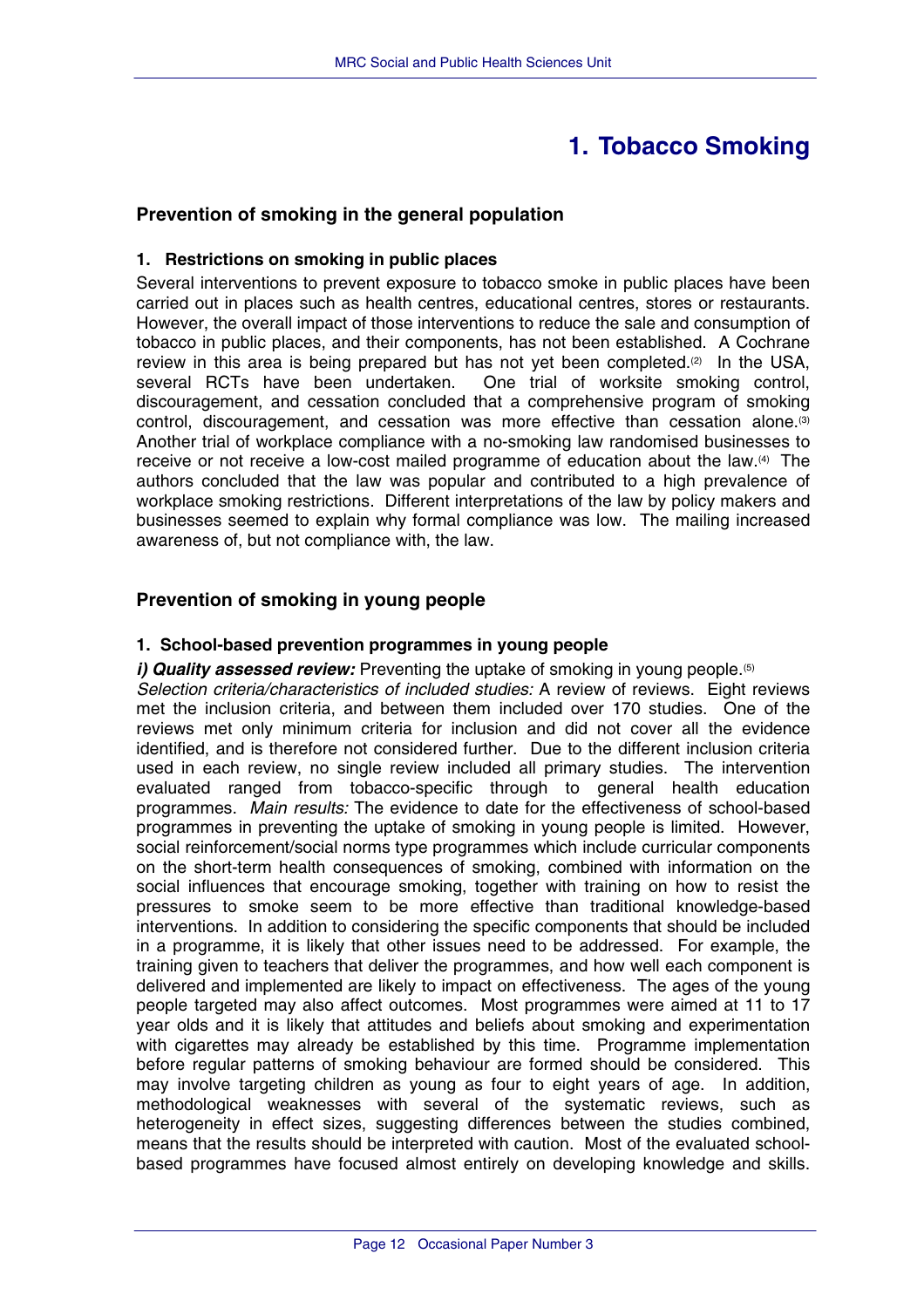<span id="page-15-0"></span>Less attention has been paid to the role that schools may play in influencing smoking behaviour.

*Authors' conclusions:* School-based programmes have achieved limited success, although social reinforcement/social norms type programmes seem to be more effective than traditional knowledge-based interventions.

*ii) Systematic review:* Developing options for a programme on adolescent smoking in Wales.<sup>(6)</sup>

*Selection criteria/characteristics of included studies:* Any trial of children 10-16 years old. Six out of the eight trials identified were conducted in the USA. One was undertaken in London and the other in Norway. Interventions included social influence programmes, training in resistance skills, health promotion programmes, and information. *Main results: Detailed* results from the trials not presented in the review. *Limitations of the review:* No assessment of quality of the trials, and no meta-analysis or presentation of results.

*Authors' conclusions:* School programmes can delay but not prevent onset of smoking; school programmes are more effective in reaching low than high risk youth; further improvement in the success rate of schools programmes is unlikely; more comprehensive programmes may be more effective than tobacco-specific and standalone programmes

A Cochrane review of school based programmes for preventing smoking is also in progress.(7)

## **2. Non school-based prevention strategies aimed at young people**

*i) Cochrane review:* Mass media interventions for preventing smoking among young people.(8)

*Selection criteria/ characteristics of included studies:* RCTs, controlled trials without randomisation and time series studies that assessed the effectiveness of mass media campaigns (defined as channels of communication such as television, radio, newspapers, bill boards, posters, leaflets or booklets intended to reach large numbers of people and which are not dependent on person to person contact) in influencing the smoking behaviour (either objective or self-reported) of young people under the age of 25 years. *Main results:* Six controlled trials out of a total of 63 studies reporting information about mass media smoking campaigns met all of the inclusion criteria. Five out of six were undertaken in the USA. Two studies concluded that the mass media were effective in influencing the smoking behaviour of young people. Both of the effective campaigns had a solid theoretical basis, used formative research in designing the campaign messages, and message broadcast was of reasonable intensity over extensive periods of time.

*Authors' conclusions:* There is some evidence that the mass media can be effective in preventing the uptake of smoking in young people, but overall the evidence is not strong

*ii) Cochrane review:* Community interventions for preventing smoking in young people.(8)

*Selection criteria/ characteristics of included studies:* Randomised and non-randomised controlled trials that assessed the effectiveness of multi-component community interventions compared to no intervention or to single component or school-based programmes only. Reported outcomes included smoking behaviour in young people under the age of 25 years. *Main results:* Thirteen studies were included in the review, 44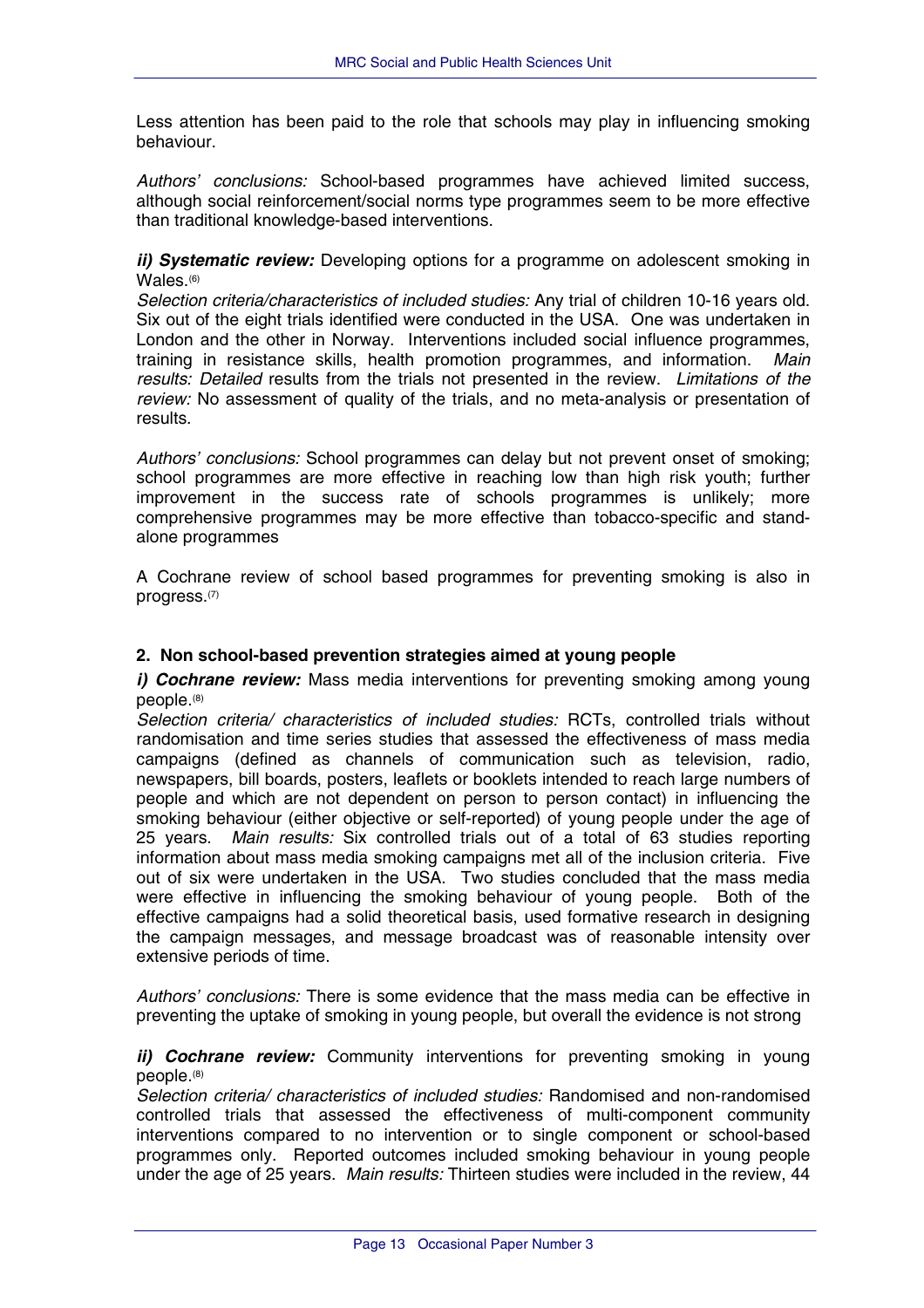<span id="page-16-0"></span>studies did not meet all of the inclusion criteria. All studies used a controlled trial design, with four using random allocation of schools or communities. Of nine studies that compared community interventions to no intervention controls, two, which were part of cardiovascular disease prevention programmes, reported lower smoking prevalence. Of three studies comparing community interventions to school-based programmes only, one found differences in reported smoking prevalence. One study reported a lower rate of increase in prevalence in a community receiving a multi-component intervention compared to a community exposed to a mass media campaign alone. One study reported a significant difference in smoking prevalence between a group receiving a media, school and homework intervention compared to a group receiving the media component only.

*Authors' conclusions:* There is some limited support for the effectiveness of community interventions in helping prevent the uptake of smoking in young people.

#### *iii) Cochrane review*: Interventions for preventing tobacco sales to minors.<sup>(9)</sup>

*Selection criteria/ characteristics of included studies:* Controlled trials and uncontrolled studies with pre- and post intervention assessment of interventions to change retailers' behaviour. The outcomes were changes in retailer compliance with legislation (assessed by test purchasing), changes in young people's smoking behaviour, and perceived ease of access to tobacco products. *Main results:* 27 studies were identified of which 13 were controlled. Active enforcement of legislation and mobilising community support reduced the level of illegal sales. Educational interventions alone were less effective. In three controlled trials, there was little effect of intervention on young people's self-perceived ease of access or prevalence of smoking.

*Authors' conclusions:* Effective restriction on purchase of tobacco by youths requires enforcement and community support. There is little evidence that local ordinances alone reduce the prevalence of smoking in young people, who are easily able to obtain tobacco products from other sources. Stronger regional, national and international strategies are required if restriction of youth access is to contribute to reduction in smoking prevalence.

A Cochrane review is presently underway to evaluate studies where the primary aim is to reduce children's exposure to environmental smoke (thereby preventing adverse health outcomes), but where secondary outcomes include reduction in familial/parental/carer smoking, or changes in infant and child health measures.<sup>(10)</sup>

## **Smoking cessation interventions aimed at the general population**

In the majority of Cochrane reviews of smoking cessation, the main outcome measure was abstinence from smoking after at least twelve weeks (or six months) follow-up. Biochemically-validated rates were used, if available. Subjects lost to follow-up were counted as continuing smokers.

## **1. Pharmacological agents**

*i)* Cochrane review: Nicotine replacement therapy for smoking cessation.<sup>(11)</sup>

*Selection criteria/ characteristics of included studies:* RCTs in which nicotine replacement therapy (NRT) was compared to placebo or no treatment, or where different doses of NRT were compared. *Main results:* 49 trials of nicotine gum, 24 of transdermal nicotine patch, four of intranasal nicotine spray and four of inhaled nicotine were identified. Three trials compared combinations of two forms of nicotine therapy with one form alone. The OR for abstinence with NRT compared to control was 1.73 (95% CI: 1.60 to 1.86), The ORs for the different forms of NRT were 1.63 for gum, 1.84 for patches, 2.27 for nasal spray and 2.08 for inhaled nicotine. These odds were largely independent of the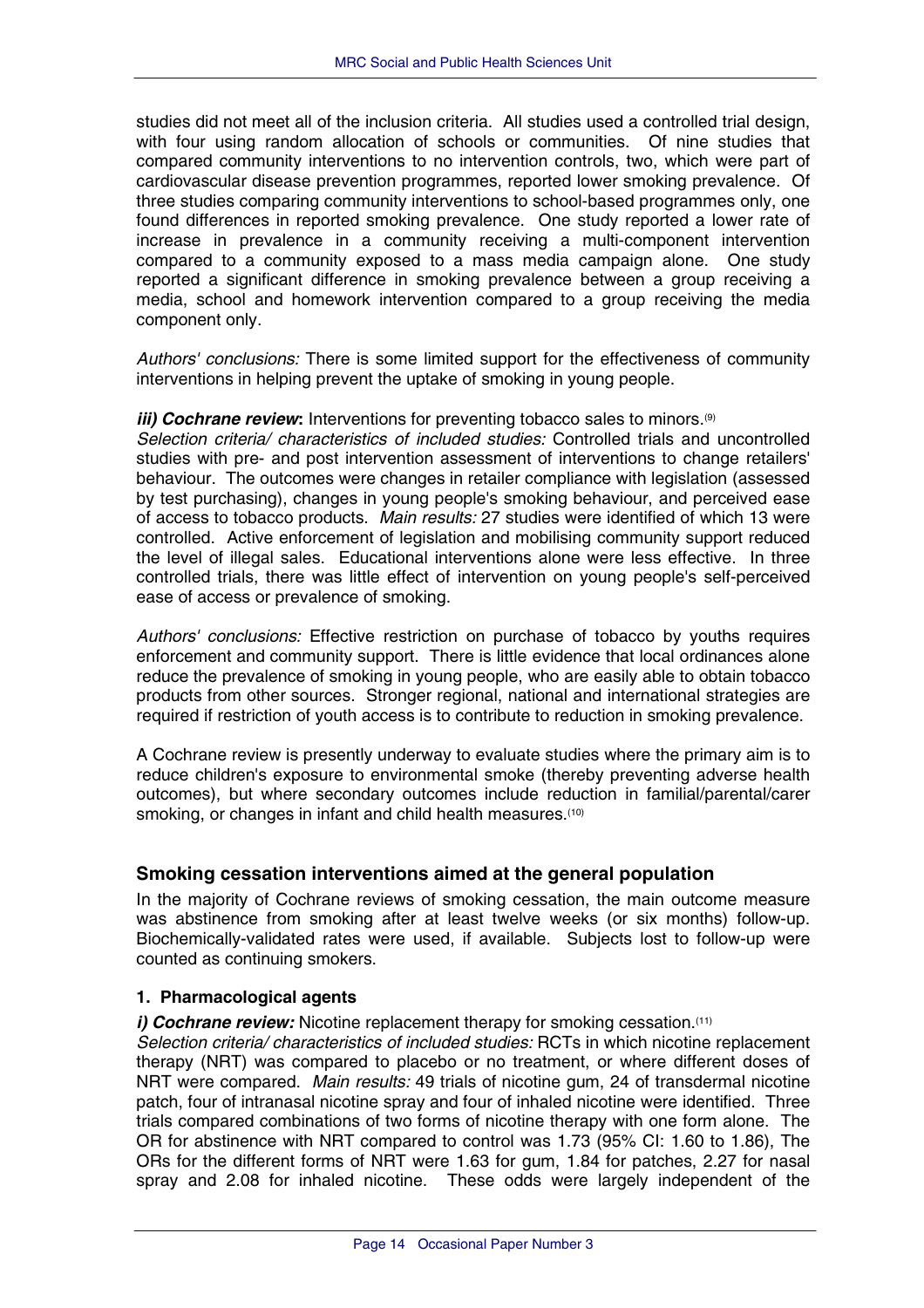intensity of additional support provided or the setting in which the NRT was offered. Eight weeks of patch therapy was as effective as longer courses and there was no evidence that tapered therapy was better than abrupt withdrawal. Wearing the patch only during waking hours (16 hours/day) was as effective as wearing it for 24 hours/day. The OR for abstinence in the trials which directly compared 4 mg versus 2 mg gum in highly dependent smokers found a significant benefit in favour of 4 mg gum (2.67, 95%) CI: 1.69 to 4.22).

*Authors' conclusions:* All of the commercially available forms of NRT are effective as part of a strategy to promote smoking cessation. They increase quit rates approximately 1.5 to twofold, regardless of setting. Since all the trials of NRT reported so far have included at least some form of brief advice to the smoker, this represents the minimum that should be offered in order to ensure its effectiveness.

#### *ii) Cochrane review:* Clonidine for smoking cessation.<sup>(12)</sup>

*Selection criteria/ characteristics of included studies:* RCTs of clonidine versus placebo with a smoking cessation endpoint assessed at least 12 weeks following the end of treatment. *Main results:* Six trials met the inclusion criteria. There were three trials of oral, and three of transdermal clonidine. Some form of behavioural counselling was offered to all participants in five of the six trials. There was a statistically significant effect of clonidine in one trial. The pooled OR for success with clonidine vs placebo was 1.89 (95% CI: 1.30 to 2.74). There was a high incidence of dose-dependent side effects, particularly dry mouth and sedation.

*Authors' conclusions:* Based on a small number of trials, in which there are potential sources of bias, clonidine is effective in promoting smoking cessation. Prominent side effects limit the usefulness of clonidine for smoking cessation.

#### *iii) Cochrane review:* Lobeline for smoking cessation.<sup>(13)</sup>

*Selection criteria/ characteristics of included studies:* RCTs comparing lobeline to placebo or an alternative therapeutic control. *Main results:* No trials meeting the full inclusion criteria including long term follow-up were found.

*Authors'* c*onclusions:* There is no evidence available from long-term trials that lobeline can aid smoking cessation.

#### *iv) Cochrane review:* Mecamylamine for smoking cessation.<sup>(14)</sup>

*Selection criteria/ characteristics of included studies:* RCTs of mecamylamine, either alone or in combination with nicotine replacement therapy. Because of the preliminary nature of available data, meta-analysis was not performed. *Main results*: Two studies were identified, both from the same investigators. In a study of 48 volunteers, a combination of mecamylamine plus nicotine patch was more effective than nicotine patch alone (abstinence rate at one year 37.5% vs 4.2%). In a second study, 80 volunteers were treated for four weeks prior to cessation with one of four treatments: nicotine patch plus mecamylamine capsules; nicotine alone; mecamylamine alone; no active drug. In the doses used, mecamylamine was well tolerated, although up to 40% of subjects required reductions in dose, usually because of constipation.

*Authors' conclusions:* Data from two small studies suggest that the combination of nicotine and mecamylamine may be superior to nicotine alone in promoting smoking cessation. However, these results require confirmation in larger studies before the treatment can be recommended clinically.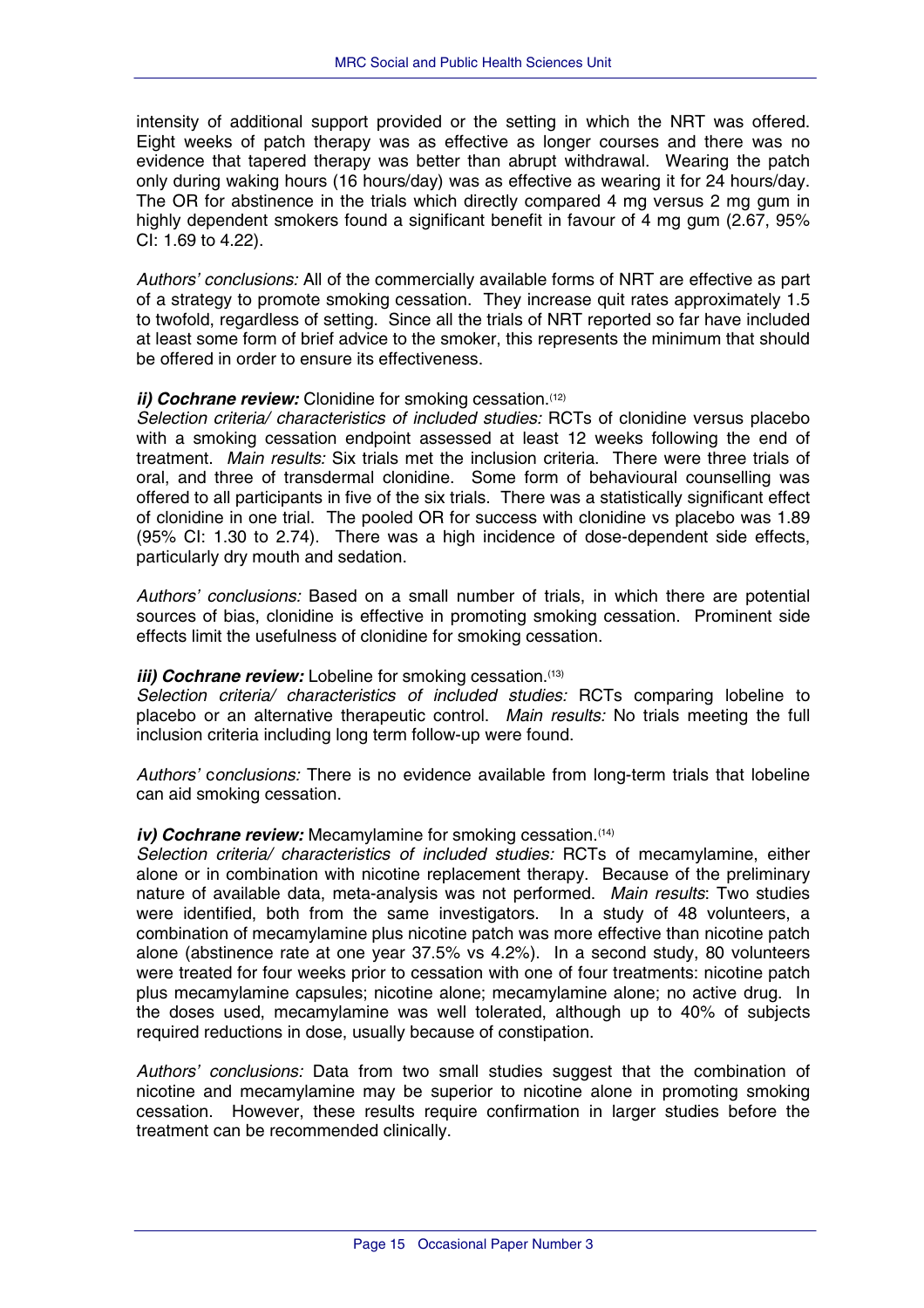#### <span id="page-18-0"></span>**v)** *Cochrane review:* Silver acetate for smoking cessation.(15)

*Selection criteria/ characteristics of included studies:* RCTs of silver acetate for smoking cessation. *Main results:* Two studies provided long-term follow-up data on patients randomised to silver acetate or placebo. In one of these studies, there was a third arm, randomised to 2-mg nicotine gum. The combined OR for quitting for silver acetate vs placebo was 1.05 (95% CI: 0.63 to 1.73).

*Authors' conclusions:* Existing trials show little evidence for a specific effect of silver acetate in promoting smoking cessation. The lack of effect of silver acetate may reflect poor compliance with a treatment whose rationale is to create an unpleasant stimulus.

#### *vi) Cochrane review:* Anxiolytics and antidepressants for smoking cessation<sup>(16)</sup>

*Selection criteria/ characteristics of included studies:* RCTs comparing anxiolytic or antidepressant drugs to placebo or an alternative therapeutic control for smoking cessation. *Main results:* There was one trial each of the effectiveness of the anxiolytics meprobamate, diazepam, oxprenolol and metoprolol. There were two trials of the anxiolytic buspirone. Neither trial showed evidence of effectiveness in helping smokers to quit. There was one trial each of the antidepressants moclobemide, fluoxetine and nortriptyline, and three trials of bupropion. There was evidence that fluoxetine and bupropion have a small effect on cessation and that other antidepressants might also be effective. No studies comparing antidepressants to nicotine replacement therapy were identified.

*Authors' conclusions:* There is no evidence that anxiolytics aid smoking cessation. There is evidence that some antidepressants can aid smoking cessation. It is not clear whether these effects are specific for individual drugs.

## **2. Education for smokers or health professionals, advice and encouragement**

#### *i) Cochrane review:* Physician advice for smoking cessation.<sup>(17)</sup>

*Selection criteria/ characteristics of included studies:* RCTs of smoking cessation advice from a medical practitioner in which abstinence was assessed at least six months after advice was first provided. *Main results:* Thirty-one trials including over 26,000 smokers were identified. In some trials, subjects were at risk of specified diseases (chest disease, diabetes, and ischaemic heart disease), but most were from unselected populations. Pooled data from 16 trials of brief advice versus no advice (or usual care) revealed a small but significant increase in the odds of quitting (OR: 1.69, 95% CI: 1.45 to 1.98). This equates to an absolute difference in the cessation rate of about 2.5%. Direct comparison of intensive versus minimal advice showed a small advantage of intensive advice (OR 1.44, 95% CI: 1.23 to 1.68).

*Authors' conclusions:* Simple advice has a small effect on cessation rates. Additional manoeuvres appear to have only a small effect, though more intensive interventions are marginally more effective than minimal interventions.

#### *ii) Cochrane review:* Nursing interventions for smoking cessation.<sup>(18)</sup>

*Selection criteria/ characteristics of included studies*: RCTs of nursing delivered smoking cessation interventions, with follow-up of at least 6 months. *Main results:* 15 studies, comparing nursing intervention to a control or usual care, found the intervention significantly increased the odds of quitting (OR 1.43, 95% CI: 1.24 to 1.66). There was heterogeneity between the study results, but pooling using a random effects model did not alter the estimate of effect. There was no evidence from indirect comparison that interventions classified as intensive had a larger effect than less intensive ones. There was limited evidence that interventions were more effective for hospital inpatients with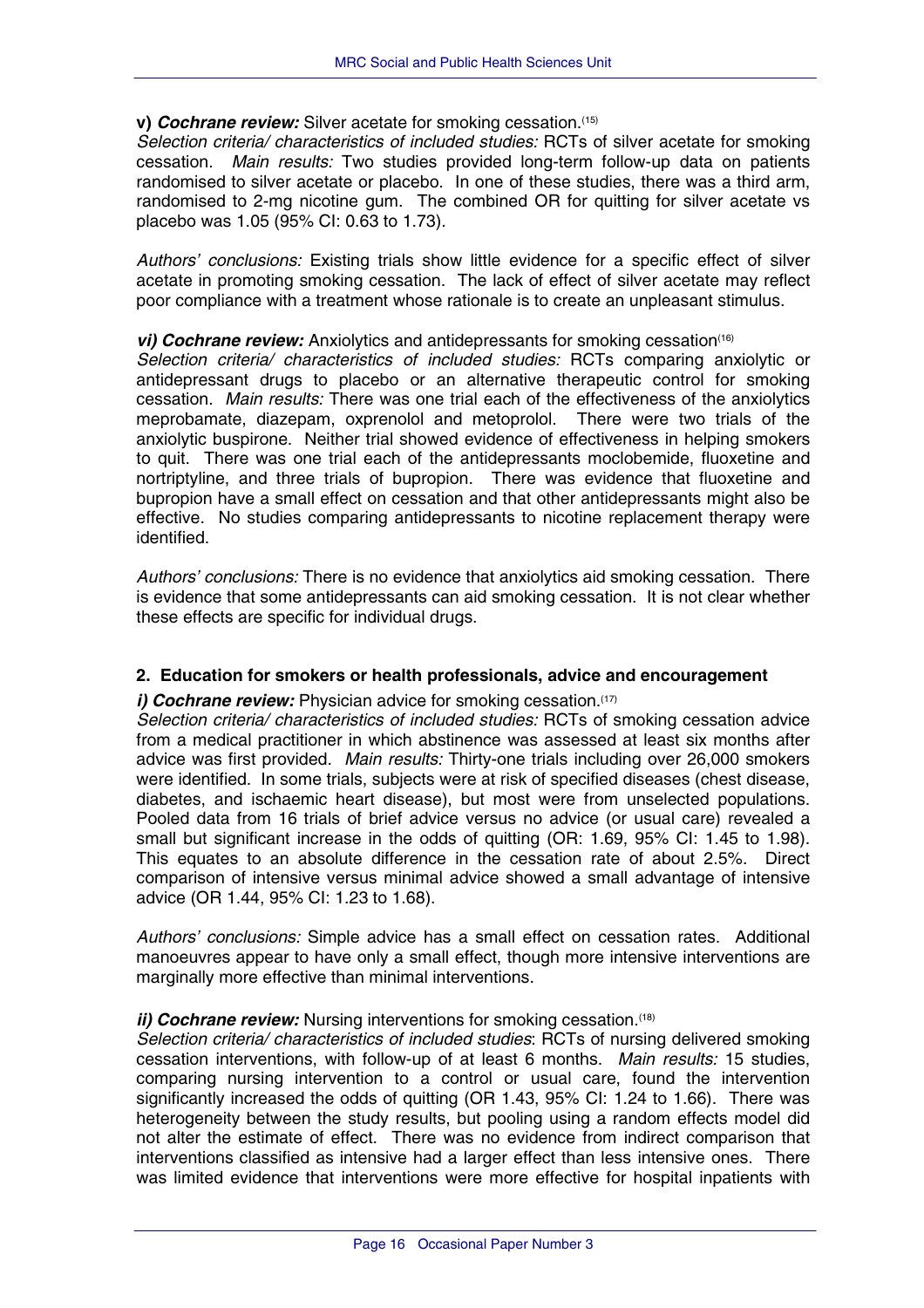<span id="page-19-0"></span>cardiovascular disease than for inpatients with other conditions. Interventions in nonhospitalised patients also showed evidence of efficacy. Three studies of nurse counselling on smoking cessation during a screening health check, not included in the main meta-analysis, suggested that under these conditions nursing intervention was likely to have less effect.

*Authors' conclusions:* The results indicate the potential benefits of smoking cessation advice and counselling given by nurses to their patients, with reasonable evidence that interventions can be effective. The challenge will be to incorporate smoking cessation intervention as part of standard practice so that all patients are given an opportunity to be queried about their tobacco use and to be given advice to quit along with reinforcement and follow-up.

#### *iii) Cochrane review:* **Training health professionals in smoking cessation.**(19)

*Selection criteria/ characteristics of included studies:* RCTs in which the intervention was training of health care professionals in smoking cessation. Trials were considered only if they reported outcomes for both professional performance and patient smoking rates at least six months after the intervention. *Main results:* Healthcare professionals who had received training were significantly more likely to perform tasks of smoking cessation than untrained controls. There was a modest increase in the odds of stopping smoking for smokers attending health care professionals who had received training compared with patients attending control practitioners (OR 1.48, 95% CI: 1.20 to 1.83). The effects of training were increased if prompts and reminders were used.

*Authors' conclusions:* Training health professionals to provide smoking cessation interventions had a measurable effect on professional performance. There was also a modest effect on patient outcome.

## **3. Behaviour modification and self-help strategies**

*i) Cochrane review:* Group behaviour therapy programmes for smoking cessation.<sup>(20)</sup> *Selection criteria/ characteristics of included studies:* RCTs that compared group therapy with self-help, individual counselling, another intervention or usual care or waiting list control. Also trials which compared two group programmes with manipulation of the group interaction and social support components. *Main results:* Thirteen studies compared a group programme with a self-help programme. There was an increase in cessation with the use of a group programme (OR 2.10, 95% CI: 1.64 to 2.70). Group programmes were more effective than no intervention or minimal contact interventions (OR 1.91, 95% CI: 1.20 to 3.04). There was no evidence from two trials that group therapy was more effective than a similar intensity of individual counselling. There was no evidence that manipulating the social interactions between participants in a group programme had an effect on outcome. There was limited evidence that the addition of group therapy to other forms of treatment, including advice from a health professional or nicotine replacement produced extra benefit. There was variation in the extent to which those offered group therapy accepted the treatment.

*Authors' conclusions:* There is evidence that groups are better than self-help and other less intensive interventions. There is not enough evidence on their effectiveness compared to intensive individual counselling. From the public health perspective, the impact of groups on smoking prevalence will depend on their uptake.

## *ii) Cochrane review:* Individual behavioural counselling for smoking cessation.<sup>(21)</sup>

*Selection criteria/ characteristics of included studies:* RCTs or quasi-RCTs with at least one treatment arm consisting of face to face individual counselling from a health care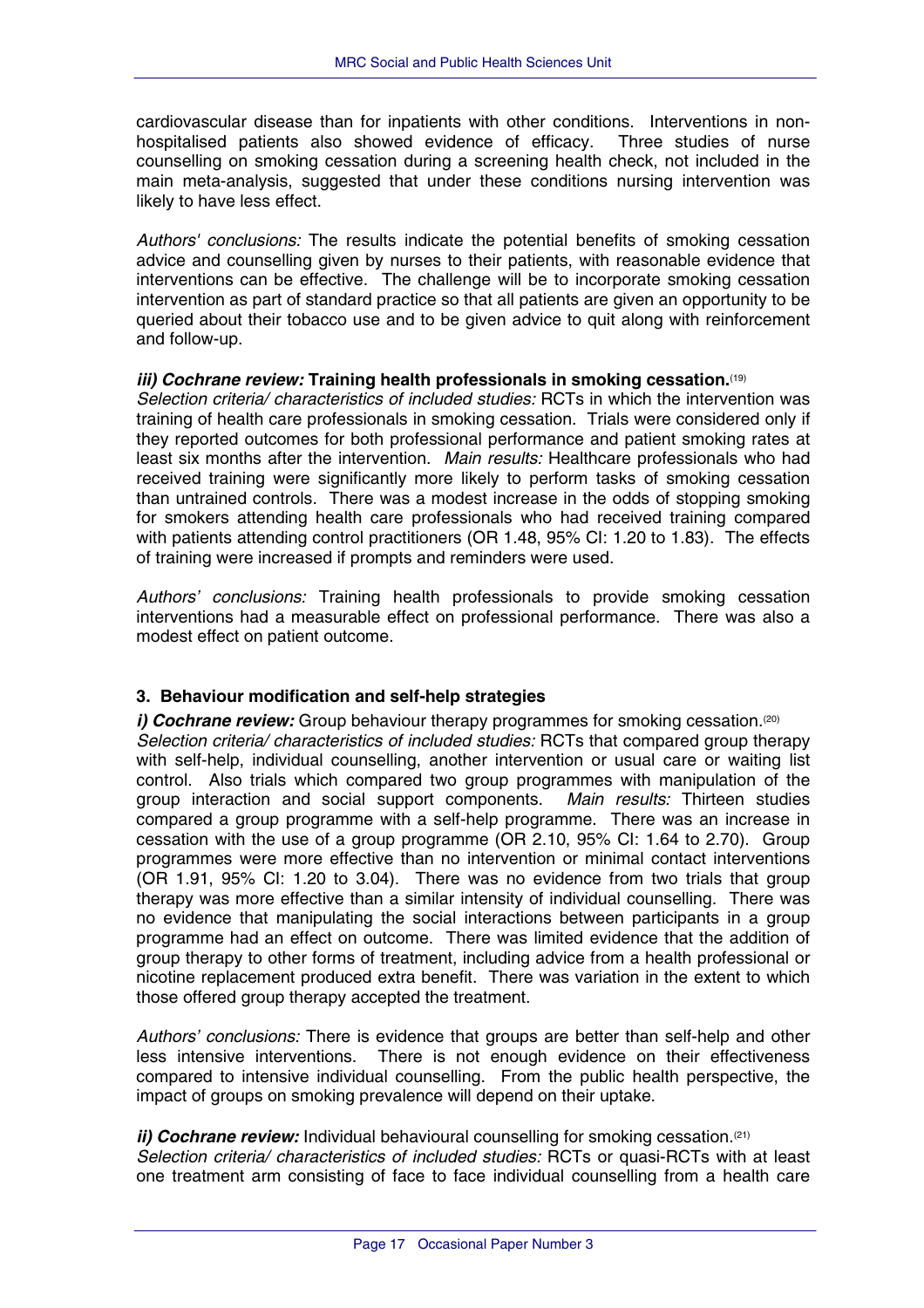worker not involved in routine clinical care. The outcome was smoking cessation at follow-up at least six months after the start of counselling. *Main results:* Eleven trials were identified, 10 compared individual counselling to a minimal intervention, two compared two intensities of counselling, and one compared individual counselling to group therapy. Individual counselling was more effective than control. The OR for successful smoking cessation was 1.55 (95% CI: 1.27 to 1.90). There was no evidence that more intensive counselling was more effective than brief counselling (OR 1.17, 95% CI: 0.59 to 2.34). There was no evidence of a difference in effect between individual counselling and group therapy (OR 1.33, 95% CI: 0.83 to 2.13).

*Authors' conclusions:* Smoking cessation counselling can assist smokers to quit.

#### *Cochrane review:* Aversive smoking for smoking cessation.<sup>(22)</sup>

*Selection criteria/ characteristics of included studies:* RCTs which compared aversion treatments with 'inactive' procedures or which compared aversion treatments of different intensity for smoking cessation. *Main results:* Twenty-four RCTs met the inclusion criteria. Ten included rapid smoking and ten used other aversion methods. Ten RCTs included two or more conditions allowing assessment of a dose-response to aversive stimulation. The OR for abstinence following rapid smoking compared to control was 2.08 (95% CI: 1.39 to 3.12). Several factors suggest that this finding should be interpreted cautiously. Most trials had a number of serious methodological problems likely to lead to spurious positive results. The single study fulfilling current criteria for methodological adequacy yielded only a non-significant trend, while methodologically less adequate small studies tended to report better results. Other aversion methods were not shown to be effective (OR 1.19, 95% CI: 0.77 to 1.83).

*Authors' conclusions:* The existing studies provide insufficient evidence to determine the efficacy of rapid smoking, or whether there is a dose-response to aversive stimulation. Milder versions of aversive smoking seem to lack specific efficacy. Rapid smoking is an unproven method with sufficient indications of promise to warrant evaluation using modern rigorous methodology.

## *iv) Cochrane review:* Self-help interventions for smoking cessation.<sup>(23)</sup>

*Selection criteria/ characteristics of included studies:* RCTs of smoking cessation with follow-up of at least six months, where at least one arm tested a self-help intervention. Self-help was defined as structured programming for smokers trying to quit without intensive contact with a therapist. *Main results:* 45 trials were identified. Twenty-seven compared self-help materials to no intervention or tested materials as an adjunct to advice. In nine trials in which self-help was compared to no intervention there was a pooled effect, which just reached statistical significance (OR 1.23, 95% CI: 1.02 to 1.49). There was no evidence of benefit from adding self-help materials to face to face advice, or to nicotine replacement therapy. There was evidence from eight trials using materials which were tailored for the characteristics of individual smokers that such personalised materials were more effective than standard materials (OR 1.41, 95% CI: 1.14 to 1.75). Adding follow-up telephone calls from counsellors also appeared to increase quitting (OR 1.62, 95% CI: 1.33 to 1.97). One trial of offering access to a hotline also showed an effect.

*Authors' conclusions:* Self-help materials may provide a small increase in quitting compared to no intervention. There is no evidence that they have an additional benefit over other minimal interventions such as advice from a health care professional, or nicotine replacement therapy. There is evidence that materials tailored for individual smokers are more effective.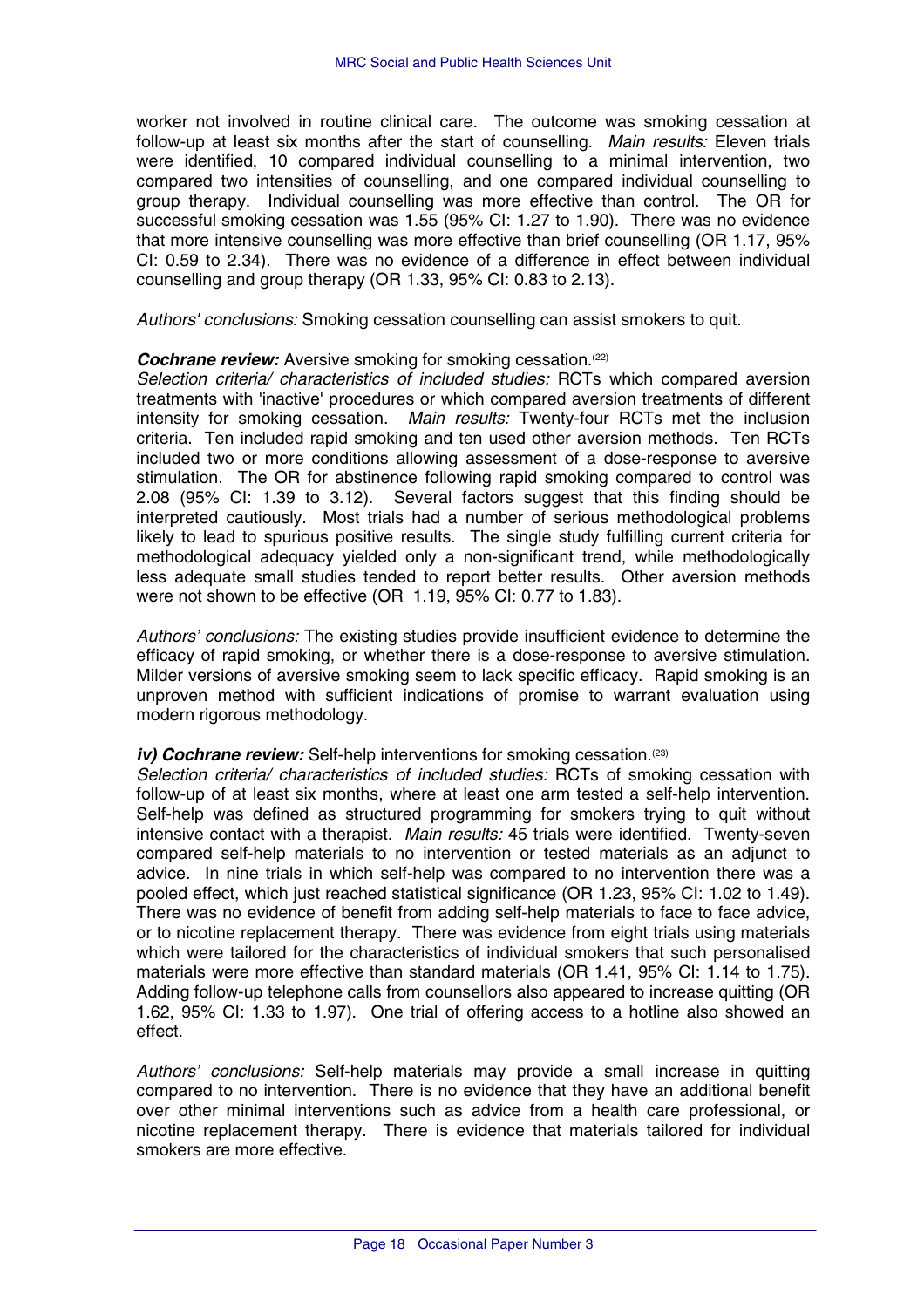#### <span id="page-21-0"></span>**4. Complementary therapies**

#### *i) Cochrane review*: Acupuncture for smoking cessation.<sup>(24)</sup>

*Selection criteria/ characteristics of included studies:* All RCTs comparing a form of acupuncture with sham acupuncture, another intervention or no intervention. Patients were tobacco smokers aged over 18 years, who wished to stop smoking. *Main results:* 18 RCTs with 20 comparisons were included in the review. Acupuncture was not superior to sham acupuncture in smoking cessation at any time point. The odds ratio (OR) for early outcomes was 1.22 (95% confidence interval 0.99 to 1.49); the OR after 6 months was 1.38 (95% confidence interval 0.90 to 2.11) and after 12 months 1.02 (95% confidence interval 0.72 to 1.43). Similarly, when acupuncture was compared with other anti-smoking interventions, there were no differences in outcome at any time point. Acupuncture appeared to be superior to no intervention in the early results, but this difference was not sustained. The results with different acupuncture techniques do not show any one particular method (i.e. auricular acupuncture or non-auricular acupuncture) to be superior to control intervention.

*Authors' conclusions:* There is no clear evidence that acupuncture is effective for smoking cessation.

#### *ii) Cochrane review:* Hypnotherapy for smoking cessation.<sup>(25)</sup>

*Selection criteria/ characteristics of included studies:* RCTs of hypnotherapy which reported smoking cessation rates at least six months after the beginning of treatment. *Main results:* Nine studies compared hypnotherapy with 14 different control interventions, including waiting list/no treatment controls (3 studies), attention/advice interventions (4 studies), psychological treatments (2 studies) and rapid or focused smoking (2 studies). In three studies hypnotherapy plus counselling was compared with counselling alone. The studies varied in the type of hypnotic induction used and the duration of the hypnosis session. The number of sessions also varied greatly (from one to nine) and the total duration of hypnosis administered during treatment varied from 80 minutes to seven hours. There was significant heterogeneity between the results of the individual studies, with conflicting results for the effectiveness of hypnotherapy compared to no treatment or to advice. Therefore pooled ORs for the overall effect of hypnotherapy were not calculated. There was no evidence of an effect of hypnotherapy compared to rapid smoking or psychological treatment.

*Authors' conclusions:* It was not shown that hypnotherapy has a greater effect on six month quit rates than other interventions or no treatment. The effects of hypnotherapy on smoking cessation claimed by uncontrolled studies were not confirmed by analysis of RCTs.

#### **5. Incentives**

*i) Quality assessed review:* The use and impact of incentives in population-based smoking cessation programs: a review.<sup>(26)</sup>

*Selection criteria/characteristics of included studies:* Smoking cessation interventions that were both incentive-based (cash incentives, cash and holiday prizes) and population-based were included. Participants were tobacco smokers in the general population. The majority of studies specifically included only adult smokers (aged 16 years or over). *Main results:* The population-based interventions generally attracted 1- 2% of the target population, regardless of the publicity or recruitment tactics used. No specific type of recruitment strategy was shown to be consistently more effective than others. The quit rates for the programs ranged from 13-45% and were in part dependent upon the length of follow-up, with lower quit rates more likely to be reported when this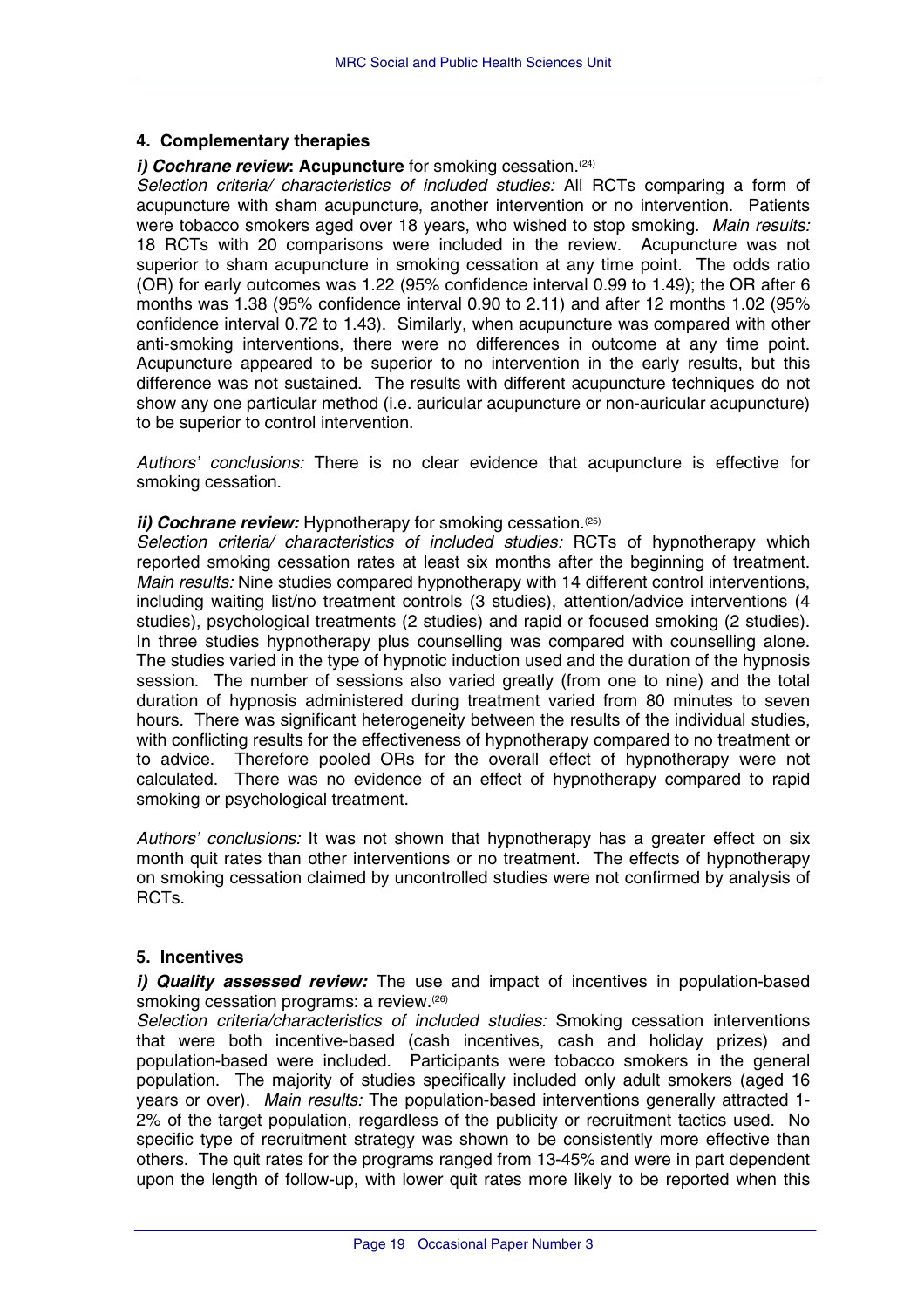<span id="page-22-0"></span>time was prolonged. The evidence was limited as most studies used a quasiexperimental or non-experimental design. There was no evidence that particular types of incentives were able to influence participation or quit rates more than others, but the size of the incentive did appear to be important. Larger incentives were viewed as more effective at motivating smokers to quit and stay smoke free than smaller ones.

*Authors' conclusions:* Incentive-based smoking cessation programs that target an entire community have the advantage of reaching a large and diverse group of smokers. They may, however, attract only smokers who are already motivated to quit. Realistically, incentive-based programmes aimed at the general population can expect 1% of all their smokers to quit smoking. Quit rates among participants may initially be high (i.e. mean quit rate of 34% at 1-month follow-up) but decrease over time (i.e. mean rate of 23% at 1 year). The results of this review suggest a continued need to establish standard and valid criteria for the evaluation of smoking cessation interventions. Methodological differences among existing studies make them difficult to compare and interpret.

## **6. Exercise**

*i) Quality assessed review:* A meta-analytic review of the effect of exercise on smoking cessation.(27)

*Selection criteria/characteristics of included studies:* Published controlled studies of smoking cessation exercise programmes. *Main results:* Five RCTs met the inclusion criteria. In three of these, smoking cessation was the main aim and exercise was employed for relapse prevention concurrently with or after a group smoking cessation programmes. The summary OR of the three studies where smoking cessation was the main aim was 2.35 (95% CI: 0.75 to 7.31). When the other two studies were added, it dropped to 1.85 (95% CI: 0.65 to 5.24).

*Authors' conclusions:* Due to the small number of studies and the sample size for each study, the effect remains unclear. Further analysis, both qualitative and quantitative, is necessary to clarify these issues.

## **Smoking cessation Interventions aimed at pregnant women**

*i) Cochrane review:* Interventions for promoting smoking cessation during pregnancy.<sup>(28)</sup> *Selection criteria/ characteristics of included studies:* RCTs and quasi-RCTs of smoking cessation programs implemented during pregnancy. *Main results:* 45 trials were identified: 37 trials including 16,916 women provided data on smoking cessation and/or perinatal outcomes, as did one cluster-randomised trial including 3,000 women. Over 800 women were included in trials of smoking relapse prevention. There was substantial variation in the intensity of the intervention and the extent of reminders and reinforcement through pregnancy. Based on 34 trials there was a significant reduction in smoking in the intervention groups (OR 0.53, 95% CI: 0.47 to 0.60), an absolute difference of 6.4% women continuing to smoke. The eight trials with validated smoking cessation, a high intensity intervention and a high quality score had an OR of 0.53 (95% CI: 0.44 to 0.63) and an absolute difference in continued smoking of 8.1%. Five trials of smoking relapse prevention showed no significant difference. The single large clusterrandomised trial showed no evidence of a decrease in continued smoking.

*Authors' conclusions:* Smoking cessation programs in pregnancy appear to reduce smoking.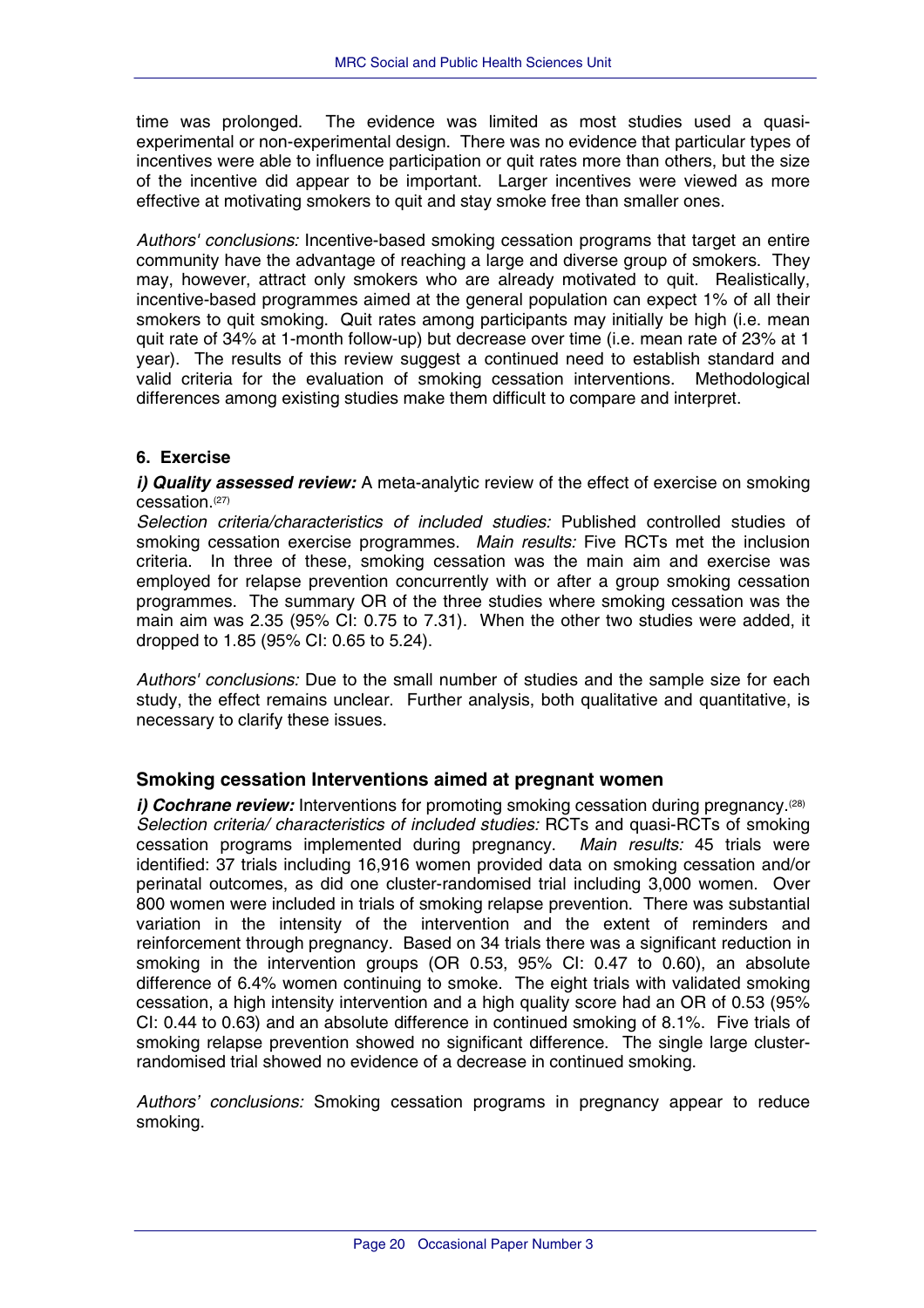## <span id="page-23-0"></span>**Other ongoing reviews of interventions for smoking cessation**

Two Cochrane review are underway on interventions for smoking cessation in hospitalised patients<sup>(29)</sup> and community interventions for reducing smoking among adults, both of which are expected to be completed in late 2000.<sup>(30)</sup>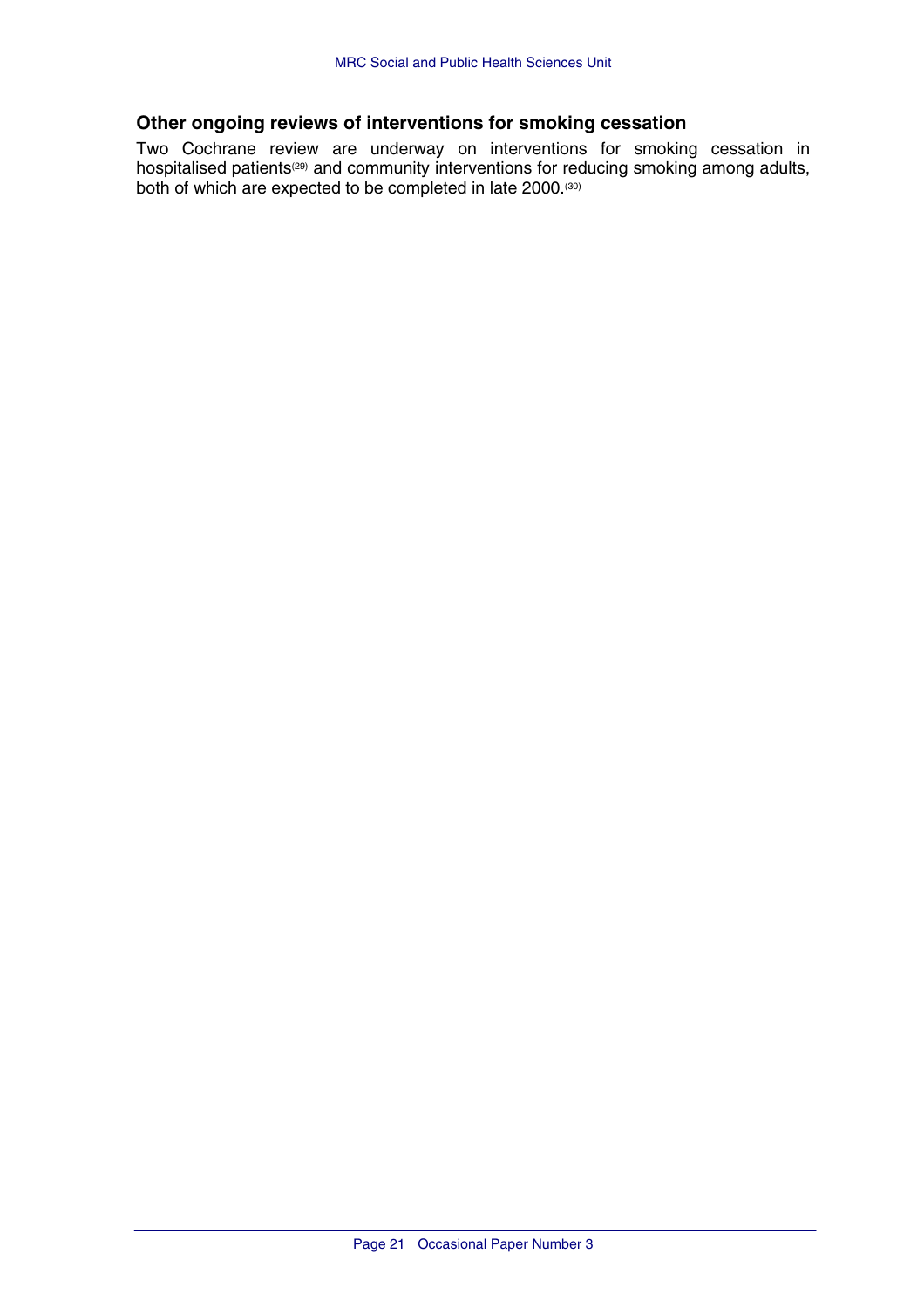# **2. Alcohol drinking**

## <span id="page-24-0"></span>**Preventing/reducing Alcohol misuse in young people**

*i) Quality assessed review:* Alcohol misuse prevention for young people: a systematic review reveals methodological concerns and lack of reliable evidence of effectiveness.(31) *Selection criteria/characteristics of included studies:* Experimental or quasi-experimental trials of prevention programmes for alcohol misuse, whether primary prevention measures to arrest onset of alcohol use or secondary prevention measures to minimise alcohol misuse. Participants included in the review were young people aged 8 to 25 years. Outcomes reported included changes in actual or self-reported drinking behaviour and changes in alcohol related incidents such as accidents or crime. Of the 155 trials that passed the initial pre-screen, just over three-quarters took place in the USA. *Main results: O*nly 10 of the 33 studies included met four core methodological criteria. Overall, no prevention programme was convincingly effective. Of the 29 studies of prevention programmes with short-term follow-up, 16 were partially effective (i.e. some self-reported measures were positively influenced), 11 were ineffective (i.e. having no influence on self-reported drinking behaviour) and five had negative effects (increased alcohol consumption). The prevention programmes with negative effects did not appear to differ in content from the effective and partially effective programmes.

*Authors' conclusions*: The prevention programmes reviewed provided limited evidence to recommend any of the programmes. There were limited differences between the programmes that claimed partial success, no effect or negative effects. Some programmes varied in effectiveness depending on length of follow-up. Good quality research, in terms of methodology, was rare. Studies considered for review lacked suitable control groups (non-random allocation or non-equivalent design), did not provide pre-test information, and had high levels of attrition and poor quality presentation of results.

## **Reducing alcohol misuse in the general population**

## **1. Education and counselling**

Four quality-assessed reviews examined the evidence in this area. Many of the relevant trials were included in all the reviews.

**i) Quality assessed review:** Effectiveness of brief interventions to reduce alcohol intake in primary health care populations: a meta-analysis.(32)

*Selection criteria/characteristics of included studies:* RCTs of very brief (5-20 minutes) interventions and extended (several visits) brief interventions. Six comparison groups for brief interventions included 320 intervention and 314 control subjects, and 8 comparison groups for extended interventions included 1,040 intervention and 1,042 control subjects. *Main results:* For very brief interventions, the change in alcohol consumption was not significant for either men or women. For extended brief interventions, the pooled effect estimate of change in alcohol intake was -51 g of alcohol per week (95% CI: -74 to -29; p<0.05) among women. Among men, the estimate was of similar magnitude but it was not statistically significant.

*Authors' conclusions:* Extended brief interventions were effective among women. Other brief interventions seem to be effective sometimes, but not always, and the average age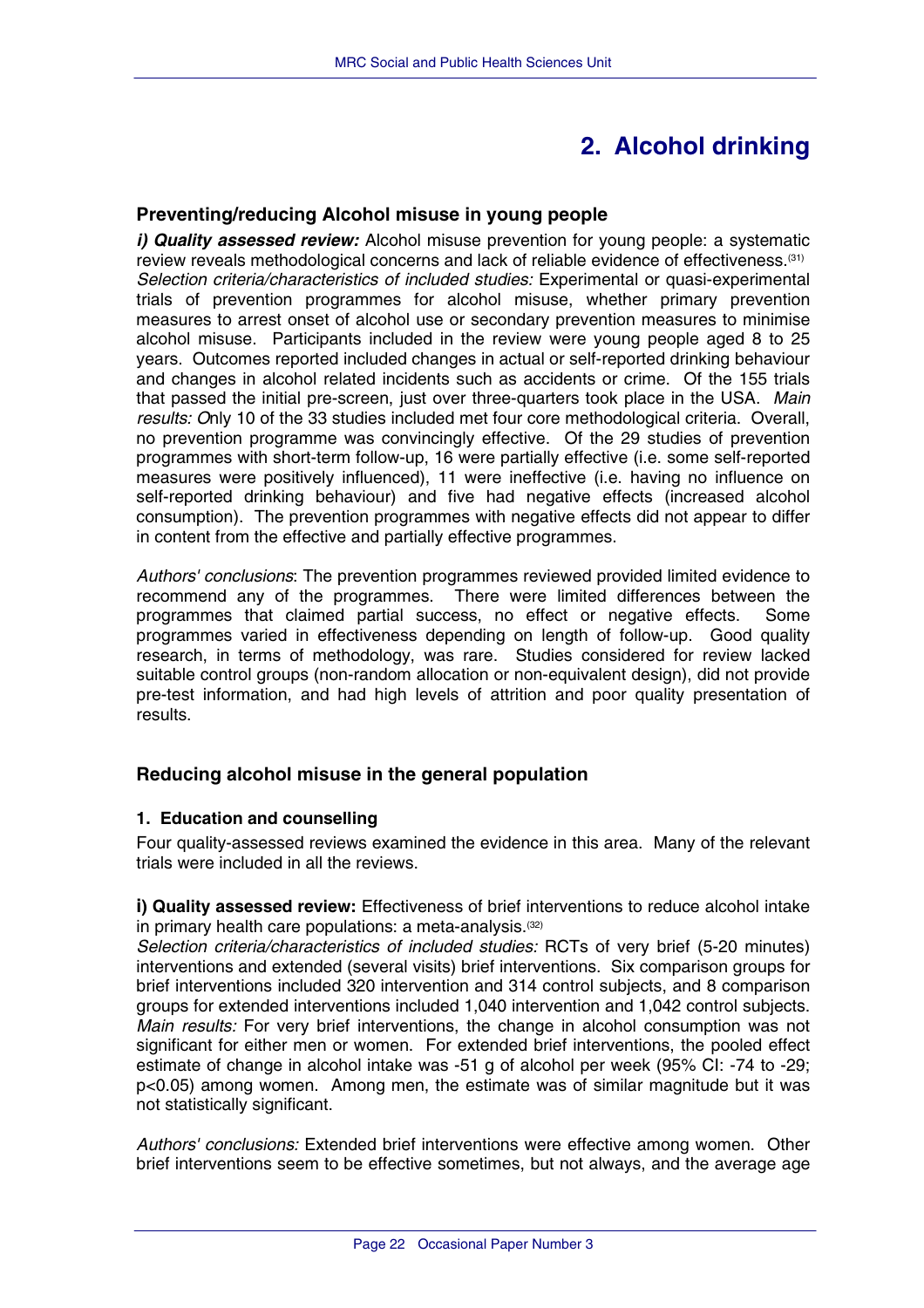<span id="page-25-0"></span>effect cannot be reliably estimated. The lack of uniform effectiveness should be explored.

**ii) Quality assessed review:** Meta-analysis of randomized control trials addressing brief interventions in heavy alcohol drinkers.<sup>(33)</sup>

*Selection criteria/characteristics of included studies:* RCTs of more than 30 participants which evaluated the effectiveness of brief interventions (less than one hour and incorporated simple motivational counselling techniques) versus no intervention. Twelve RCTs met the inclusion criteria with a total of 3948 heavy or problem drinkers. *Main results:* A combined OR of 1.91 (95% CI: 1.61 to 2.27) was found in favour of brief alcohol interventions over no interventions. This result was consistent across gender, intensity of intervention, type of clinical setting, and higher quality clinical trials.

*Authors' conclusions:* Heavy drinkers who received a brief intervention were twice as likely to moderate their drinking 6 to 12 months after an intervention when compared with heavy drinkers who received no intervention. Brief intervention is a low-cost, effective preventive measure for heavy drinkers in outpatient settings.

Two other quality assessed systematic reviews looked at similar studies and outcomes.(34, 35) One evaluated GP-based brief or intensive advice for a variety of lifestyle interventions and reported that half of the trials found that consumption was significantly reduced when advice was provided but this was not felt to provide conclusive evidence for or against the effectiveness of this intervention.<sup>(35)</sup> The other review concluded that the trials support the use of brief interventions by physicians for patients with drinking problems.(34) The authors' conclusions, however, did not appear to take account of the lack of evidence for the treatment of women. Moreover, benefit of the intervention was not demonstrated for all outcomes.

*Authors' conclusions*: GP-based health programmes have a modest and variable effect on health outcomes. These interventions show promise in effecting small changes in behaviour.(34) The trials support the use of brief interventions by physicians for patients with drinking problems.<sup>(35)</sup>

## **2. Other interventions to reduce alcohol consumption**

*i) Quality assessed review:* The efficacy of treatments in reducing alcohol consumption: a meta-analysis.(36)

*Selection criteria/characteristics of included studies:* RCTs which utilised reports from informants or lab results to confirm patients' accounts and reported standard deviations of alcohol consumption. Interventions included various alcohol misuse programmes including drug therapy, counselling (couples therapy, individual therapy, coping skills), behavioural therapy, GP advice and monitoring. Outcomes assessed were a reduction in alcohol consumption. *Main results:* 12 RCTs with 21 comparisons and a total of 2,566 subjects were included. At four months follow-up patients who received treatment consumed 16 drinks less per week than the controls (intervention group mean = 13.2 vs control group mean  $= 29.3$ ). At 12 months the intervention group drank five less drinks per week (intervention group mean = 22.1 vs control group mean 26.5). There were no differences between the two groups at 6 months. At four-month follow-up trials of drug therapies generated inconsistent findings. The six-month studies did not manifest significant differences between intervention and control groups. Within the 12-month studies couple counselling (effect size 2.4) and advice with education (effect size 6.3) were found to be relatively powerful interventions. However, the sample size in the couples counselling study was very small (n=8). *Limitations of the review:* The search strategy is very limited. The summary tables provide extensive details of studies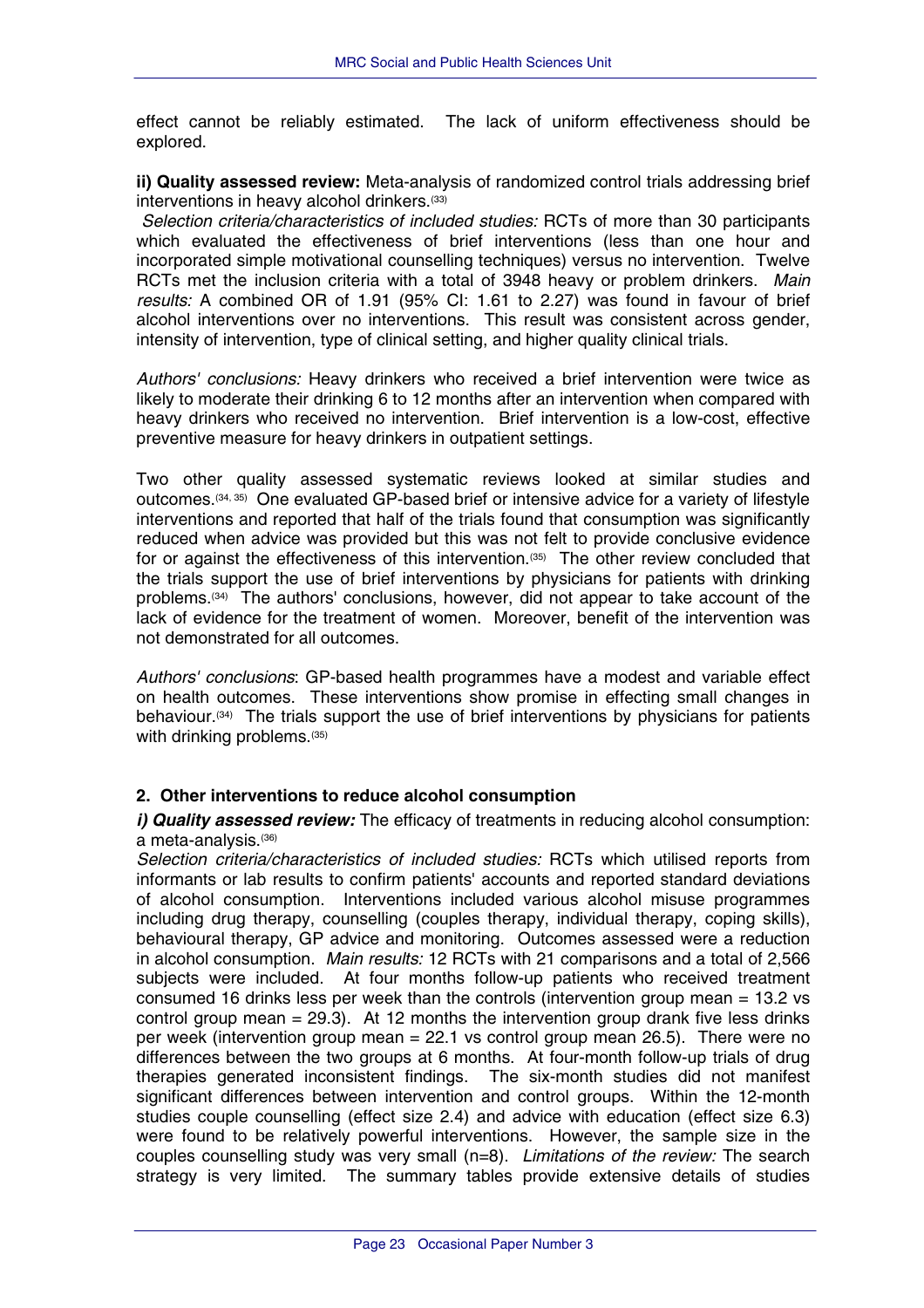<span id="page-26-0"></span>including design limitations but these limitations are not fully considered in the narrative summary.

*Authors' conclusions:* When the studies were pooled regardless of follow-up assessment periods, the intervention group drank significantly less than the control. Primary studies have not systematically monitored the effects of psychosocial interventions.

## **Preventing/ Reducing alcohol consumption in pregnant women**

No reviews were identified. Three RCTs, however, looked at interventions to encourage women to cut down on alcohol during pregnancy. One evaluated a self-help programme to reduce alcohol consumption among economically disadvantaged pregnant women in the USA. $\degree$  The intervention included a 10-minute educational session and a self-help manual. A higher alcohol quit rate was observed among the intervention participants (88%) than controls (69%). The effect was strongest for "light" drinkers, African-Americans, and non-Protestants. The authors concluded that this approach might be useful in clinics where staff time is limited.

Another RCT, undertaken in Latin America, assessed the effect of an educational intervention for pregnant women at risk and the support person.(38) Half of the participants ( $n = 1115$ ) received a home intervention, a reinforcement of adequate health services utilisation for the pregnant woman and a support person. The control group ( $n =$ 1120) received routine prenatal care. No differences between groups were observed in improvement on diet, cigarette and alcohol consumption. The authors concluded that the intervention failed to show any benefit on health-related behaviour.

The third RCT assessed whether health education materials designed to discourage alcohol use in pregnant women were more effective when written at a lower rather than a higher reading level.<sup>(39)</sup> Among English-speaking participants, the material written at the lower reading level was shown to be more effective. Among Spanish-speaking participants, test scores were unchanged after reading either health education material. The authors concluded that health care providers design or purchase materials that are easy-to-read and provide face-to-face counselling about abstaining from alcohol. Providers should not rely on written materials to communicate important messages when working with pregnant women.

## **Interventions for drink/drive offenders**

*i) Quality assessed review:* Final results from a meta-analysis of remedial interventions with drink/drive offenders.<sup>(40)</sup>

*Selection criteria/characteristics of included studies:* RCTs, studies with matched or nonmatched controls, pre-test and post-test single group designs were included in the review. Interventions included were psychotherapy/counselling; education; contact probation; Alcoholics Anonymous; antabuse; general alcohol treatment; combined interventions. Participants included in the review were drink/drive offenders. Outcomes assessed in the review were various, including: alcohol and non-alcohol related crashes; and other measures of drinking and drinking/driving; knowledge, attitude and behavioural intention. *Main results:* 194 primary studies were included, 15 of which met fairly rigorous standards of random allocation. The majority of studies were conducted in the USA (164/194). Effect sizes were calculated for 105 studies. Educational interventions (48 studies): Mean effect size  $(SE) = 0.08$  (0.02); 15 studies had a negative effect size. Education alone (24 studies): Mean effect size (SE) =  $0.04$  (0.03): 8 studies had a negative effect size. Education with another intervention (21 studies): Mean effect size  $(SE) = 0.12$  (0.03); 5 studies had a negative effect size. Psychotherapy/counselling (25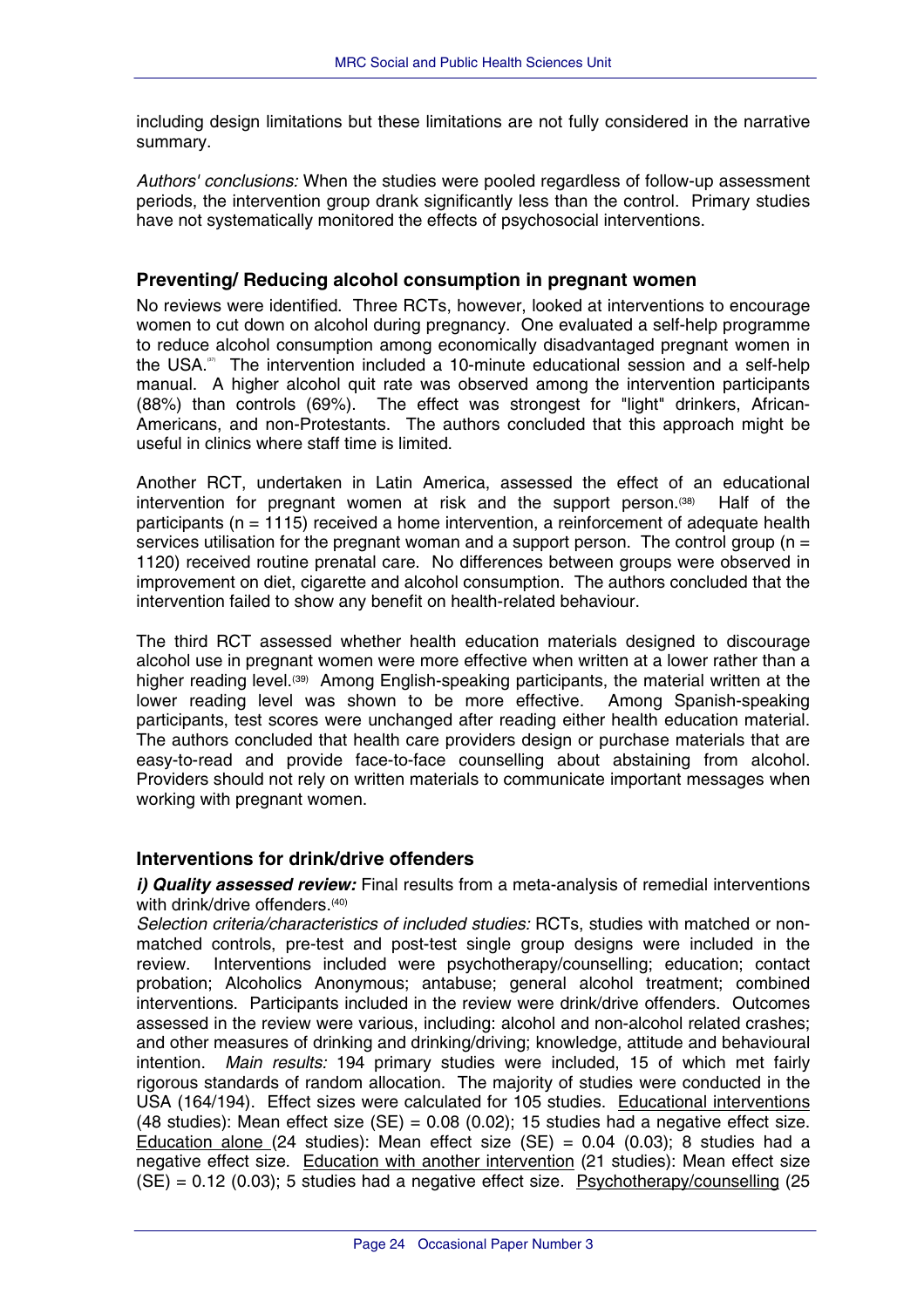studies): Mean effect size (SE) = 0.07 (0.04); 7 studies had a negative effect size. Psychotherapy/counselling with education (19 studies): Mean effect size (SE) = 0.13 (0.03); 4 studies had a negative effect size. Probation (16 studies): Mean effect size  $(SE) = 0.01$  (0.02); Median effect size = 0.03; 7 studies had a negative effect size. Alcoholics anonymous (3 studies): Mean effect size (SE) =  $-0.12$  (0.20); 2 studies had a negative effect size. Antabuse (5 studies): Mean effect size (SE) = 0.08 (0.06); 1 study had a negative effect size. Although the mean effect size was larger for studies in which treatment was combined with more severe license sanctions, no definitive patterns could be identified. *Limitations of the review:* The number of studies examining the impact of a specific intervention on a specific outcome was small.

*Authors' conclusions*: This meta-analysis established that drinking/driving remediation generally has a positive effect on alcohol-related traffic events (an effect of at least 7-9% reduction in drinking/driving recidivism and alcohol-related crashes). It also suggested that some combined interventions might be more effective than single strategy approaches.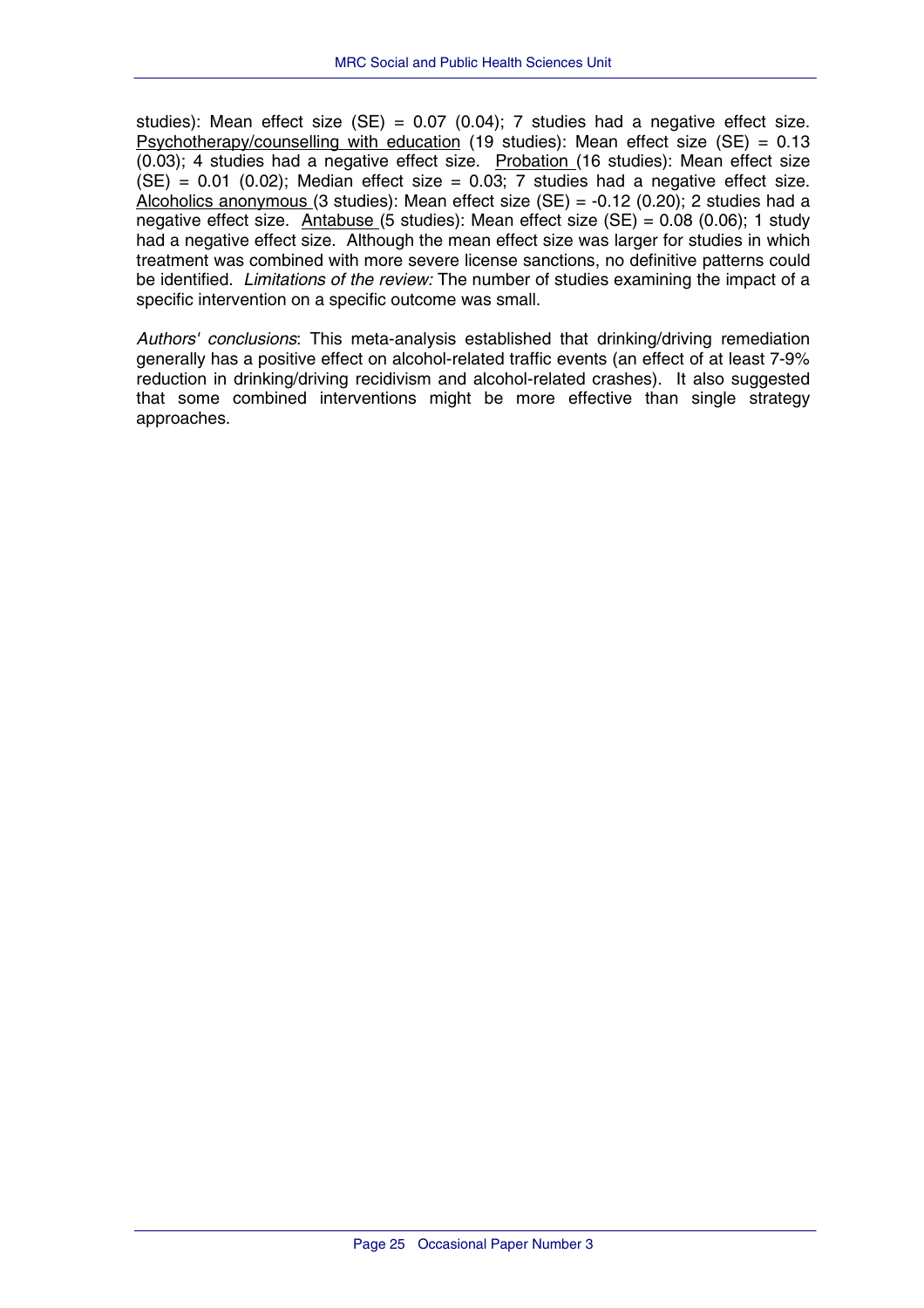## **3. Exercise**

## <span id="page-28-0"></span>**Promoting physical exercise in the general population**

#### **1. Education and advice**

*i) Quality assessed review:* A systematic review of the effectiveness of promoting lifestyle change in general practice.(35)

*Selection criteria/characteristics of included studies:* RCTs with any length of follow-up of GP-based lifestyle interventions, in the form of brief or intensive advice. Participants included in the review were GP attendees, no apparent age restrictions. Outcomes assessed in the review were changes in the duration and frequency of exercise, change in blood pressure lipid levels and body weight. *Main results:* Six RCTs assessed exercise-related interventions. Four trials found positive effects of advice, one of them conducted over a period of two years. Results of the primary studies made it difficult to determine the effectiveness of intervention in influencing exercise patterns, however, a range of parameters relevant to cardiovascular disease risk (e.g., lipid levels, blood pressure or weight reduction) were affected by provision of advice relating to exercise.

*Authors' conclusions:* Overall, the results from four of the trials are encouraging in that they suggest that patients do respond positively to advice to take more exercise.

#### **2. Other health promotion strategies**

*i) Quality assessed review:* Increasing physical activity: a quantitative synthesis.<sup>(41)</sup> *Selection criteria/characteristics of included studies:* All types of trials were included. Interventions included: behavioural modification, cognitive-behavioural interventions, health education, health risk appraisal, exercise prescription, physical education curriculum programs, and combination programs. A range of participants was included in the primary studies: obese, CHD or high risk, developmentally disabled, physically disabled, and healthy. The outcomes included a variety of physical activity measures, such as self-report, attendance at exercise classes or observation of frequency of specific activities. *Main results:* 27 studies (approximately 131,156 people) were included. Overall mean effect size: r=0.34 (95% CI: 0.26 to 0.42), or 0.75 (95% CI: 0.70 to 0.79) (unweighted). Effect sizes did not differ between males and females, between age groups, or between white or non-white participants. The effect sizes were larger in healthy participants. Behaviour modification approaches produced larger effect sizes than other techniques, and effect sizes were larger in studies using mediated approaches compared to face-to-face delivery. Interventions in community settings and interventions delivered to groups produced larger effect sizes. Effects were larger when physical activity was not supervised compared with a supervised physical activity program. Effect sizes were unrelated to the number of weeks the intervention or the follow-up period lasted. Effects for active leisure times were larger contrasted with exercise programs prescribing strength, aerobic exercise, or aerobic exercise combined with other fitness activities.

*Authors' conclusions:* Interventions for increasing physical activity have a moderately large effect.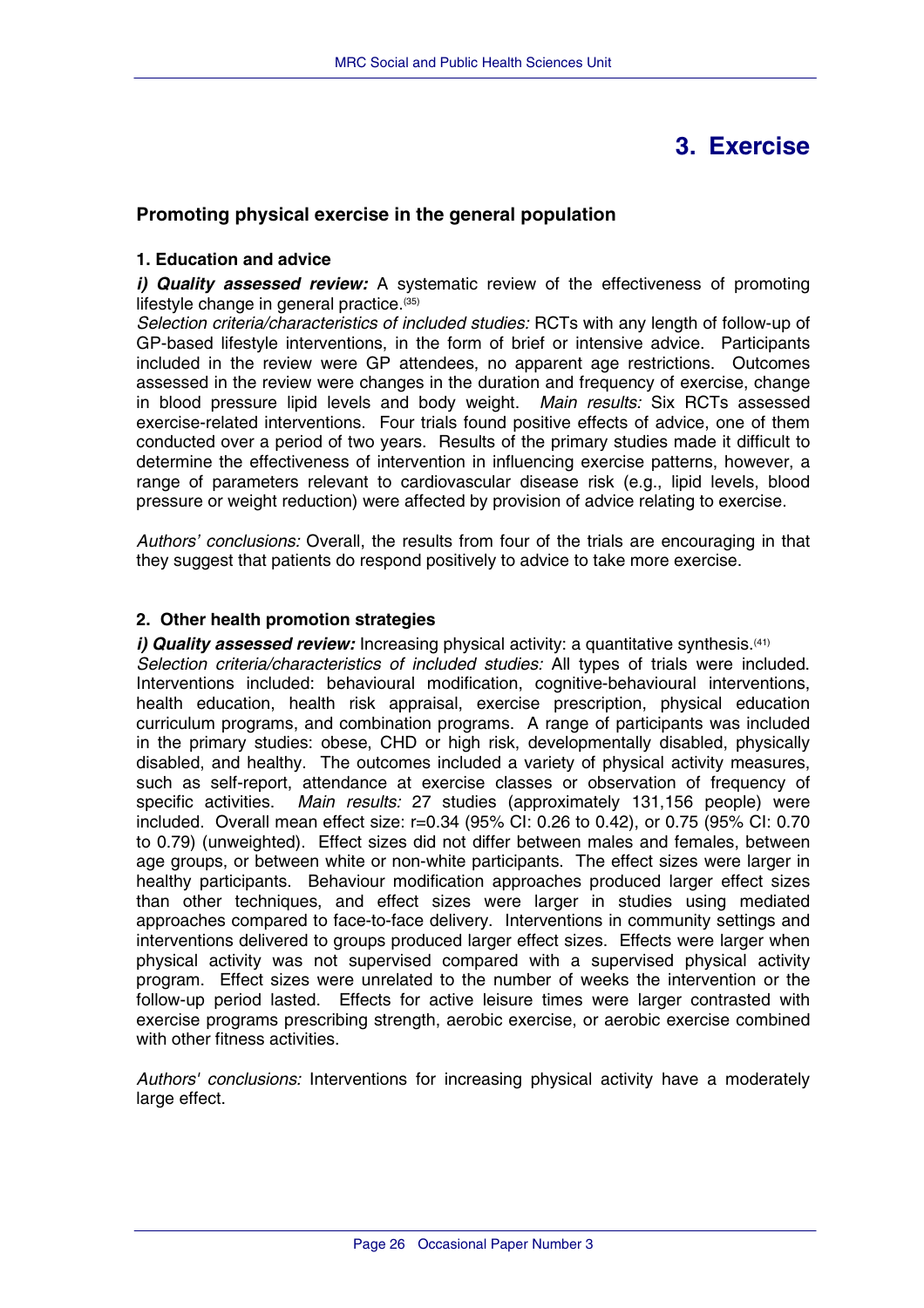*ii) Quality assessed review: S*ystematic review of physical activity promotion strategies.<sup>(42)</sup>

*Selection criteria/characteristics of included studies:* RCTs of physical activity promotion in apparently healthy free-living adults. Intervention periods ranged from 5 weeks to 2 years. Subjects were mainly white, middle aged and well educated and ages ranged from 18 to 72 years with a mean age of 49 years. Males and females were equally represented but the review was limited to trials from the USA. Outcomes assessed included: self-reported walking level, frequency of exercise, number of exercise sessions/month and jogging hours per week. *Main results:* 7 RCTs were used to assess interventions on home based exercise (1101 subjects) and 5 RCTs were used to assess interventions on facility based exercise (598 subjects). It was considered that a formal meta-analysis was inappropriate in view of the incompatible data and varying quality of the primary studies. Home-based activities: 5 of the 7 studies reported a positive outcome. Facility-based activities: 2 of the five trials showed a significant difference between intervention subjects and controls. *Limitations of the review:* As the authors mention in the discussion all the participants were volunteers recruited through media advertisements in the USA and results may differ in different populations. Suggestions for future research includes trials in the United Kingdom that involve groups other than middle aged middle class whites such as the over 75 years. An earlier systematic review by the same authors reported similar results $^{\scriptscriptstyle{(43)}}$ 

*Authors' conclusions:* Interventions that encourage walking and do not require attendance at a facility are most likely to lead to sustainable increases in overall physical activity. The small number of trials limits the strength of any conclusions and highlights the need for more research.

*iii) Quality assessed review:* Effectiveness of physical activity promotion schemes in primary care: a review.(44)

*Selection criteria/characteristics of included studies:* Studies of adults (>16 years) which aimed to improve physical activity levels, mediators of physical activity, or attitudes/ intentions towards physical activity. Studies had to be initiated within a primary care setting, be UK based, and have physical activity or related as an outcome or focus. *Main results*: 12 studies satisfied all the inclusion criteria, of which six were RCTs, four were controlled trials, and two were non-controlled with a pre-test post-test design. No largescale UK based RCTs were found. The majority of the studies reported some form of improvement in either physical activity or related measures. However, the size of the effect was generally small, and there was limited consistency across studies. Non-UK studies were reviewed for comparison and similar effects were observed.

*Authors' conclusions:* Published studies demonstrate small but possibly meaningful improvements in physical activity patterns and other activity-related measures. No existing UK programmes are based on an accepted model of behaviour change. The role of the leisure centre may be problematic and needs a conceptual review. It may be that the projected 'healthy living centres' are a more appropriate setting. Expectations of programme success should be realistic. Major changes in large numbers of participants are unlikely to happen. However, small but positive effects are meaningful when large number of people experience them.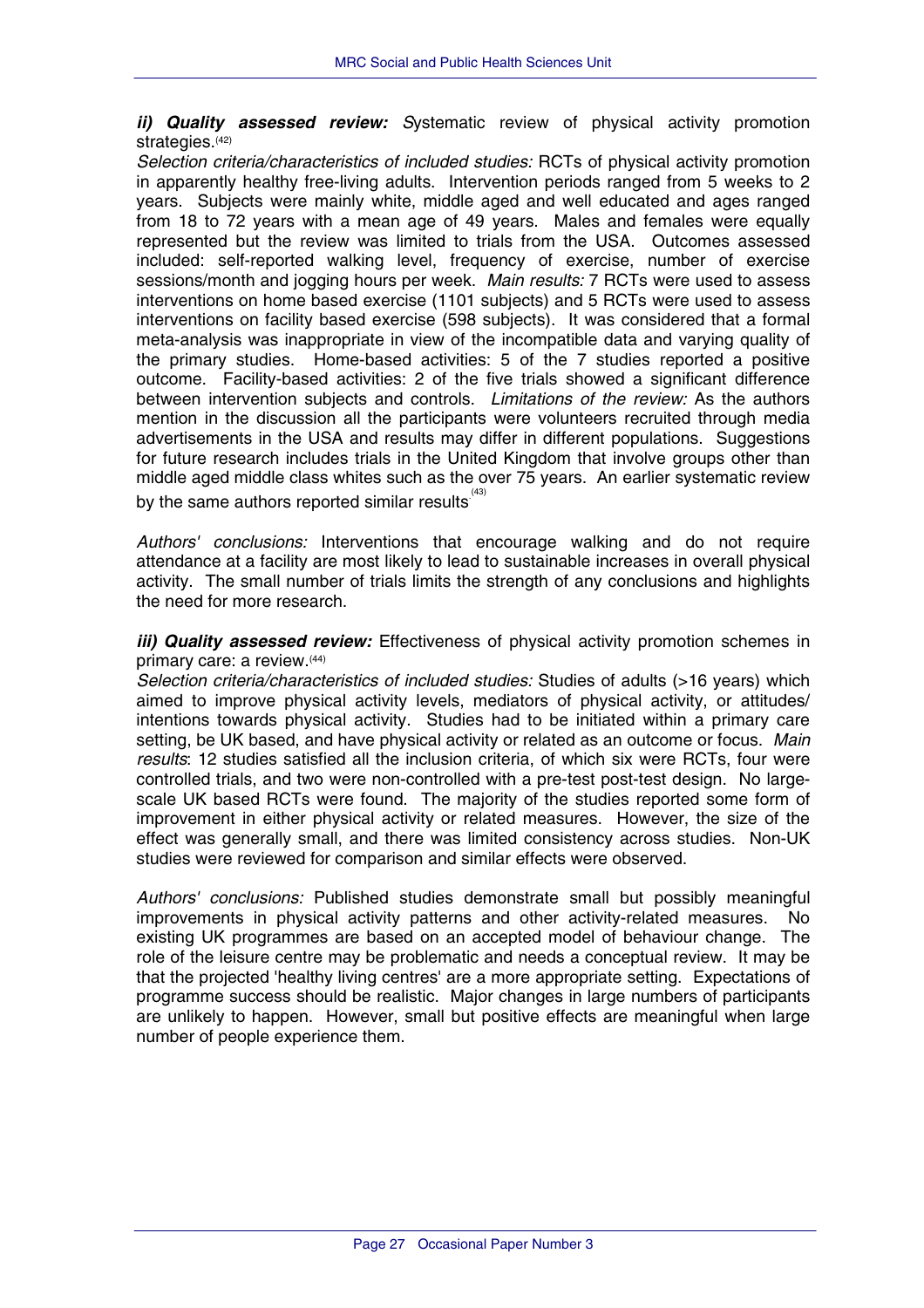#### <span id="page-30-0"></span>**3. Strategies in the workplace**

The three quality assessed reviews described below examined the evidence from trials of different interventions to promote exercise in the workplace.

*i) Quality assessed review:* A systematic review of controlled clinical trials on the prevention of back pain in industry.(45)

*Selection criteria/characteristics of included studies:* RCTs of exercise, education on back pain and body mechanics, and lumbar supports. *Main results:* Three RCTs with 313 participants evaluated the effectiveness of exercise on the prevention of back pain in industry. Three studies on exercise reported a combined positive effect of effect size of 0.53 (95% CI: 0.26 to 0.79) for the effectiveness of exercise on reduction of incidence of back pain. Two of the exercise studies produced a combined effect size of 0.56 (95% CI: 0.22 to 0.90) in reduction of sick leave.

*Authors' conclusions:* There is limited evidence that exercise has some effect in the prevention of back pain

*ii) Quality assessed review:* Adherence to worksite exercise programs: an integrative review of recent research.(46)

*Selection criteria/characteristics of included studies:* Randomised controlled trials (RCTs), quasi-experimental, time series and pre-experimental studies of interventions to improve exercise adherence in the workplace. Participants were volunteers of both sexes and included police officers, university employees, university graduate students, and employees of several companies. Mainly "white collar "workers were involved with only one study involving "blue collar "workers. The mean age of the participants ranged from 36 to 53 years. The main outcomes assessed were actual exercise performed, fulfilment of pre-determined goals, attendance or participation in an exercise class or fitness centres and through direct observation. *Main results:* Number of studies included: 2 randomised controlled trials (136 worksite employees); 3 quasi-intervention studies (3860 worksite employees); 5 pre-intervention studies (1398 worksite employees). Varying time frames, samples and measures made comparisons across studies difficult and general observations only were made. Nine out of the ten included studies showed that exercise adherence strategies worked to increase or improve exercise behaviour. The most impressive results came from programmes having multiple interventions.

*Authors' conclusions:* Careful planning of interventions to increase adherence will increase the number of workers who exercise regularly.

*iii) Quality assessed review:* Back injury prevention interventions in the workplace: an integrative review.(47)

*Selection criteria/characteristics of included studies:* True experimental (not stated if randomised) and quasi-experimental (non-equivalent control groups). Four types of worksite back injury prevention programmes: back belt programmes; back school programmes; exercise/flexibility programmes and education programmes. One study excluded all currently back-injured subjects whereas two studies included only those with back injuries. The age of subjects ranged from 16 to 45 years (from 10 studies). Outcomes assessed in the review were back injury\back pain rates; lost time; costs; muscle strength\flexibility; body mechanic usage; exercise behaviour. *Main results:* Seven true experiments and 8 quasi-experimental design (non-equivalent control groups). Theoretically consistent associations between intervention and outcome were found in 3 out of 4 back belt programmes (1 reached statistical significance); five out of six back school programmes (2 statistically significant); all six exercise\flexibility programmes (5 statistically significant) and 2 out of 3 education programmes (both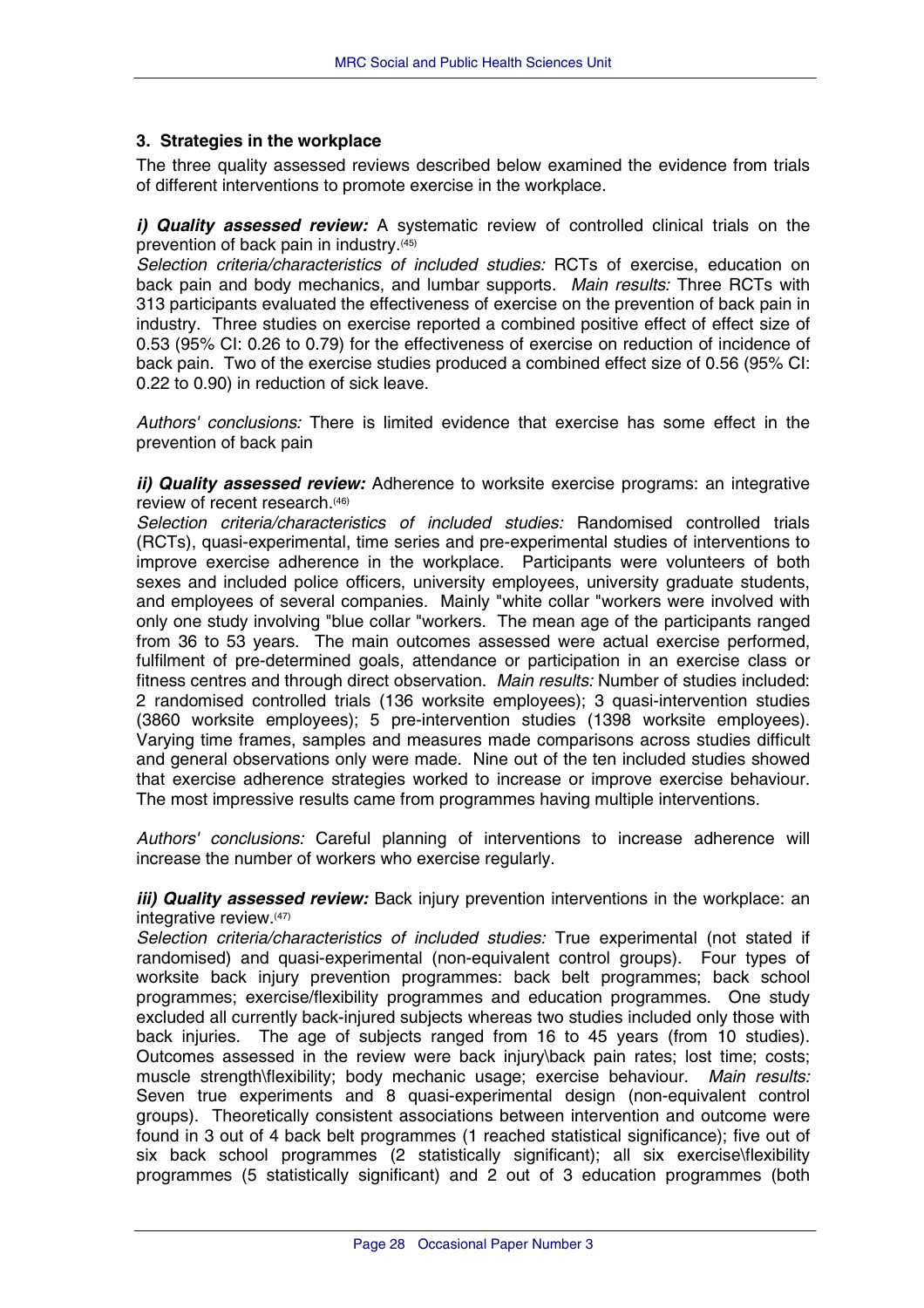<span id="page-31-0"></span>statistically significant). Theoretically inconsistent associations were found in 2 of the back belt programmes, 1 exercise flexibility programme and 1 education programme.

*Authors' conclusions:* Positive programme outcomes were reported in all four programme types; however the back school and exercise flexibility training programmes were studied more frequently and demonstrated a greater proportion of positive results than the other two programme types. Conclusions should be viewed cautiously due to the small number of studies reviewed and their methodological limitations.

## **Promoting physical exercise in pregnant women**

#### *i) Cochrane review:* Regular aerobic exercise during pregnancy.<sup>(48)</sup>

*Selection criteria/ characteristics of included studies:* All acceptably controlled comparisons of prescribed aerobic exercise programmes. *Main results:* 5 trials (146 women) were identified, but details of countries not provided. Three trials reported significant improvement in physical fitness in the exercise group. One trial reported similar, albeit statistically non-significant, findings, while an even smaller trial (13 women) reported no significant increase in fitness in the exercise group. Non-significant results on pregnancy outcomes were reported in two small trials but permit exclusion only of extremely large effects.

*Authors' conclusions:* Regular aerobic exercise during pregnancy appears to improve (or maintain) physical fitness. Unfortunately, the available data are insufficient to exclude important risks or benefits for the mother or infant.

#### **Promoting physical exercise in obese or overweight adults**

*i) Quality assessed review:* Systematic review of interventions in the treatment and prevention of obesity.(49)

*Selection criteria/characteristics of included studies:* As few RCTs were available, nonrandomised studies with a concurrent control group were included. Interventions included behavioural, dietary, exercise, pharmacological, surgical and alternative therapies. Individuals suffering from eating disorders were excluded. Outcomes included: weight change, fat content and fat distribution. *Main results:* 99 studies in total: 13 RCTs on children and adolescents; 1 RCT and 2 non-randomised trials on preventive interventions; 13 RCTs on behavioural interventions; 12 RCTs on behavioural interventions with dietary component; 5 RCTs on behavioural interventions with dietary and exercise components; 2 RCTs on dietary interventions; 1 RCT on dietary and exercise interventions; 13 RCTs on pharmacological interventions; 15 RCTs on surgical interventions; 9 RCTs on maintenance; 11 RCTs on comprehensive interventions. *Results of the review*: Small sample sizes, high dropout rates and a lack of intention-totreat analysis made the interpretation of results difficult. Family therapy programmes were effective in preventing the progression of obesity in already obese children. Behavioural, diet and exercise programmes have all been shown to be effective in the treatment of adult obesity, particularly when two or more approaches are used in combination. Two dietary trials found that fibre supplements were more effective than placebo at increasing weight loss when given in conjunction with a 1200-1600 kcal/day diet. However, this does not appear to lead to a greater mean weight loss than a low fibre/low calorie diet. Pharmacological interventions appear to produce weight loss for up to 9 months, after which time a proportion of participants regains weight. Surgery is normally considered only for morbidly obese patients. The weight loss associated with surgical interventions is greater and more sustained than that achieved by non-surgical methods. However, surgery is associated with complications that may affect the patient's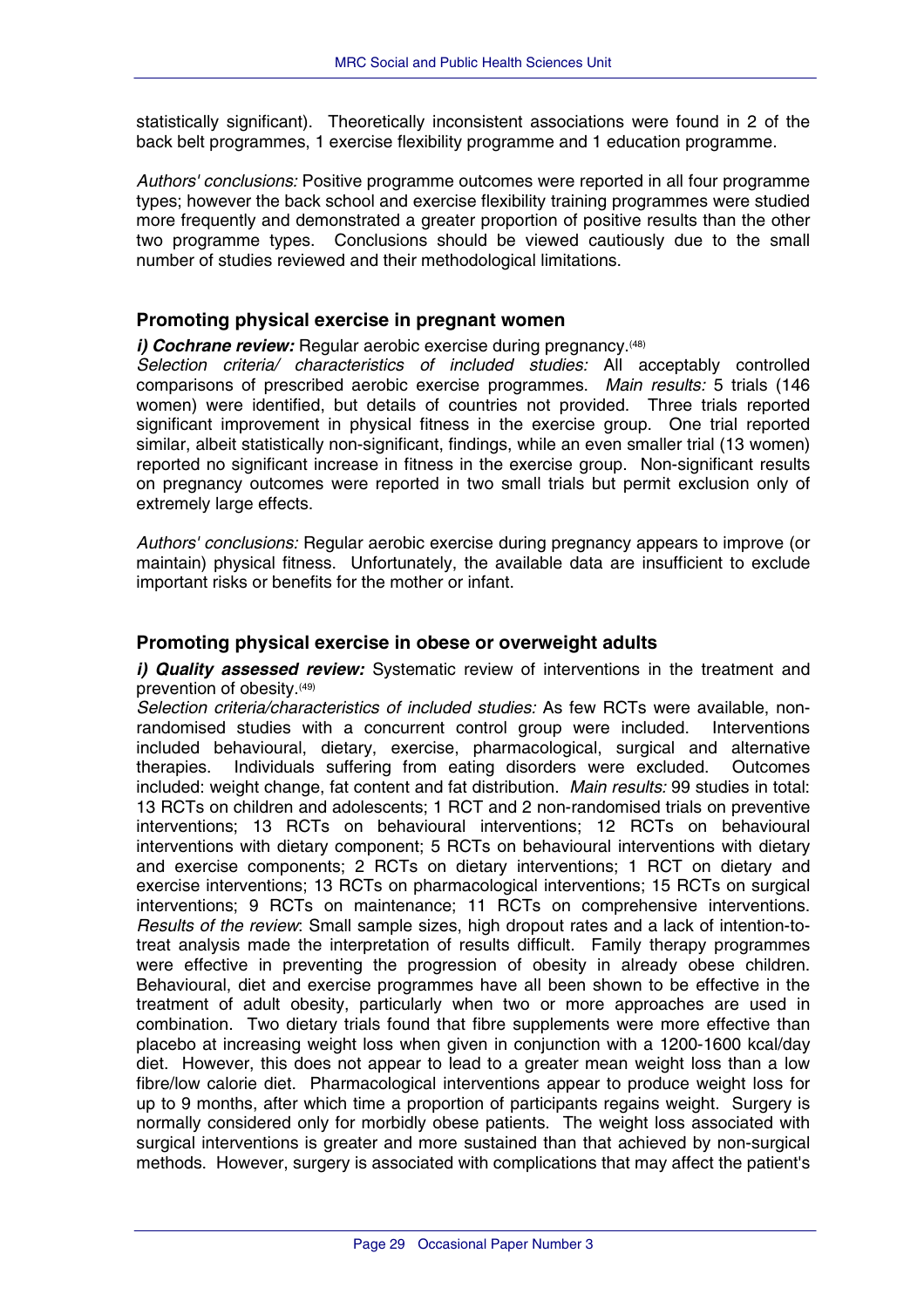<span id="page-32-0"></span>quality of life. Maintenance strategies have been shown to be effective at reducing the amount of weight regain following weight loss after treatment.

*Authors' conclusions:* Potentially effective interventions for the management of obesity are available. However, due to problems with methodological quality research findings indicative of promising interventions should be replicated. The role for the primary health care team needs to be defined and supported by the appropriate resources.

## **Promoting physical exercise in obese or overweight children**

*i) Quality assessed review:* Exercise in treating obesity in children and adolescents.<sup>(50)</sup> *Selection criteria/characteristics of included studies:* Studies in which obese children or adolescents were provided either different types of exercise programmes or an exercise programme compared with a no-exercise control condition were included if the purpose of the intervention was weight loss. Programmes designed to reinforce activity and to reduce sedentary behaviour were included. Ages of subjects ranged from 6 to 15 years and both sexes were included. The main outcomes assessed were body composition and fitness measures. *Main results:* There is a shortage of controlled studies examining the influence of exercise in the treatment of child and adolescent obesity. Exercise versus no exercise (2 studies): neither study showed significant effects of exercise on weight variables or fitness. Diet versus diet and exercise (5 studies): better changes in weight and fitness for diet plus exercise groups compared with diet alone. Diet versus diet and exercise versus non-intervention(3 studies): none of the studies found differences between the diet and diet plus exercise groups. Structure of exercise programmes (2 studies): studies showed that programmes achieved longer maintenance of weight loss and increased fitness compared with aerobic or calisthenic exercises.

*Authors' conclusions*: The results support the continued use of exercise in combination with diet for child and adolescent obesity treatment but the limited number of controlled studies indicates the need for more research in this area.

*See also: '* systematic review of interventions in the treatment and prevention of obesity' under section 4.

## **Other ongoing reviews of interventions to increase physical exercise**

A Cochrane review on physical activity for the prevention and treatment of osteoporosis in men is currently being prepared and is due to be completed in mid-2001.(51)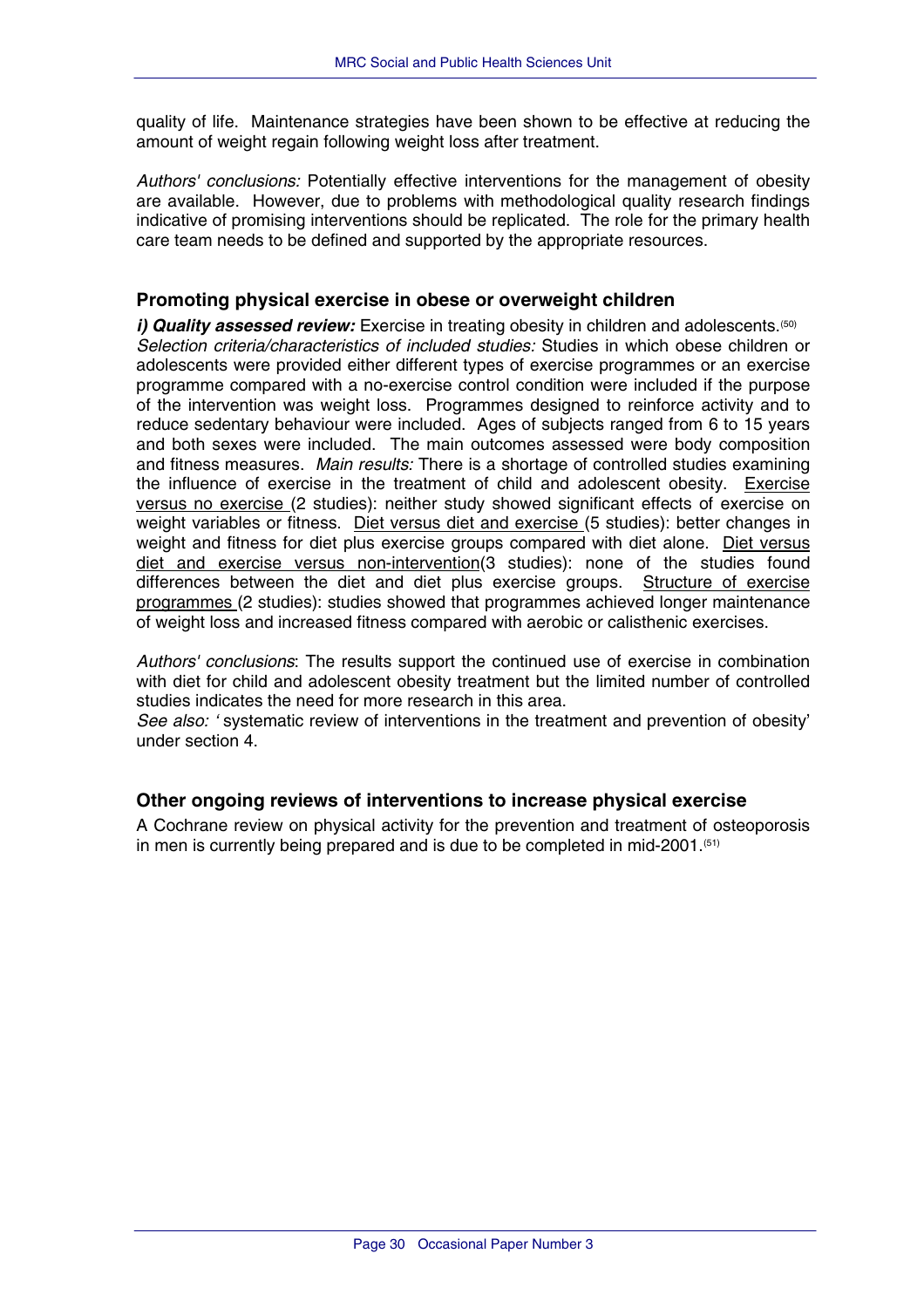## **4. DIET**

## <span id="page-33-0"></span>**Promoting healthy eating habits in the general population**

#### **1. Health promotion and education**

**i)** Quality **assessed review:** Health promotion interventions to promote healthy eating in the general population: a review.(52)

*Selection criteria/characteristics of included studies:* RCTs and controlled trials of health promotion interventions to promote healthy eating. For the setting of supermarkets and catering outlets only, uncontrolled studies with a pre- and post-intervention measure of food choice or purchases were included.The target population was free-living adults, adolescent and school-aged children*. Main results:* 76 healthy eating interventions were included of which 29 were well designed and well conducted. Overall, those studies that were of good quality and included some dietary outcome measure showed a beneficial intervention effect (15/25). The most frequently measured outcome was dietary fat, and the review found that this was reduced by 1 to 4% of energy intake in long term interventions in the general population. The greatest reductions in fat intake (10 to 16% of energy) and blood cholesterol (7 to 10%) were seen in highly motivated individuals taking part in intensive programmes. Passively manipulating the composition of food, instead of actively promoting healthier items, decreased the fat content of catered meals by 6 to 12% of energy intake. The most effective healthy eating interventions in schools, workplaces, primary care and the community tended to focus on diet only or diet and exercise. The more effective interventions in these settings were based on theories of behavioural change, which may, for example, encourage clear goal setting. Other characteristics associated with effectiveness included a degree of personal contact with individuals or small groups within the interventions, some family involvement, and scope for personalisation. Feedback on behaviour change and changes in risk factors were also seen to be successful in these settings. Finally, other characteristics of effective interventions were the promotion of changes in local environment (e.g. the catering sector), and multiple contacts over substantial periods of time.

*Authors' conclusions:* In general, this review shows that healthy eating interventions in a variety of populations and settings are worthwhile and effective. The magnitude of change seen in many of the studies is small, for example a reduction in blood cholesterol of between 2 and 5%. Whether or not this is sufficient to justify the intervention will continue to be debated, but it is estimated that overall, every reduction in 1% in blood cholesterol will result in a 2 to 3% lower risk of heart disease on a population basis. Effective interventions resulted in a decrease in fat intake of 1 to 4% of energy which works towards the Health of the Nation population target of reducing total fat intake by about 5% of energy intake. In view of the multiple benefits of dietary changes on a variety of chronic conditions, healthy eating interventions in a variety of populations and settings should be implemented.

*ii) Quality assessed review:* The effectiveness of nutrition education and implications for nutrition education policy, programs, and research: a review of research.<sup>(53)</sup>

*Selection criteria/ characteristics of included studies:* RCTs or quasi-experimental studies of strategies used to deliver nutrition education for the US population. Participants included were children, adults, pregnant women and caregivers of infants, and older adults. Outcomes assessed in the review were changes in eating and other nutritionrelated behaviours, knowledge, attitudes or other mediating variables. *Main results:* 217 nutrition education intervention studies were included. Positive results were often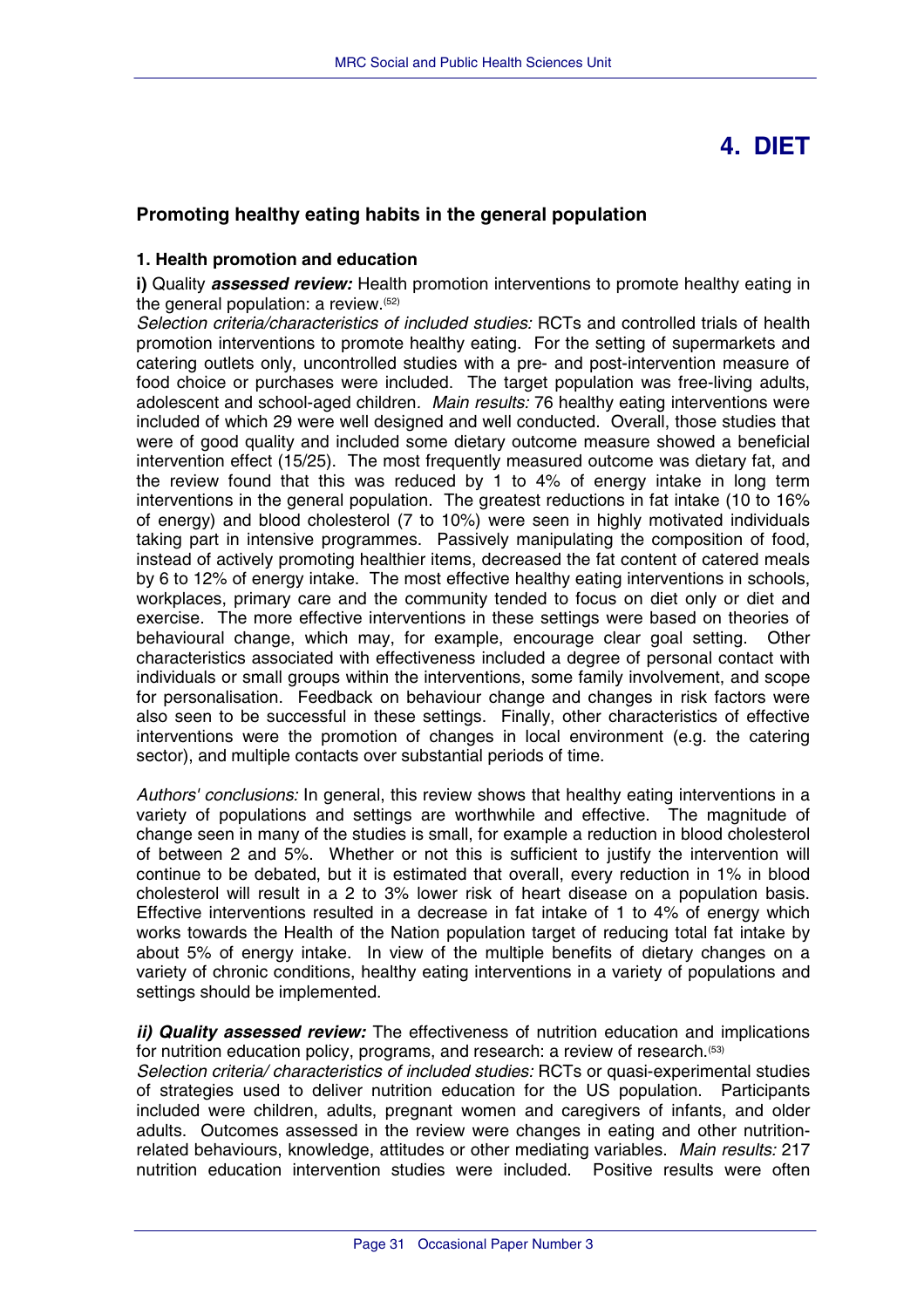achieved only in some components in large, multi-component interventions. In general, interventions that used educational methods directed at behavioural change as a goal were more effective than interventions that focused on dissemination of information with the assumption that such information will result in change in attitudes and behaviours. Behaviourally focused nutrition education uses a set of learning experiences to facilitate the voluntary adoption of food- and nutrition-related behaviours that are conducive to health and well being. The behaviours addressed are identified from the needs, perceptions, motivations, and desires of the target audience, as well as from national nutrition and health goals and science-based research findings.

*Authors' conclusions*: Nutrition education programmes should be ongoing and multifaceted. The more effective programs are those that are behaviourally focused and based on appropriate theory and prior research. This review has also found that effective programs use a combination of contemporary models of individual, social, and environmental change. Studies based on a "dissemination of information and teaching of skills" model were not very effective in bringing about behavioural change.

*iii) Quality assessed review:* A systematic review of the effectiveness of promoting lifestyle change in general practice.(35)

*Selection criteria/ characteristics of included studies:* RCTs with any length of follow-up of GP-based lifestyle interventions, in the form of brief or intensive advice. Outcomes assessed in the review were in fat and fibre intake, lipid and blood pressure levels and body weight. *Main results:* 10 trials assessed dietary interventions but the results of the trials were mixed, making it difficult to draw conclusions. Six trials examined the efficacy of dietary advice only, three of which were for people with a specific health condition such as hypertension or hypercholesteraemia. Of the trials assessing dietary behaviour change (fat and fibre), one found very positive results, one found no significant differences, and the remaining two studies found significant differences for one measure but not the other. In general, the methodological quality of the trials was poor.

*Authors' conclusions:* Interpretation of the data from these trials is complicated by the fact that in some case dietary advice was given as part of lifestyle advice.

*iv) Quality assessed review:* Can dietary interventions change diet and cardiovascular risk factors?(54)

*Selection criteria/ characteristics of included studies:* Primary prevention RCTs of freeliving adults that lasted more than 3 months. *Main results:* 17 trials that included 6893 participants (estimated 51% women), with 3736 (54%) in the intervention groups, were identified. Dietary advice decreased dietary fat as a percentage of total calories by 2.5% (CI 1.1% to 3.9%) for 4 trials 3 to 6 months in duration when the trials of breast cancer were excluded. The intervention also reduced systolic blood pressure by an average of 1.9 mm Hg (CI 0.8 to 3.0 mm Hg, *P* < 0.001) in 5 trials 9 to 18 months in duration; it reduced diastolic blood pressure by 0.7 mm Hg (CI 0.0 to 1.5 mm Hg,  $P = 0.06$ ) in 8 trials 3 to 6 months in duration, with a trend toward reduction (1.2 mm Hg reduction, CI -0.2 to 2.6 mm Hg, *P* = 0.09) in 5 trials 9 to 18 months in duration. Total serum cholesterol levels were also reduced by 0.22 mmol/L (CI 0.05 to 0.39 mmol/L) in 5 trials 9 to 18 months in duration.

*Authors' conclusion:* Dietary advice as a primary preventive therapy modestly reduces dietary sodium and fat levels and lowers systolic and diastolic blood pressure and total serum cholesterol levels.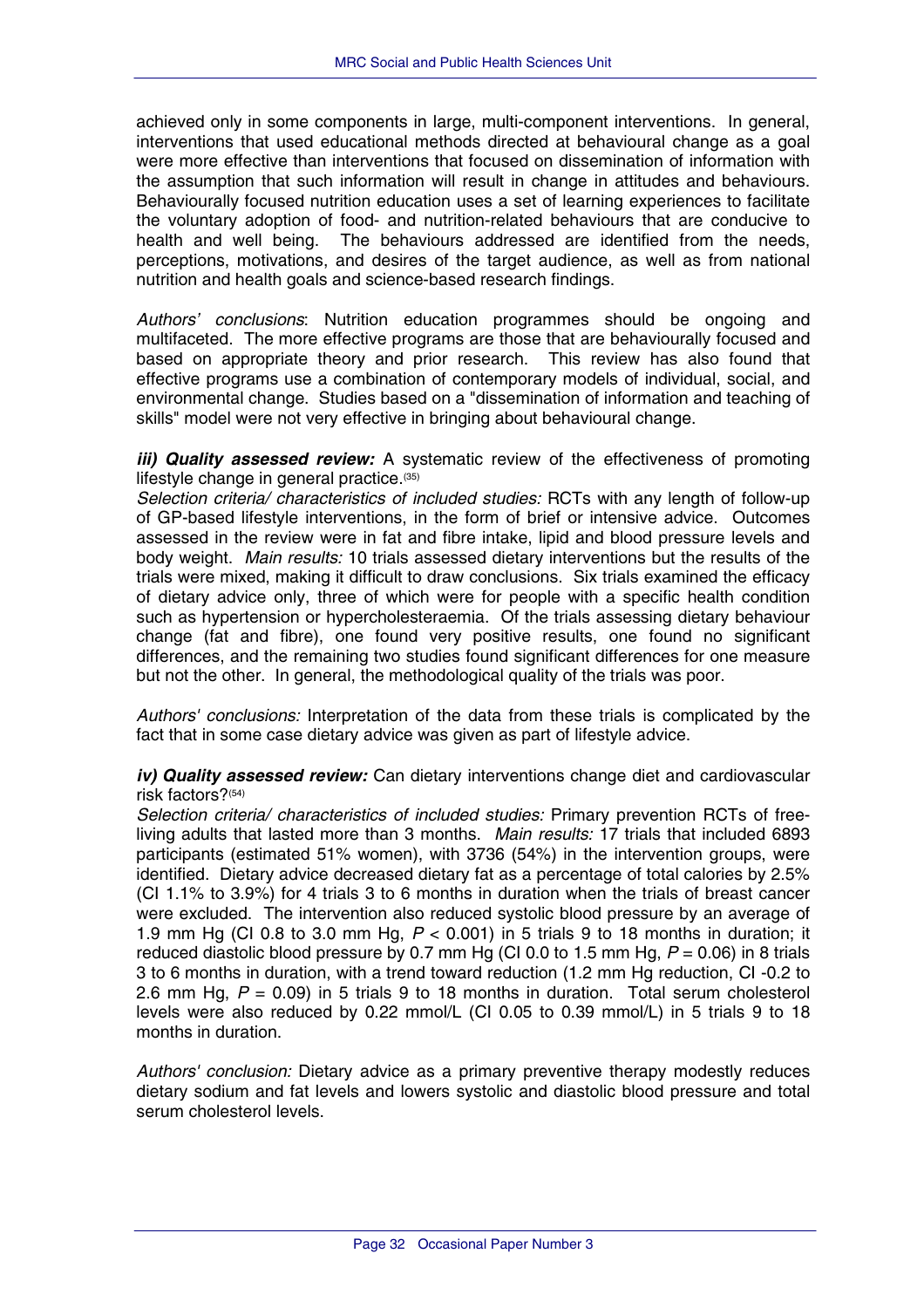<span id="page-35-0"></span>*v) Systematic review:* Interventions to prevent weight gain: a systematic review of psychological models and behaviour change methods.(55)

*Selection criteria/ characteristics of included studies:* Any studies in which participants were selected regardless of weight, or age and the primary aim was to prevent weight gain. Outcome was weight loss and physical activity. Nine studies met the inclusion criteria, of which five were RCTs. Seven were undertaken in the USA and two were undertaken in Italy. Five were undertaken in schools, and four in the wider community. All included an information component and other components were goal/target setting, incentives and rewards, rehearsal of relevant skills and environmental changes. *Main results:* Where diet and physical activity outcomes were described, positive effects were usually obtained, but all were measured by self-report. Effects on weight were mixed but follow-up was generally short. Smaller effects on weight gain were found among lowincome participants, smokers and students. Many participants in the community-based studies were overweight or obese. Study dropout was higher among thinner and lowerincome students.

*Authors' conclusions:* Interventions to prevent weight gain exhibited various degrees of effectiveness. Definite statements about the elements of the intervention that were associated with increased effect size cannot be made as only one of the five RCTs reported a significant effect on weight. This intervention involved a correspondence programme and a mix of behaviour change methods including goal setting, selfmonitoring and contingencies. Future intervention might be more effective if they were explicitly based on methods of behaviour that have been shown to work in other contexts. Effective interventions would be more easily replicated if they were explicitly described. Effectiveness might be more precisely demonstrated if more objective measures of physical activity and diet were used, and if follow-up was over a longer period.

A RCT of nutrition education intervention to increase fruit and vegetable intake was undertaken in the UK.<sup>(56, 57)</sup> The authors concluded that about two-thirds of intervention subjects achieved the recommended fruit and vegetable target, but practical issues and situational barriers need to be addressed for the success of future public health campaigns. The intervention led to significant increases in fruit and vegetable intakes largely via conventional eating habits, with some desirable effects on macro and micronutrient intakes.

## **Promoting healthy eating habits in babies and young children**

*i)* **Quality assessed review:** Effectiveness of interventions to promote healthy feeding in infants under one year of age: a review.(58)

*Selection criteria/ characteristics of included studies:* Published and unpublished studies in the English language since 1985 of interventions to promote healthy feeding of infants under one year of age. RCTs, non-RCTs, prospective cohort studies with concurrent controls, intervention studies with a historical control group, or retrospective controlled studies. Studies must have either focused on, or included as a component, healthy feeding promotion. Outcomes included breast feeding initiation and/or duration and or exclusivity for infants aged 0-4 months. For weaning outcomes included dietary intake, biochemical, anthropometric, food choice and behaviour of parents or carers. A total of twenty-six studies were included in the review. Of these, twenty were aimed at promoting breastfeeding, and six aimed to promote good feeding practice in the weaning and post-weaning period. Studies included in the review were undertaken in Western, industrialised countries between the years 1984 and 1996. Eleven studies were undertaken in the USA, five were undertaken in the UK, three in Australia and one in Canada. Fourteen of the 26 studies were RCTs. *Main results:* The most successful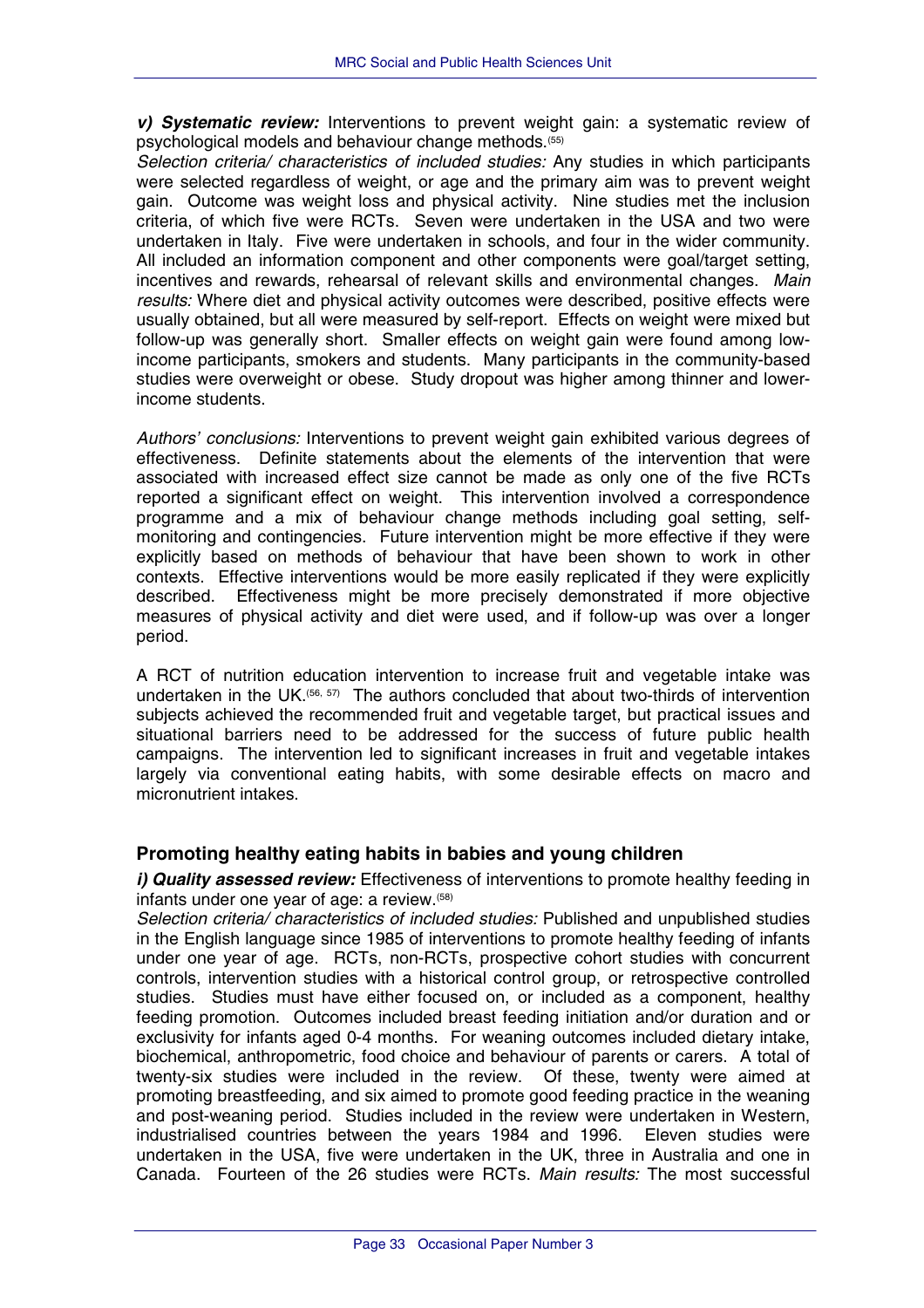breastfeeding promotion interventions were based in the USA and in general were long term, spanning the pre-and postnatal period and intensive, involving multiple contacts with a professional breastfeeding promoter or peer counsellor. The least successful breastfeeding promotions were implemented during the postnatal period only, or in countries other than the USA, where breastfeeding prevalence is relatively low. The least successful were also those that involved multiple health promotion programmes where breastfeeding promotion was only one of a number of components, including special visits to the hospital or clinic in addition to routine visits, or where postnatal support was provided by telephone only. Interventions designed to promote good feeding practice in the weaning and post-weaning period focused upon the timing of introduction of solids, general nutritional status, iron deficiency anaemia, dietary fat intake and the overall diet quality. One pre-natal intervention comprised a culturally specific series of lectures on general infant health topics in a clinic setting, and had no effect on growth or biochemical indices of nutritional status at one year of age in Asian infants in the UK. However, compliance in this intervention was very low. One in-patient USA intervention that involved post-natal lactation support from a counsellor significantly delayed introduction of first solid foods. Modification of the contents of commercial packs given to women on hospital discharge also delayed the introduction of daily solids. Oneto-one dietary counselling from seven months of age was reported to reduce energy derived from fats and saturated to polyunsaturated fatty acids ratios in a Finnish study, although this outcome may not be appropriate for the UK. Regular maternal contact with peer supporters throughout the first year of an infant's life was shown to delay the introduction of unmodified cows milk and improved overall dietary quality at one year of age in Irish infants.

*Authors' conclusions:* This review provides some evidence for the effectiveness of interventions to improve frequency of, and knowledge about, breastfeeding. There is a pressing need for good quality research in this area, particularly with UK populations. The inclusion of issues that are important to mothers and their partners and families in interventions should be investigated.

*ii) Quality assessed review:* Effectiveness of interventions to promote healthy eating in preschool children aged 1- 5 years.(58)

*Selection criteria/ characteristics of included studies:* RCTs, non-RCTs, prospective cohort studies with concurrent controls, intervention studies with a historical control group, or retrospective controlled studies. The studies must have focused on, or included as a component, healthy eating promotion, in 1-5 year old children. Outcomes were biomedical, anthropometric and dietary indices, knowledge, attitudes, food choices and food behaviour. Studies included in the review were undertaken in Western, industrialised countries between the years 1984 and 1996. All except one were U.S. based. *Main results: 14* reports (7 RCTs, 5 controlled trials, one retrospective study and one uncontrolled trial) were included. The most frequent outcome was nutrition knowledge of children and/or career. Most were set in pre-school, day-care, home, primary care, welfare or study centre. Most studies demonstrated some positive effect on nutrition knowledge but impact on eating behaviour was less frequently assessed and the outcome was variable. There were no data to evaluate long-term effects of the interventions on knowledge or behaviour.

*Authors' conclusions:* There is currently insufficient evidence available to predict the format of successful healthy eating interventions that are likely to be effective at improving the nutritional well being of UK preschool children. There is pressing need for good quality research to aid the development of intervention programmes to address the nutritional and dietary problems common to this age group.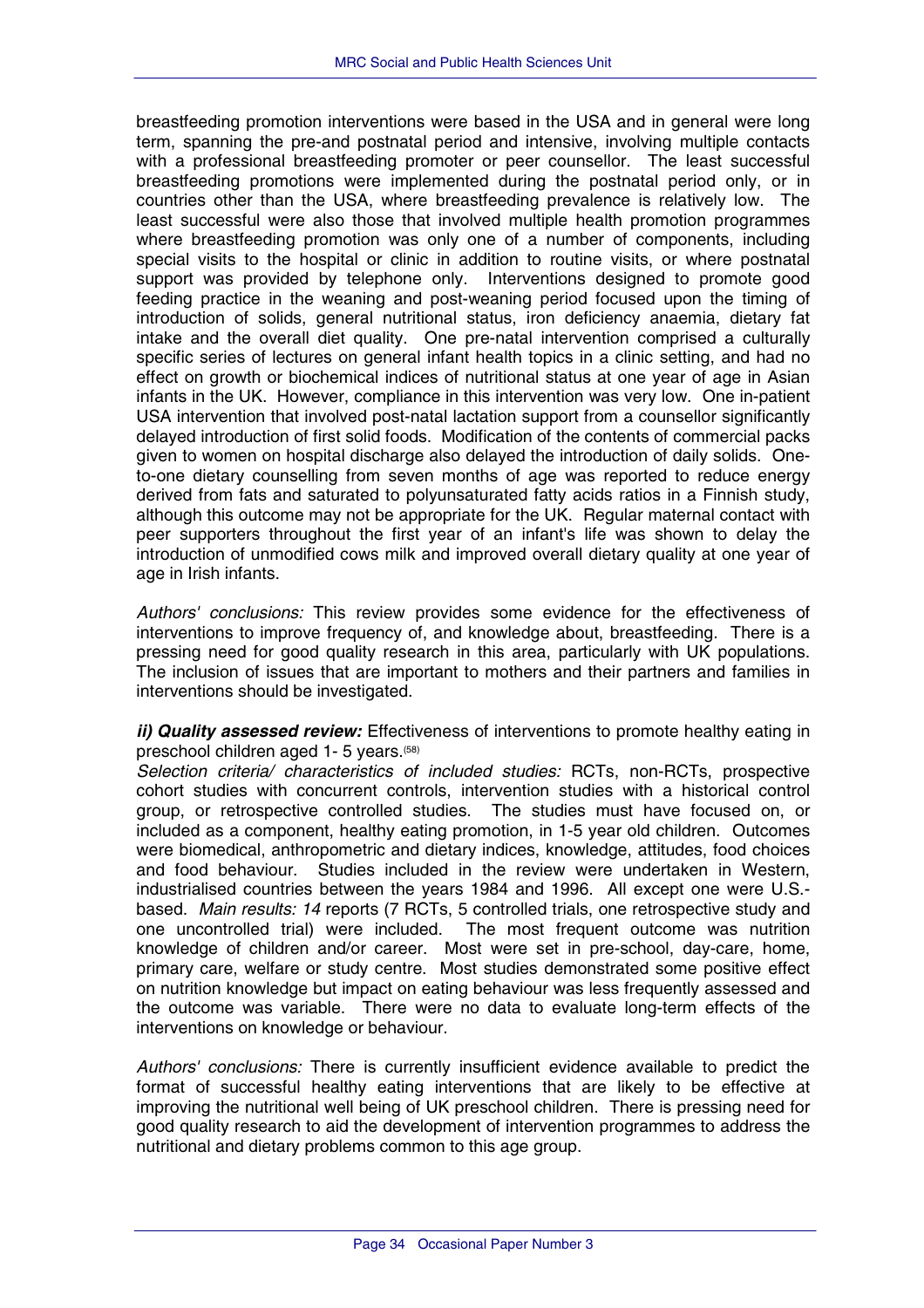<span id="page-37-0"></span>*iii) Quality assessed review:* Heart healthy eating behaviours of children following a school-based intervention: a meta-analysis.<sup>(59)</sup>

*Selection criteria/ characteristics of included studies:* Randomised experimental, withinsubjects design, non-equivalent control group designs with pre-test, and time series studies of elementary (9-11 years) school-based cardiovascular health promotion programmes with nutrition (heart healthy eating) as a component. Outcomes were quantifiable measures of eating behaviour such as self-reports, physiological measures (serum cholesterol), observation of food intake, and anthropometric measures. Twelve studies were included in the review, with a total of 3,828 participants. *Main results:* The weighted average effect size for the sample of 12 studies was 0.24 (95% CI 0.174 to 0.301), showing that school- based cardiovascular health promotion programs had a significant effect on heart healthy eating behaviour of student participants. The quality score ranged from 9-16. *Limitations of the review:* Very little information is presented about individual studies and despite finding significant heterogeneity between included studies the results were pooled. This was not appropriate and the results should therefore be considered with great caution.

*Authors' conclusions:* Limitations of this meta-analysis include the dearth of studies that limits the ability to generalise the results. The measurements of heart healthy eating behaviours were varied and generally lacked reported reliability. Although the overall effect size was small, the results do support school-based programs that include eating behaviours as a component of the intervention.

## **Promoting healthy eating habits in minority ethnic groups**

*i)* **Quality assessed review:** Effectiveness of interventions to promote healthy eating in people from minority ethnic groups: a review.(60)

*Selection criteria/ characteristics of included studies:* All studies related to non-European minority populations, of interventions aiming to promote nutritional change where the outcome measures were a change in dietary practices or health consequences, or correlates of dietary or nutritional variation. Publications were limited to English language, published between 1984-1996. *Main results:* 29 studies were found, two of which were conducted in the UK, and 23 were conducted in the USA. A wide range of interventions and setting was represented in the studies. Overall, 13 out of the 29 studies demonstrated some degree of effectiveness, though only seven were judged to be effective for their main nutritional aims in minority groups. No single method was especially effective, nor any setting more suited to promoting healthy eating in minority ethnic groups.

*Authors' conclusions:* The review has revealed a dearth of relevant research on nutritional health promotion among ethnic minority groups in the UK. Much of the research that has been published comes from the USA. Much of this research is inconclusive because of methodological flaws or limitations. We have therefore, been able to make a number of recommendations for research but fewer recommendations about future policy and practice. (*the recommendations are lengthy and can be found in the original report)*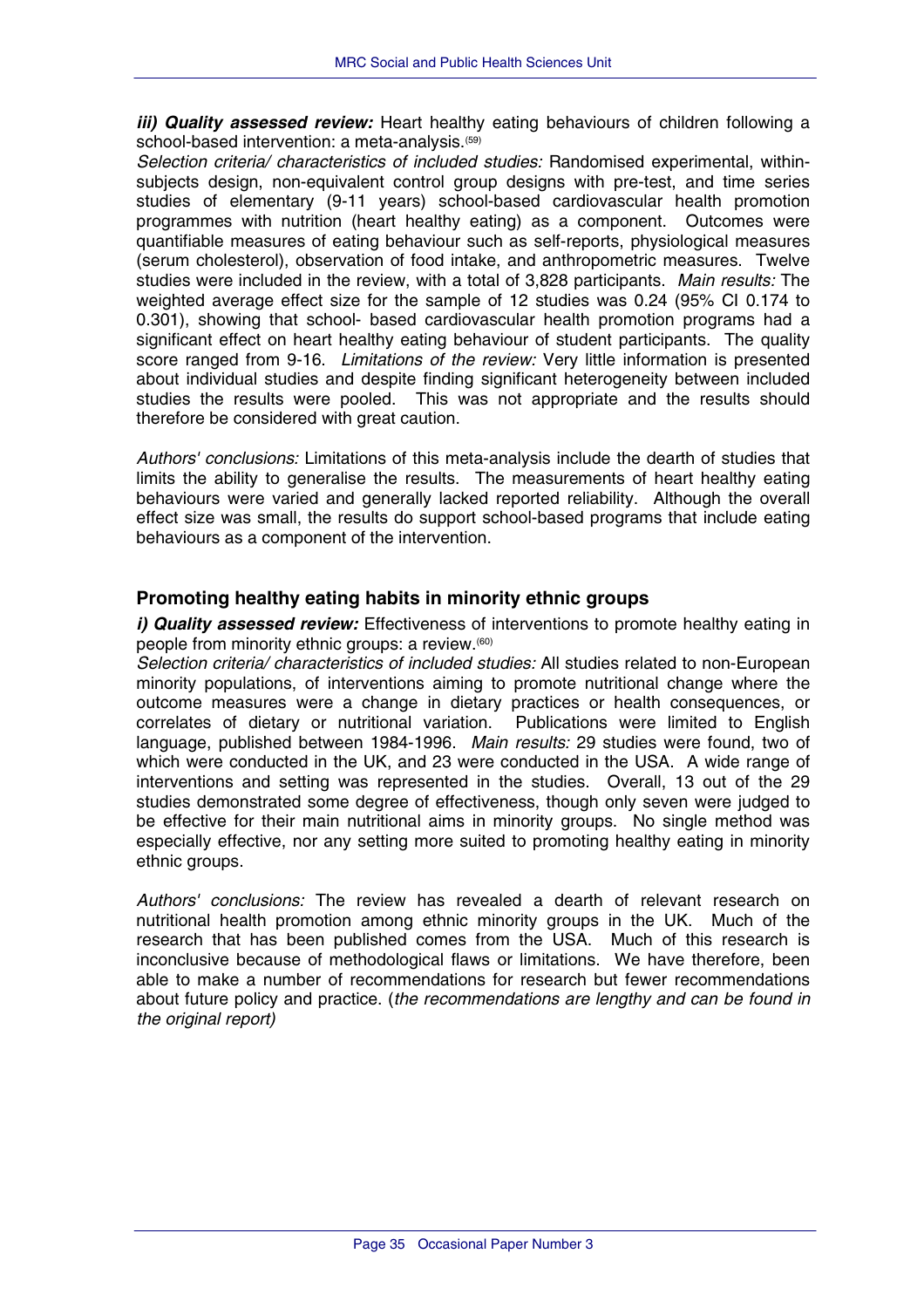## <span id="page-38-0"></span>**Promoting healthy eating habits in elderly people**

*i)* **Quality assessed review:** Effectiveness of interventions to promote healthy eating in elderly people living in the community: a review.(61)

*Selection criteria/characteristics of included studies:* RCTs, non-RCTs, and uncontrolled studies with pre-and post intervention measures of interventions to promote healthy eating in free living elderly individuals aged 65 years or more. Outcomes included dietary behaviour or diet-related physiological measures, dietary knowledge, attitudes and beliefs. Twenty-three studies were included, of which eight were RCTs, eight were controlled studies and seven were uncontrolled studies. Twenty-one studies were undertaken in the USA, one in Australia and one in France. The majority of studies used nutrition interventions to reduce risk for coronary heart disease, placing emphasis on reducing saturated fat intake, increasing fruit and vegetable consumption, and reducing salt intake. *Main results:* Overall, there was some evidence for the effectiveness of health promotion interventions to promote healthy eating in elderly people. Two large studies that included nutrition as part of a general health promotion strategy showed some benefits, however they were carried out in the context of USA health insurance schemes and this makes their conclusions difficult to generalise to the UK population. Two smaller studies in the setting of community programmes for elderly people also showed benefits. One of these studies specifically targeted elderly people at risk of nutritional deficiencies; the other focused upon risk for coronary heart disease using a multi-factor approach.

*Authors' conclusions:* This review provides some evidence for the success of health promotion interventions to improve diet in elderly people. However, nutritional interventions in elderly people may differ from those that are successful with middle aged or younger groups. There is a lack of evidence to inform nutritional recommendations for elderly people, and more research is required to inform the development of adequate interventions. Healthy eating interventions that specifically target elderly people need further evaluation in the UK context. These interventions should implement nutritional guidelines for this age group and include minimum nutritional requirements for elderly people as well as reduction in disease risk, as the nutrition status of elderly people is not homogenous.

## **Promoting healthy eating habits in hypertensive adults**

*i)* Cochrane review: Weight-reduction through dieting for control of hypertension in adults.(62)

*Selection criteria/ characteristics of included studies:* Inclusion criteria were RCTs with one group assigned to a weight-loss diet and the other group assigned to either normal diet or antihypertensive therapy; ambulatory adults with a mean blood pressure of at least 140 mm Hg systolic and/or 90 mm Hg diastolic; active intervention consisting of a calorie-restricted diet intended to produce weight loss (excluded studies simultaneously implementing multiple lifestyle interventions where the effects of weight loss could not be disaggregated); and outcome measures included weight loss and blood pressure. *Main results:* Eighteen RCTs were included. In general, participants assigned to weightreduction groups lost weight compared to control groups. Six trials involving 361 participants assessed a weight-reducing diet versus a normal diet. The data suggested weight loss in the range of 4% to 8% of body weight was associated with a decrease in blood pressure in the range of 3-mm Hg systolic and diastolic. Three trials involving 363 participants assessed a weight-reducing diet versus treatment with antihypertensive medications. These suggested that a stepped-care approach with antihypertensive medications produced greater decreases in blood pressure (in the range of 6/5-mm Hg systolic/diastolic) than did a weight-loss diet. Trials that allowed adjustment of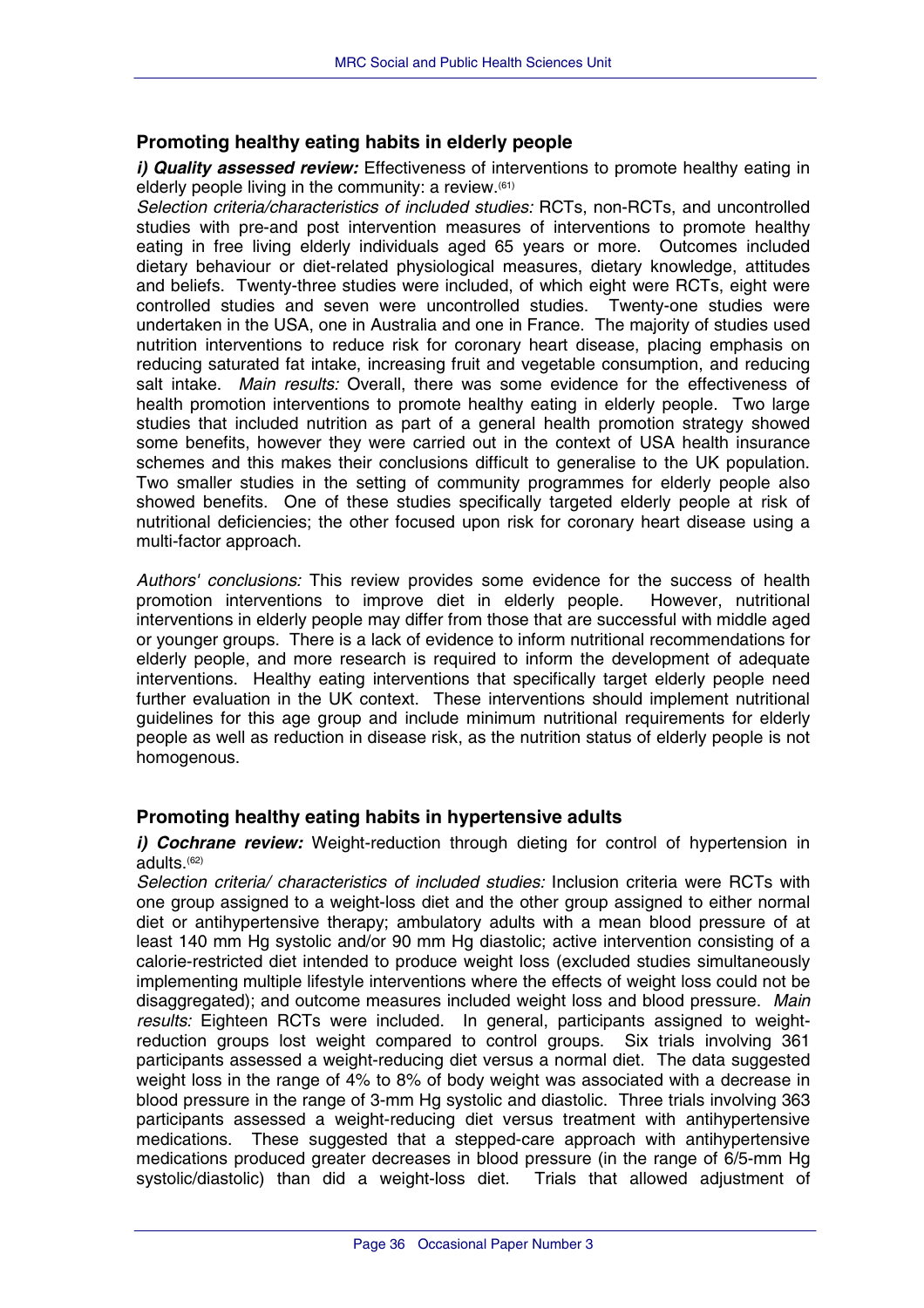<span id="page-39-0"></span>participants' antihypertensive regimens suggested that patients required less intensive antihypertensive drug therapy if they followed a weight-reducing diet. Data was insufficient to determine the relative efficacy of weight-reduction versus changes in sodium or potassium intake or exercise.

*Authors' conclusion:* Weight-reducing diets in overweight hypertensive persons can affect modest weight loss in the range of 3-9% of body weight and are probably associated with modest blood pressure decreases of roughly 3 mm Hg systolic and diastolic.

#### **Promoting healthy eating habits in pregnant women**

#### *i) Cochrane review:* Nutritional advice in pregnancy.<sup>(63)</sup>

*Selection criteria/ characteristics of included studies:* All acceptably controlled comparisons of nutritional advice, whether administered on a one-to-one basis or to groups of women. *Main results:* Four trials involving 1108 women were included. Advice to increase energy and protein intakes seems to be successful in achieving those goals, but the increases are lower than those reported in trials of actual protein/energy supplementation. Data concerning effects on pregnancy outcome are available only from one trial, and, given the fact that its analysis was based on individual women despite randomisation by clinic, the calculated confidence intervals are undoubtedly too narrow. Moreover, the 'significant' reduction in preterm birth associated with advice is not consistent with the total absence of effect on mean gestational age. One trial found no reduction in the incidence of pre-eclampsia. No data have been reported on potential adverse effects that might accompany increased fetal size, such as an increased risk of prolonged labour or Caesarean section.

*Authors' conclusions:* Nutritional advice appears effective in increasing pregnant women's energy and protein intakes, but the implications for fetal, infant, or maternal health cannot be judged from the available trials. Given the rather modest health benefits demonstrated with actual protein/energy supplementation, however, the provision of such advice is unlikely to be of major importance.

*ii) Quality assessed review:* Effectiveness of interventions to promote healthy eating in pregnant women and women of childbearing age.(64)

*Selection criteria/characteristics of included studies:* Controlled studies of interventions to promote healthy eating in pregnant women and women of childbearing age Five interventions were aimed at women of childbearing age, and four at women who were currently pregnant. *Main results:* Nine studies were included, but only two were carried out in the UK. Taken together, the interventions aimed at women of childbearing age provide evidence for the effectiveness of community-based programmes in the short term. However, further research is required on long-term outcomes of such interventions. The studies that focused on women who are pregnant provide some evidence for the effectiveness of health promotion interventions with this group, although this evidence is weakened by methodological problems within the evaluation research. Three out of four interventions aimed at pregnant women were designed to improve pregnancy outcomes in women who were identified as being at some obstetric risk, for example, of producing a low birth weight baby. All four interventions included an educational component. Small but positive differences in knowledge and attitudes were found as a result of the intervention, however no significant differences were found in women's dietary behaviour. The three interventions which targeted women who were atrisk of having low birth weight babies or other diet-related obstetric problems provide some evidence for an improvement in prenatal diet, however this evidence is limited by some methodological and analytical problems in the published research.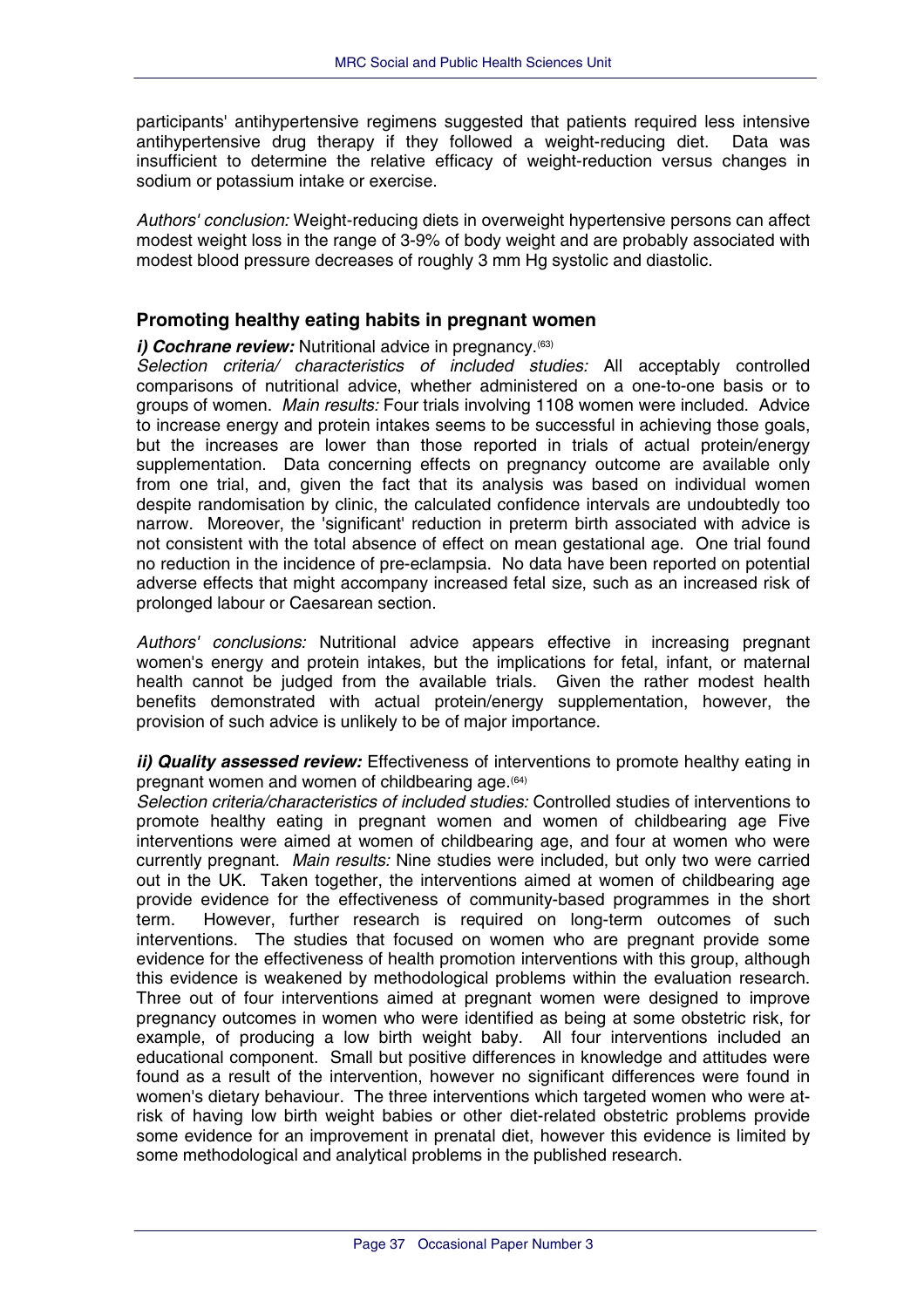<span id="page-40-0"></span>*Authors' conclusions:* There is a dearth of good quality research in this area that has either been carried out in the UK, or which is applicable to UK settings. Research is needed on the development of health promotion interventions aimed at women who are pregnant and those of childbearing age. It is also suggested that there is a need for researchers evaluating health promotion initiatives in this area to improve their understanding of evaluative techniques.

## **Promoting healthy eating habits in overweight/obese adults & children**

A Cochrane review of the long-term effect of advice on low-fat diets for reducing obesity is presently underway.<sup>(65)</sup>

#### *i) Quality assessed review:* Systematic review of interventions in the treatment and prevention of obesity.(49)

*Selection criteria/characteristics of included studies:* As few RCTs were available, nonrandomised studies with a concurrent control group were included. Interventions included behavioural, dietary, exercise, pharmacological, surgical and alternative therapies. Individuals suffering from eating disorders were excluded. Outcomes included: weight change, fat content and fat distribution. *Main results:* 99 studies in total were included: 13 RCTs on children and adolescents; one RCT and two non-RCTs on preventive interventions; 13 RCTs on behavioural interventions; 12 RCTs on behavioural interventions with dietary component; five RCTs on behavioural interventions with dietary and exercise components; one RCTs on dietary interventions; one RCT on dietary and exercise interventions; 13 RCTs on pharmacological interventions; 15 RCTs on surgical interventions; nine RCTs on maintenance; and 11 RCTs on comprehensive interventions. Small sample sizes, high dropout rates and a lack of intention-to-treat analysis made the interpretation of results difficult. Family therapy programmes were effective in preventing the progression of obesity in already obese children. Behavioural, diet and exercise programmes were shown to be effective in the treatment of adult obesity, particularly when two or more approaches are used in combination. The two dietary trials found that fibre supplements were more effective than placebo at increasing weight loss when given in conjunction with a 1200-1600 kcal/day diet. However, this does not appear to lead to a greater mean weight loss than a low fibre/low calorie diet.

*Authors' conclusions:* Potentially effective interventions for the management of obesity are available. However, due to problems with methodological quality, research findings indicative of promising interventions should be replicated. The role for the primary health care team needs to be defined and supported by the appropriate resources.

*ii) Quality assessed review:* A meta-analysis of the past 25 years of weight loss research using diet, exercise or diet plus exercise intervention.(66)

*Selection criteria/characteristics of included studies:* Unclear what designs included studies used, but most appeared to retrospective or prospective studies that compared participants' weight before and after intervention. Interventions included diet (e.g. calorie restriction or reduced energy intake), aerobic exercise, or diet plus aerobic exercise. *Main results:* 493 study groups (with more than 16,000 patients) were included in the review.Exercise programmes were least effective in producing body compositional changes. The effect size (standard error) for weight lost (kg) in obese adults following diet, exercise or diet plus exercise intervention was 5.1 (0.5), 2.1(0.5), or 5.5 (0.7) respectively. The actual weight lost (kg) (standard error) through diet, exercise and diet plus exercise was 10.7 (0.5), 2.9 (0.4) and 11.0 (0.6) respectively. At one-year follow up, diet plus exercise tended to be the superior programme. *Limitations of the review:* No study details provided. The evidence presented in the review appears to be mainly observational and the conclusions need to be interpreted with great caution.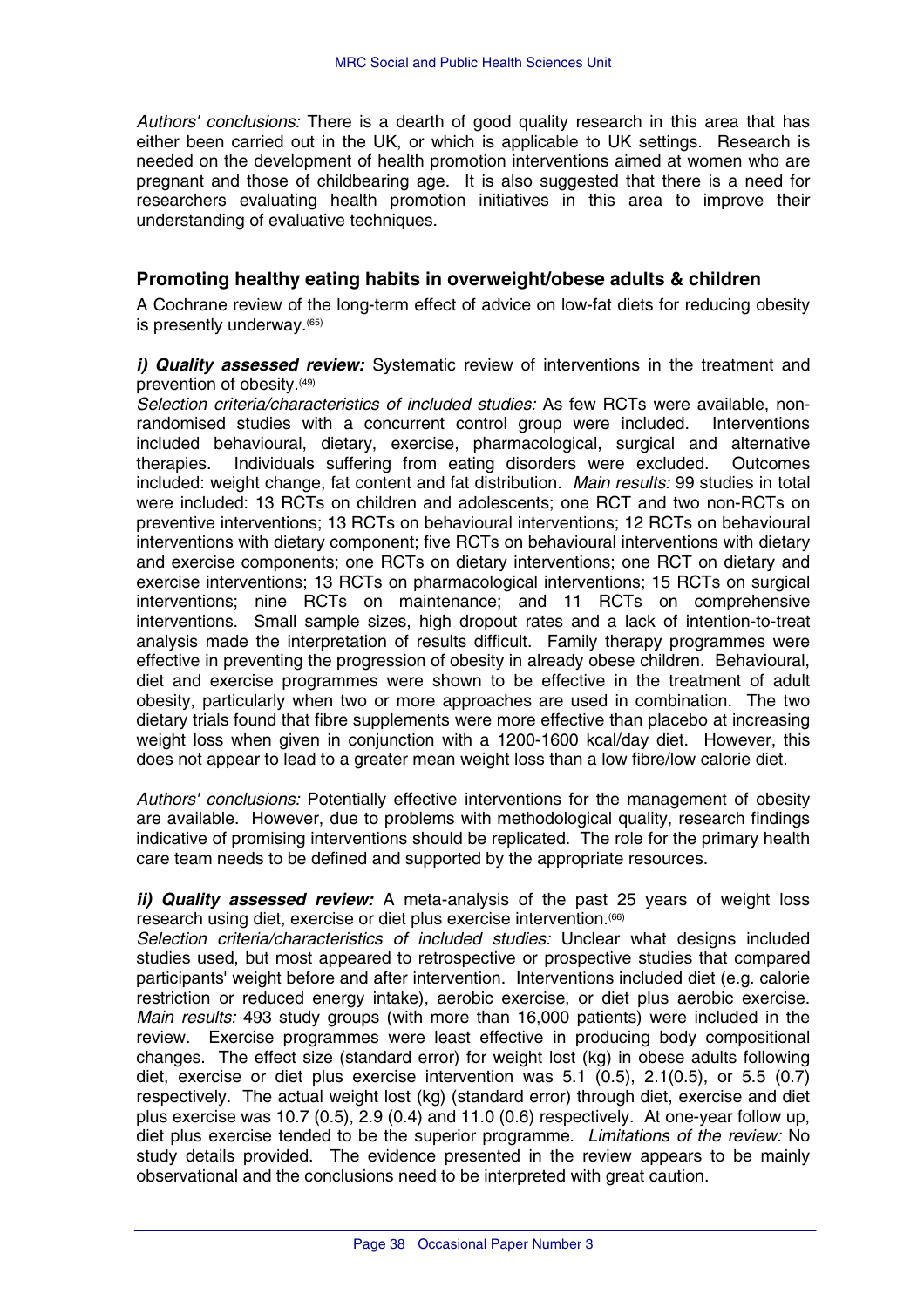<span id="page-41-0"></span>*Authors' conclusions*: Weight loss research has been very narrowly focused on a middleaged population that is only moderately obese, while the interventions lasted for only short periods of time. The data shows, however, that a 15 week diet or diet plus exercise program, produce a weight loss of about 11 kg, with a 6.6 (se 0.5) and 8.6 (se 0.8) kg maintained loss after one year, respectively.

## **Other reviews underway**

A Cochrane review of interventions for preventing obesity in children is presently being prepared, due to be completed in mid-2000.<sup>(67)</sup>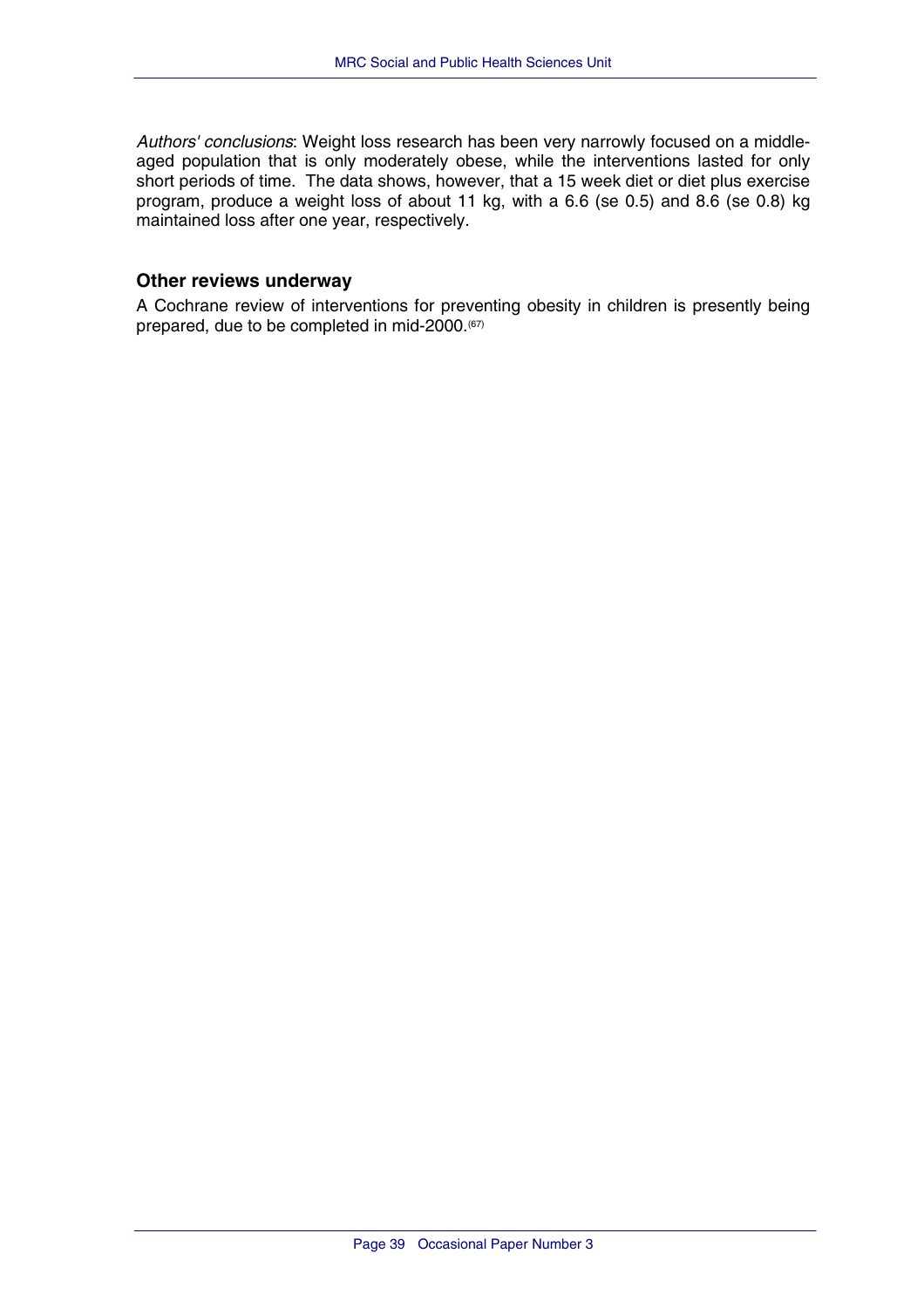## **5. Sexual risk taking in young people**

## <span id="page-42-0"></span>**Reducing / preventing sexual risk taking; promoting HIV/AIDS awareness**

#### **1. HIV/AIDS education programmes**

*i) Quality assessed review:* Effectiveness of the 40 adolescent aids-risk reduction interventions.(68).

*Selection criteria/ characteristics of included studies:* RCTs of educational awareness. Participants included in the review were adolescents with a mean age of 14.3 years, range 10-18 years. University students were excluded. Only studies that were conducted in the USA were included. Outcomes assessed in the review were improved attitudes about AIDS risk and protective behaviours, knowledge of risks, increased intention to abstain from sexual intercourse or to use condoms, and reduced sexual risk behaviours. *Main results:* 40 studies were included. 32 were RCTs of which only 4 provided sufficient detail on outcomes to be pooled by meta-analysis. Percentage of studies recording a positive intervention impact: changes in knowledge 88%; changes in attitude 58%; changes in intention to use condoms 60%; use a condom 73%; decrease in number of sexual partners 64%. Interventions that demonstrated an increase in intention to use a condom were significantly more likely to be theory based than those that did not show any significant changes in intention (100% vs 0%,  $p = 0.048$ ). Interventions that increased condom use and decreased the number of sexual partners were longer in duration than those that did not improve these outcomes. The metaanalysis (n=4) showed a significant reduction in the proportion of participants who indicated using a condom at their last episode of sexual activity for a 6 month  $(p = 0.005)$ and 12 month ( $p = 0.015$ ) follow-up. There were no differences in the proportion of participants who always used a condom. *Limitations of the review:* Limited to US studies so generalisability may be limited.

*Authors' conclusions:* AIDS risk reduction interventions can be effective in improving knowledge, attitudes, and behavioural intentions and in reducing risk practices.

*ii) Quality assessed review:* Risk, knowledge and behaviour: HIV/AIDS education programmes and young people. Report for North Thames Regional Health Authority (69) *Selection criteria/ characteristics of included studies:* RCTs and pre and post-test studies with a control group of health education interventions including both information giving and skills based programmes. Participants included in the review were young people aged 10 to 19 years in university (7,108 subjects), school (10,272 subjects), home (221 subjects), community (1,183 subjects) and health care settings (599 subjects). Outcomes assessed were knowledge, attitudes, behaviour, self-efficacy, and intentions. *Main results:* 36 studies were included, of which only 12 met the core quality criteria. Eleven of those 12 studies were judged to be reports of effective or partially effective interventions. Most evaluations were carried out in schools or other educational settings (69%). The intervention most frequently used was a combination of information giving and skills training (61% of all evaluations). Only two of these studies demonstrated any impact on risk-taking behaviours.

*Authors' conclusions*: The most effective approach to HIV/AIDS risk reduction among young people is one that provides practical information and support in a non-didactic way, and is based on an accurate, qualitative assessment of young peoples' needs. Evaluation design in the field of HIV/AIDS risk reduction and young people needs to be improved. There should be more use of randomised controlled trials.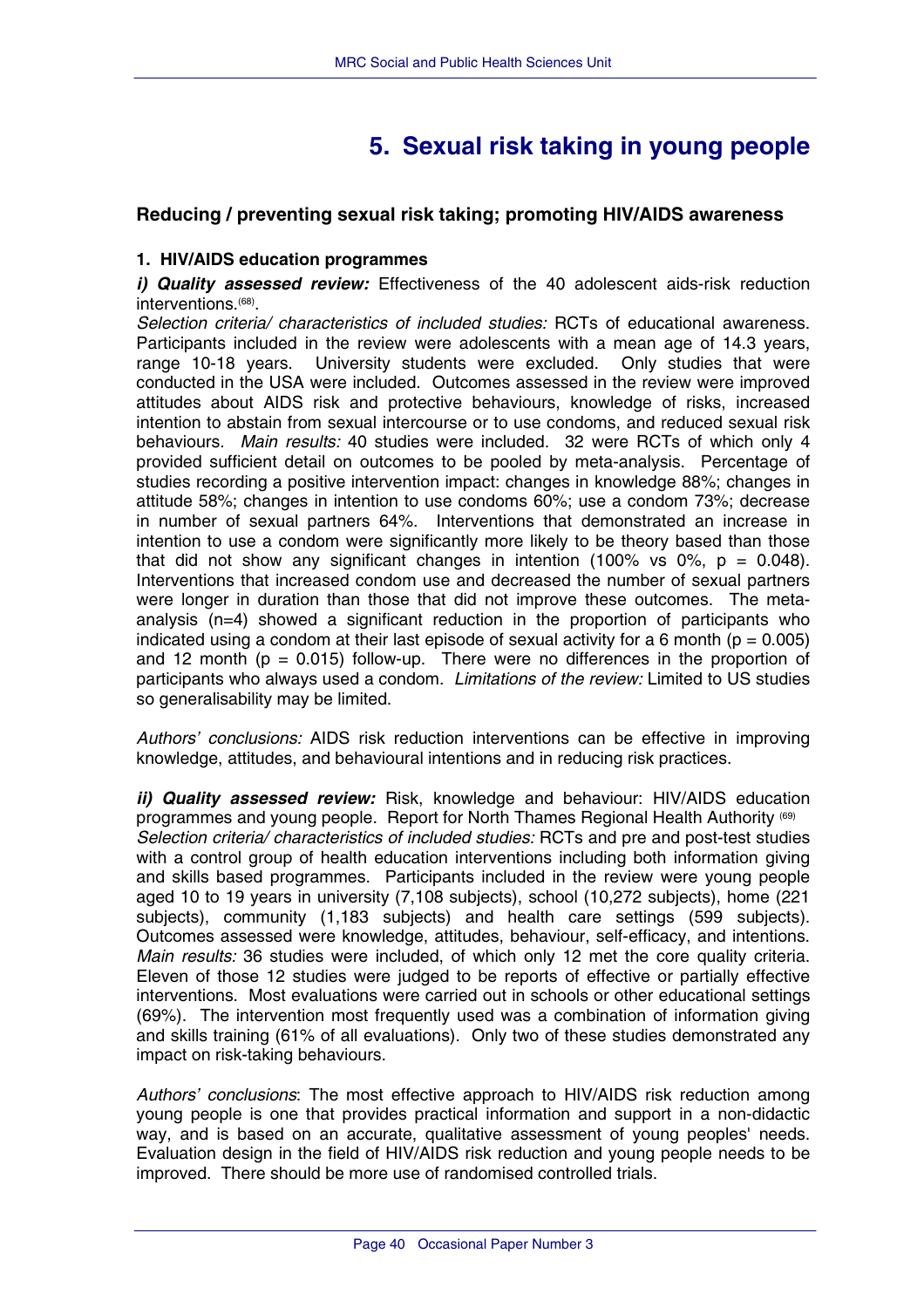<span id="page-43-0"></span>Two Cochrane reviews are presently being prepared on interventions for preventing HIV infection in street youth,<sup>(70)</sup> and interventions for preventing HIV infection in young people.(71)

#### **2. School-based programs to reduce sexual risk behaviours**

*i) Quality assessed review:* Preventing and reducing the adverse effects of unintended teenage pregnancies.(72)

*Selection criteria/ characteristics of included studies:* RCTs of educational approaches in the area of teenage pregnancy. *Main results*: 25 studies were included. Programmes that appear to be effective included school-based skills building combined with factual information (4 studies); school-based programmes + contraceptive services (3 studies); programmes encouraging vocational development (4 studies); and non-school based programmes targeting 'hard to reach groups' (3 studies). Programmes that did not appear to be effective included abstinence programmes (2 studies). Programmes with no evidence of effectiveness included school-based and school-linked clinics (4 methodologically weak studies) and one-to-one counselling (5 studies showing mixed effects).

*Authors' conclusions:* School-based sex education can be effective in reducing teenage pregnancy especially when linked to access to contraceptive services. The most reliable evidence shows that it does not increase sexual activity or pregnancy rates. Increasing the availability of contraceptive clinic services for young people is associated with reduced pregnancy rates.

*ii) Quality assessed review:* School-based programs to reduce sexual risk behaviors: a review of effectiveness.(73)

*Selection criteria/ characteristics of included studies:* Experimental or quasi-experimental studies of school based programmes to reduce sexual risk behaviours. Outcomes assessed in the review were reported sexual or contraceptive behaviour or their outcomes. Participants included in the review were males and females of school age. *Main results:* 23 studies were included: 6 experimental and 10 quasi-experimental studies that evaluated impact, plus 7 national surveys (results not reported here). Specific Program evaluation (16 studies): Abstinence programmes: There is insufficient evidence to determine whether school-based programs that focus only upon abstinence delay the onset of intercourse or affect other sexual or contraceptive behaviours. Sexuality and AIDS-STD education programmes. There is no evidence that programmes significantly hasten the onset of intercourse and some programmes can delay the initiation of sexual activity. None of the programmes significantly increased or decreased the frequency of intercourse. Some, but not all, programmes increased contraceptive use. Only two of eight programmes significantly increased contraceptive use among all sexually experienced youths.

*Authors' conclusions*: The programmes reviewed did not hasten intercourse in older students, while evidence for younger students is less consistent. Some programmes can increase the use of condoms or other contraceptives.

*iii) Quality assessed review:* Sexual health education interventions for young people: a methodological review.(74)

*Selection criteria/ characteristics of included studies:* Controlled trials of sexual health education/information. Participants included in the review were young people aged 10 to 19 years, which included high school students, university students and runaway adolescents at a residential shelter. Outcomes were changes in knowledge, attitudes or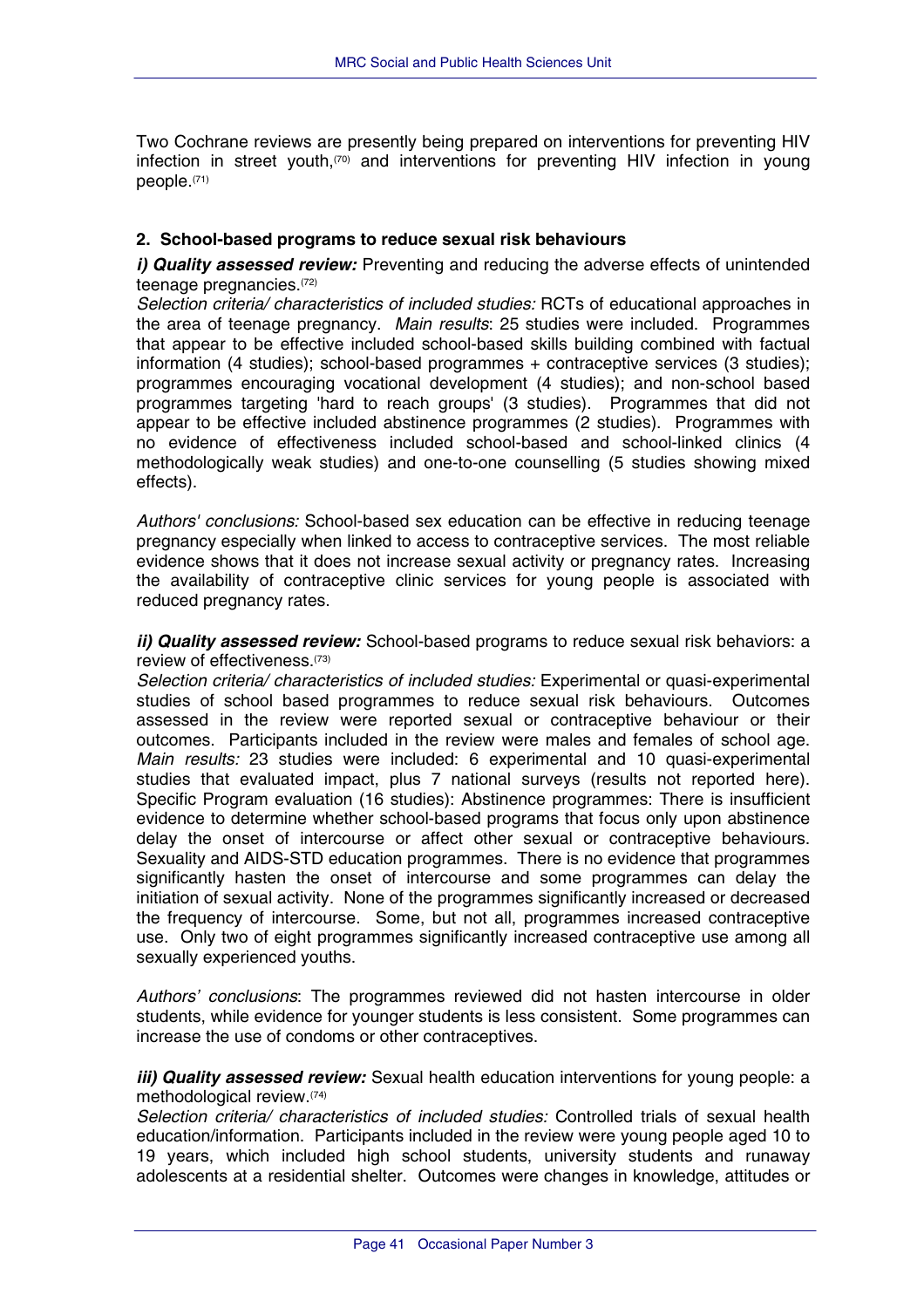<span id="page-44-0"></span>sexual behaviour. *Main results:* 73 outcome evaluations (of which only 12 were controlled trials and met the core quality criteria). Only three of the methodologically sound evaluations were (judged by the reviewers to be) effective in showing an impact on young peoples' sexual behaviour.

*Authors' conclusions*: The design of evaluations in sexual health intervention needs to be improved so that reliable evidence of the effectiveness of different approaches to promoting young people's sexual health may be generated.

## **3. Other interventions**

*i) Quality assessed review:* HIV sexual risk reduction interventions for women: a review.(75)

*Selection criteria/ characteristics of included studies:* RCTs, non-RCTs and before-andafter studies of non-theory-based interventions and theoretically based interventions. Non-theory-based interventions typically included single sessions communicating HIV preventive strategies through individual or group counselling or video presentations. Theoretically based interventions were typically multi-session programs, which included skills training and strategies to modify peer or partner beliefs about risk-taking behaviour. Participants included in the review were women aged from 12 to 40 years. The majority of women included in the review were women from an ethnic minority. Outcomes assessed in the review were primarily reduction in sexual risk behaviours, knowledge, and condom use. *Main results*: Five RCTs (697 participants); one non-RCT (214 participants) and one before and after trial (241 participants) were included. All of the theoretically-based interventions (all investigated in RCTs) were effective in increasing condom use. The lengths of follow-up of these trials ranged from 3 to 12 months. All effective interventions emphasised gender-related influences on risk, were peer-led, and were multiple-session programs. *Limitations:* It is not clear whether the lower quality studies are given less weight in drawing conclusions, and non-US studies were excluded, therefore generalisability may be limited.

*Authors' conclusions:* In general, behavioural interventions that were theory-driven, peerled, addressed gender-relations and used multiple sessions were more effective in promoting the adoption of condom use.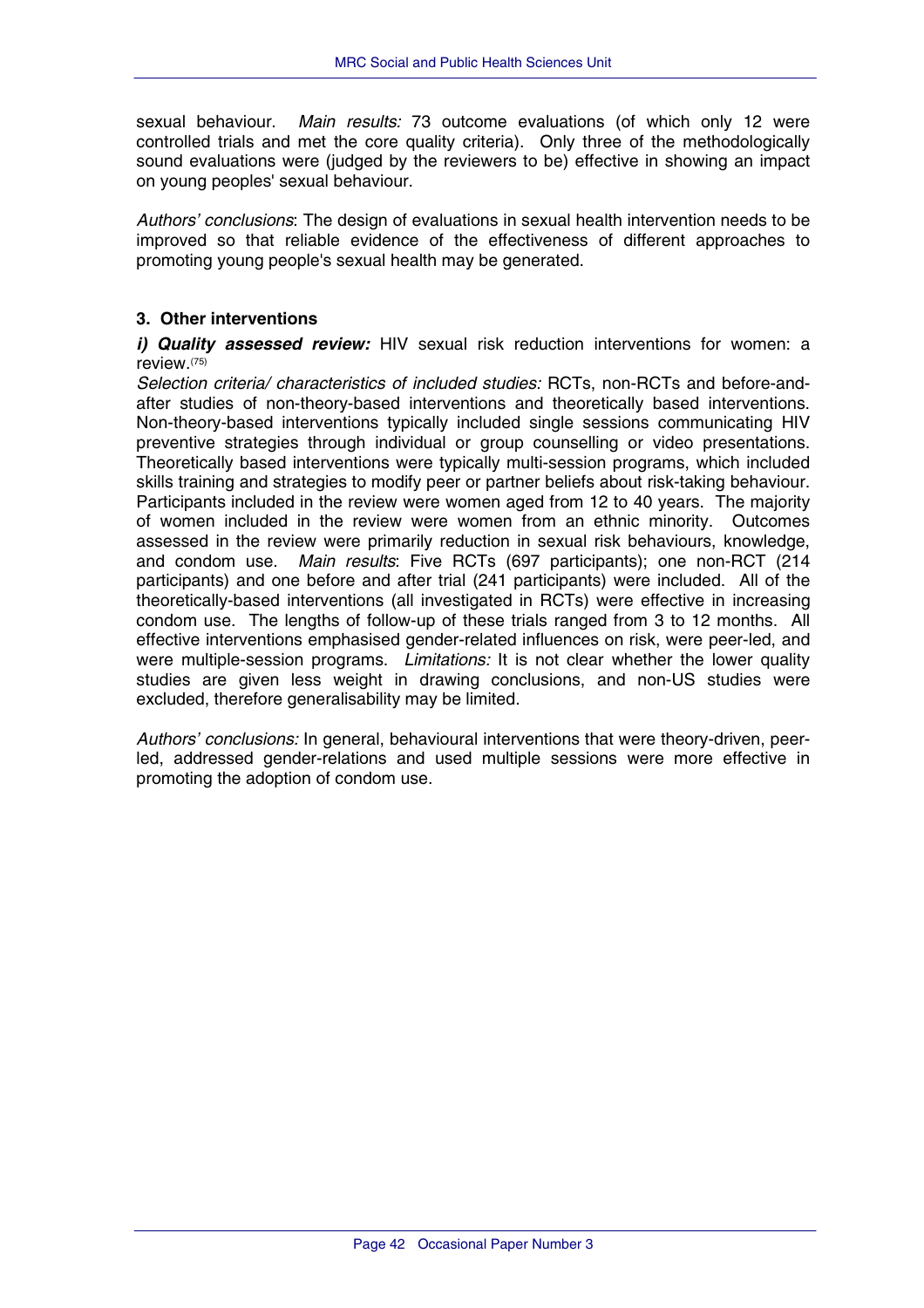## **6. Illicit drug use**

<span id="page-45-0"></span>Only one systematic review has been undertaken in this area within the last five years. The results of several recent RCTs are also reported but most of them concentrate on alcohol, cigarette smoking and marijuana use. All were conducted in the USA.

## **Reducing/preventing illicit drug use**

## **1. Health promotion**

*i) Quality assessed review:* Health promotion with young people for the prevention of substance misuse.(76)

*Selection criteria/ characteristics of included studies:* Controlled studies that evaluated interventions targeting illicit drug use, use of solvents or hallucinatory mushrooms, and that provided sufficient detail of the intervention and the design of the evaluation to allow judgements to be made on the soundness of the studies. The 62 studies evaluated 53 separate programmes and the majority was undertaken in the USA, with only one UKbased study, one Israeli and three Australian. *Main results:* Sixty-two studies (30 RCTs) met the inclusion criteria, but only two met all the quality criteria. All school-based studies targeted tobacco, alcohol and illicit drugs simultaneously. The majority of studies were school-based interventions targeting 'gateway' drugs. The only interventions to be adequately evaluated are those directed at school aged children, which target marijuana use and have been implemented in the USA or in Australia. However, there are insufficient data to allow clear conclusions to be drawn. Few studies examined long-term programme effectiveness. Those that did suggested that programme gains (if any) dissipate rapidly. At present, there is insufficient evidence to assess the effectiveness of the range of approaches to drug education. There is a need for more methodologically sound evaluations of he effectiveness of existing approaches. Need to develop more focused interventions and the targeting of hard-to-reach groups have not been carried out adequately. Promising approaches include teaching relapse prevention skills to dependent users and interventions directed at pregnant women. However, not many evaluations of these approaches have been carried out and more studies are needed to confirm their effectiveness.

*Authors' conclusions:* There is not enough evidence to assess the effectiveness of different approaches to drugs education. Better evaluation is needed. More focused interventions should be developed. In particular, too little attention has been paid to the contexts within which drug use occurs and the need to match interventions to the specific needs and experiences of individuals and groups. Interventions aimed at minimising drug-related harm have not been evaluated adequately. Again, more effort needs to be put into better evaluation.

Another review investigated a range of prevention interventions and reported that universal school-based drug-prevention programmes such as the US Project DARE (Drug Abuse Resistance Education), increased outcomes such as attitudes and knowledge, but found little difference in drug use between those who participated and those who did not.(77) This conclusion was confirmed recently in a report of the impact of Project DARE, 10 years after administration. A total of 1,002 individuals, who in 6th grade had either received DARE or a standard drug-education curriculum, were reevaluated at age 20. Few differences were found between the 2 groups in terms of actual drug use, drug attitudes, or self-esteem, and in no case did the DARE group have a more successful outcome than the comparison group.(78) Another report also assessed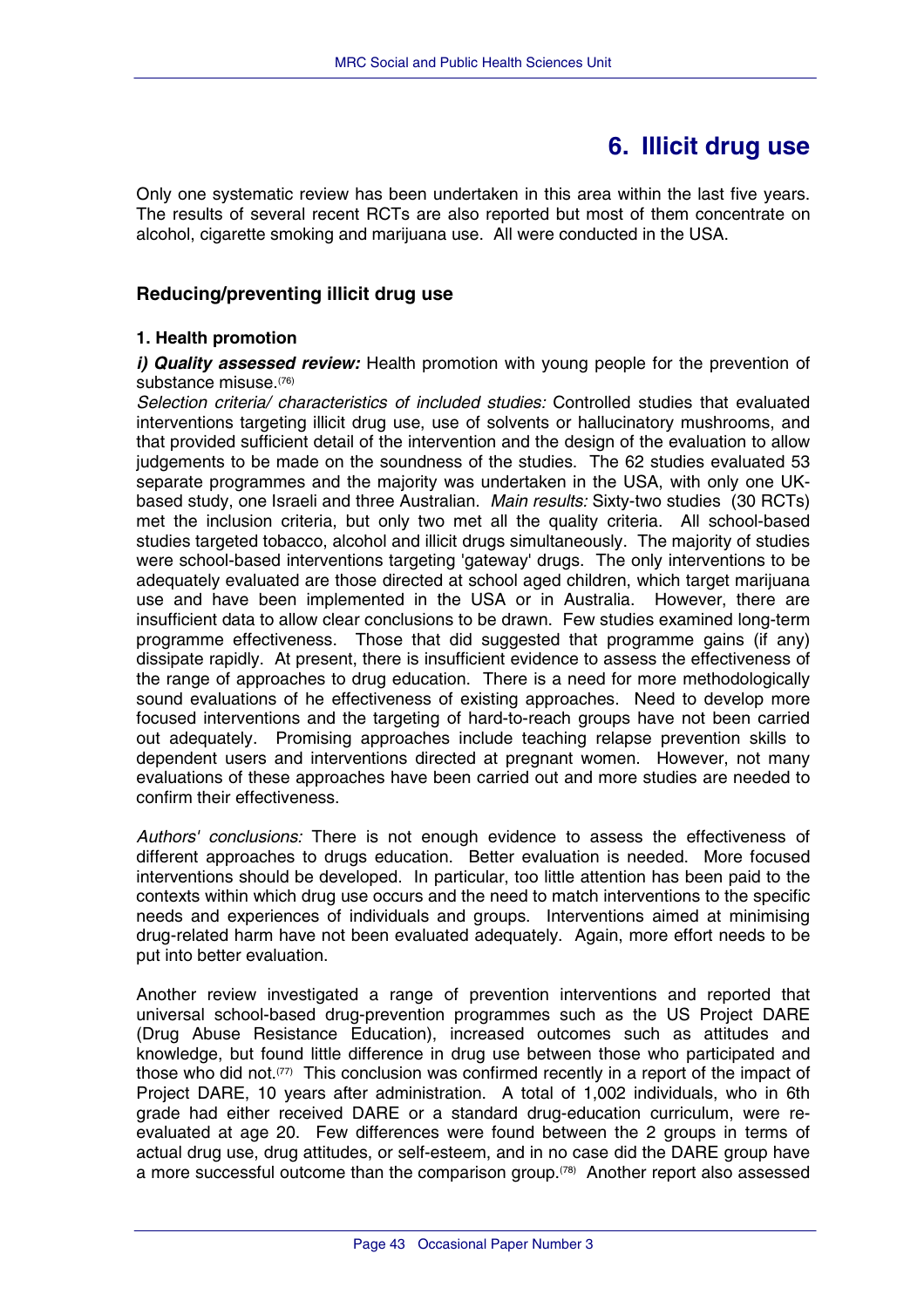<span id="page-46-0"></span>the long-term effects of a substance abuse prevention programme (social pressures resistance training approach) delivered in sixth and seventh grades.(79) Classrooms were assigned randomly to receive the curriculum or be in a comparison group. The follow-up study found that the significant effects evident at seventh grade for alcohol use and misuse, as well as cigarette, cocaine, and other drug use were generally not maintained through twelfth grade. Ongoing reinforcement of effective prevention was recommended. Two recent RCTs evaluated the short-term effects of school-based drug abuse prevention programmes in inner-city minority youths<sup>(80)</sup> and girls aged 11-14 who were considered to be at high risk.<sup>(81)</sup> Both found that the programmes (drugs resistance skills, and Girls Incorporated Friendly PEERsuasion) were moderately effective in preventing or reducing drug misuse.

## **2. Improvement of life skills**

One RCT examined the effectiveness of social skills training/social network restructuring in the primary and secondary prevention of drug use in a multiethnic cohort of 296 female adolescents ages 14 to 19 years who were pregnant or parenting and/or at risk for drug use.(82) Subjects were randomly assigned to one of two conditions: (a) PALS Skills Training or (b) a control intervention involving no skills training. PALS Skills Training is a combination of cognitive and behavioural techniques to improve social skills and to restructure the teens' social network. All students also participated in a 16-week normative education "Facts of Life" course. The prevalence of alcohol and any drug use increased significantly over the three assessment periods in the PALS Skills group but not in the No Skills group. Teens in the PALS Skills group who reported no drug use at baseline were 2.9 times as likely to be using marijuana than teens in the No Skills group at 3 months post-intervention. PALS Skills Training was no more effective in the secondary prevention of drug use than the control intervention. The authors concluded that social skills training was ineffective as a means of primary prevention among nondrug-using high-risk adolescents and may even be counterproductive as a means of primary prevention of marijuana use in this population. When combined with normative information on drug use prevalence, acceptability, and hazards, social skills training is no more effective as a means of secondary prevention than normative education alone.

## **3. Verbal mediational training**

 An RCT in the USA evaluated the impact of a 12-week verbal mediational program (Think Aloud), which taught children and parents cognitive and social problem-solving skills and addressed early childhood risk factors related to the onset of drug use in adolescence.(83) Fifty children and parents were randomly divided into four groups: two groups received either a verbal mediation condition comprising the Think Aloud training or time to complete homework assignments. Each of the topic groups was subdivided into two groups, one in which the parents served as models and one in which the experimenter served as the model. Measures of family cohesion, expressiveness, and conflict, family organisation and control, social skills, level of disruptiveness of the child's peer choice, academic competence, and the child's problem behaviours were administered to the parents and the teachers pre- and post-intervention. Children in the verbal mediation condition with parental models were expected to show the greatest reduction in risk factor scores, and children in the verbal mediation condition with the experimenter model were predicted to show the second greatest reduction in risk factor scores at post-test. Children involved in the Think Aloud program showed improvement on four of the six factors on post-test measures. The superiority of the parental model was not found.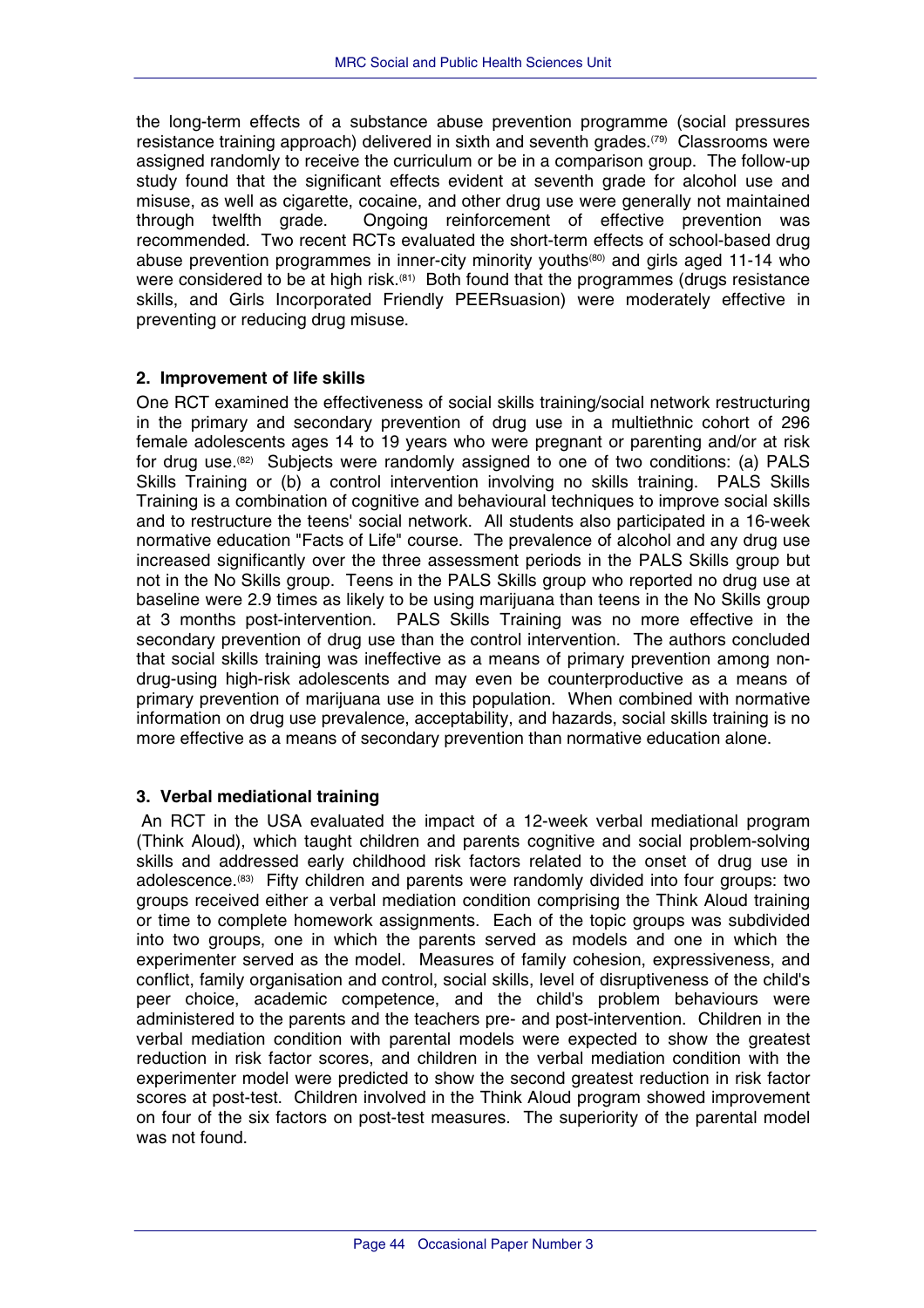## **Conclusions**

<span id="page-47-0"></span>The aim of this report was to identify evaluations of interventions to change healthrelated behaviours. Overall, only a few interventions were found to be effective, due to the lack of good quality trials. Furthermore, generalisabilty may be limited as many of the studies included in the reviews were undertaken in the USA. There was evidence of effectiveness for the following interventions:

**Tobacco smoking:** Effective smoking cessation interventions included nicotine replacement therapy; physician advice; smoking cessation programmes implemented in pregnancy; smoking cessation advice and counselling given by nurses; training health professionals to provide smoking cessation interventions; group programmes and individual smoking cessation counselling. There was no evidence of a difference in effect between individual and group counselling.

**Alcohol drinking:** Brief interventions (simple motivational counselling techniques) were effective for men, but effect on women alone is less clear; pharmacotherapy was effective in reducing relapse and number of drinking days; drink/drive interventions had a positive effect on reducing alcohol-related traffic events.

**Exercise:** GP advice to take more exercise; behavioural, diet and exercise programmes have all been shown to be effective in the treatment of adult obesity, particularly when two or more approaches are used in combination.

**Diet:** For the general population, the more effective health promotion interventions were those based on theories of behavioural change; the most successful breastfeeding promotion interventions were based in the USA and in general were long term, spanning the pre-and postnatal period and intensive, involving multiple contacts with a professional breastfeeding promoter or peer counsellor; family therapy programmes were effective in preventing the progression of obesity in already obese children; behavioural, diet and exercise programmes were shown to be effective in the treatment of adult obesity, particularly when two or more approaches are used in combination.

**Sexual risk-taking in young people:** AIDS risk reduction interventions can be effective in improving knowledge, attitudes, and behavioural intentions and in reducing risk practices. The most effective approach to HIV/AIDS risk reduction among young people is one that provides practical information and support in a non-didactic way. Schoolbased sex education can be effective in reducing teenage pregnancy especially when linked to access to contraceptive services. All of the theoretically-based interventions (multi-session programmes, which included skills training and strategies to modify perceived peer or partner beliefs about risk-taking behaviour) were effective in increasing condom use.

**Illicit drug use in young people:** Some school-based prevention programmes show evidence of effect in the short term (three months period).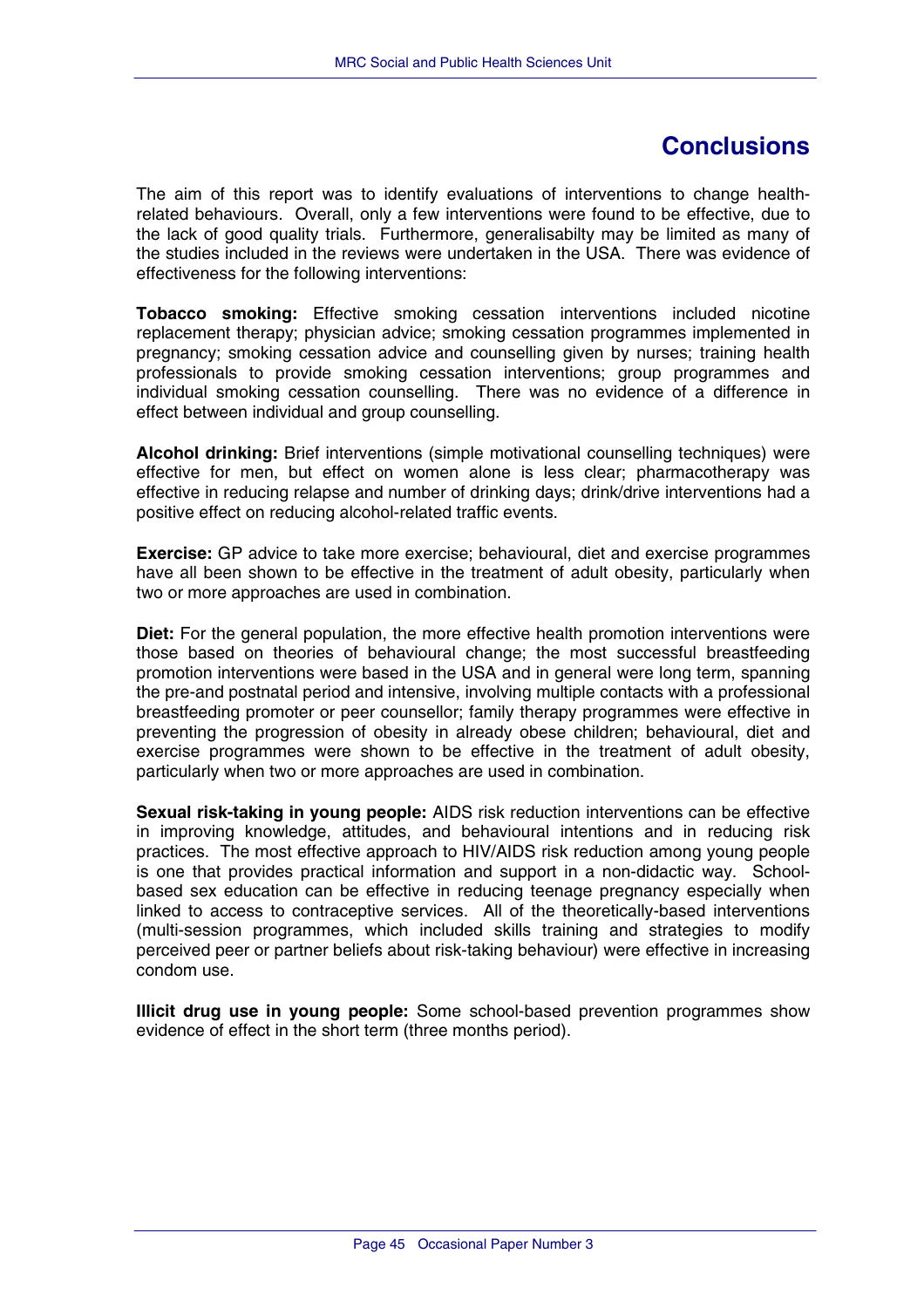## **References**

<span id="page-48-0"></span>1. Jadad A, Cook D, Jones A, Klassen T, Tugwell P, Moher M, et al. Methodology and reports of systematic reviews and meta-analyses. A comparison of Cochrane Reviews with articles published in paper-based journals. BMJ 1999;280:278 - 280.

2. Serra C, Cabezas C, Bonfill X, Pladevall-Vila M. Interventions for preventing tobacco use in public places [protocol]. In: The Cochrane Library, Issue 1, 2000. Oxford: Update Software.

3. Dawley L, Dawley HJ, Glasgow R, Rice J, Correa P. Worksite smoking control, discouragement, and cessation. Int J Addict 1993;28(8):719-33.

4. Rigotti N, Bourne D, Rosen A, Locke J, Schelling T. Workplace compliance with a no-smoking law: a randomized community intervention trial. Am J Public Health 1992;82(2):229-35.

5. Dissemination. Preventing the uptake of smoking in young people. Effective Health Care 1999;5(5).

6. Stead M, Hastings G. Developing options for a programme on adolescent smoking in Wales. Health Promotion Wales Technical Report; 1995. Report No.: 16: p32.

7. Thomas R, Busby K. School based programmes for preventing smoking [protocol]. In: The Cochrane Library, Issue 1, 2000. Oxford: Update Software.

8. Sowden A, Arblaster L. Community interventions for preventing smoking in young people. In: The Cochrane Library, Issue 1, 2000. Oxford: Update Software.

9. Lancaster T, Stead L. Interventions for preventing tobacco sales to minors. In: The Cochrane Library, Issue 1, 2000. Oxford: Update Software.

10. Waters E, Campbell R, Webster P, Spencer N. Family and carer smoking control programmes for reducing children's exposure to environmental tobacco smoke [protocol]. In: The Cochrane Library, Issue 1, 2000. Oxford: Update Software.

11. Silagy C, Mant D, Fowler G, Lancaster T. Nicotine replacement therapy for smoking cessation. In: The Cochrane Library, Issue 1, 2000. Oxford: Update Software.

12. Gourlay S, Stead L, Benowitz N. Clonidine for smoking cessation. In: The Cochrane Library, Issue 1, 2000. Oxford: Update Software.

13. Stead L, Hughes J. Lobeline for smoking cessation. In: The Cochrane Library, Issue 1, 2000. Oxford: Update Software.

14. Lancaster T, Stead L. Mecamylamine (a nicotine antagonist) for smoking cessation. In: The Cochrane Library, Issue 1, 2000. Oxford: Update Software.

15. Lancaster T, Stead L. Silver acetate for smoking cessation. In: The Cochrane Library, Issue 1, 2000. Oxford: Update Software.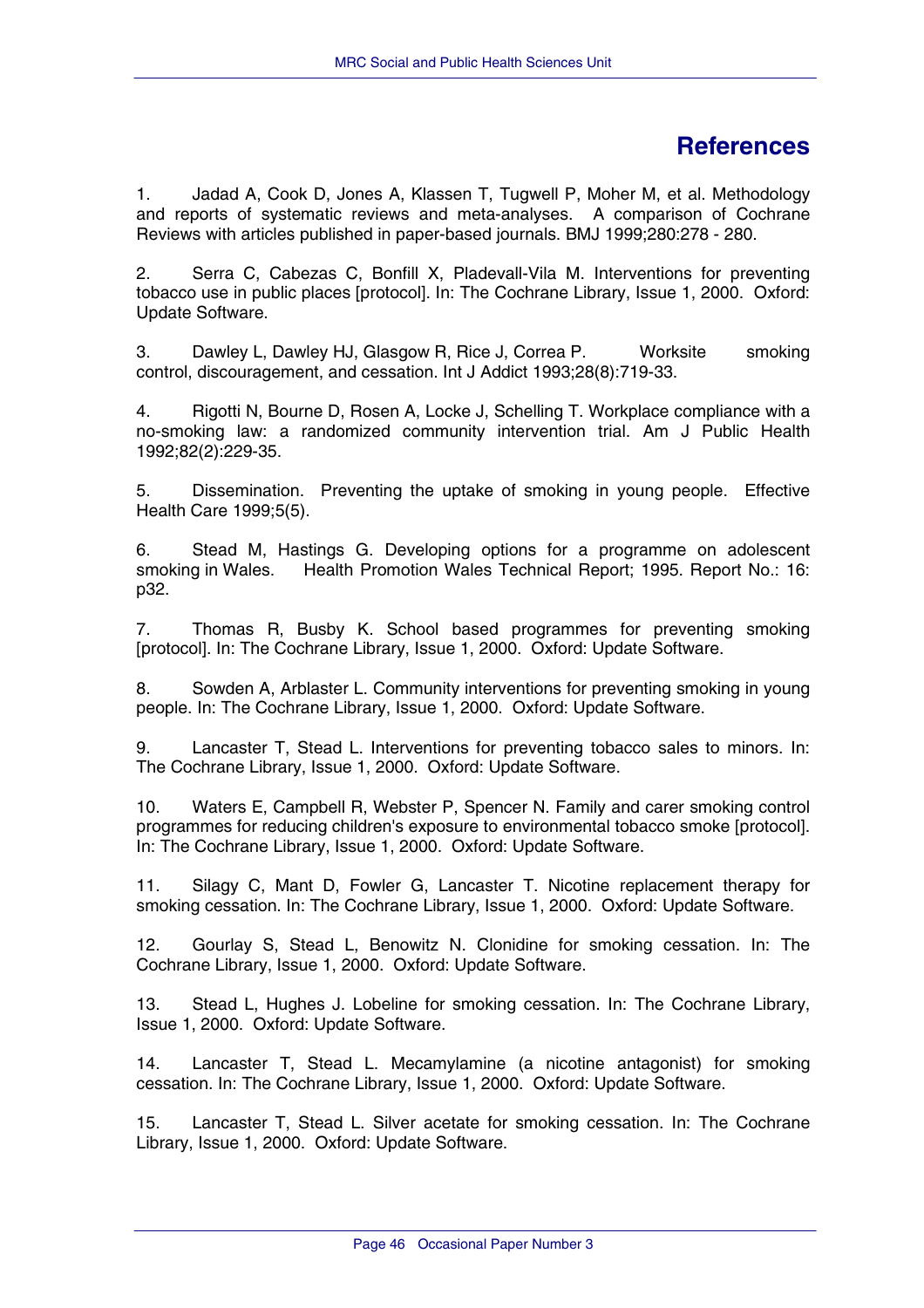16. Hughes J, Stead L, Lancaster T. Anxiolytics and antidepressants for smoking cessation. In: The Cochrane Library, Issue 1, 2000. Oxford: Update Software.

17. Silagy C, Ketteridge S. Physician advice for smoking cessation. In: The Cochrane Library, Issue 1, 2000. Oxford: Update Software.

18. Rice V, Stead L. Nursing interventions for smoking cessation. In: The Cochrane Library, Issue 1, 2000. Oxford: Update Software.

19. Lancaster T, Silagy C, Fowler G, Spiers I. Training health professionals in smoking cessation. In: The Cochrane Library, Issue 1, 2000. Oxford: Update Software.

20. Stead L, Lancaster T. Group behaviour therapy programmes for smoking cessation. In: The Cochrane Library, Issue 1, 2000. Oxford: Update Software.

21. Lancaster T, Stead L. Individual behavioural counselling for smoking cessation. In: The Cochrane Library, Issue 1, 2000. Oxford: Update Software.

22. Hajek P, Stead L. Aversive smoking for smoking cessation. In: The Cochrane Library, Issue 1, 2000. Oxford: Update Software.

23. Lancaster T, Stead L. Self-help interventions for smoking cessation. In: The Cochrane Library, Issue 1, 2000. Oxford: Update Software.

24. White A, Rampes H. Acupuncture for smoking cessation. In: The Cochrane Library, Issue 1, 2000. Oxford: Update Software.

25. Abbot N, Stead L, White A, Barnes J, Ernst E. Hypnotherapy for smoking cessation. In: The Cochrane Library, Issue 1, 2000. Oxford: Update Software.

26. Bains N, Pickett W, Hoey J. The use and impact of incentives in population-based smoking cessation programs: a review. Am J Health Prom 1998;12(5):307-320.

27. Nishi N, Jenicek M, Tatara K. A meta-analytic review of the effect of exercise on smoking cessation. J Epidemiol 1998;8(2):79-84.

28. Lumley J, Oliver S, Waters E. Interventions for promoting smoking cessation during pregnancy. In: The Cochrane Library, Issue 1, 2000. Oxford: Update Software.

29. Rigotti N, Munafo M. Interventions for smoking cessation in hospitalised patients [protocol]. In: The Cochrane Library, Issue 1, 2000. Oxford: Update Software.

30. Secker-Walker R. Community interventions for reducing smoking among adults [protocol]. In: The Cochrane Library, Issue 1, 2000. Oxford: Update Software.

31. Foxcroft D, Lister-Sharp D, Lowe G. Alcohol misuse prevention for young people: a systematic review reveals methodological concerns and lack of reliable evidence of effectiveness. Addiction 1997;92(5):531-537.

32. Poikolainen K. Effectiveness of brief interventions to reduce alcohol intake in primary health care populations: a meta-analysis. Preventive Medicine 1999;28(503- 509).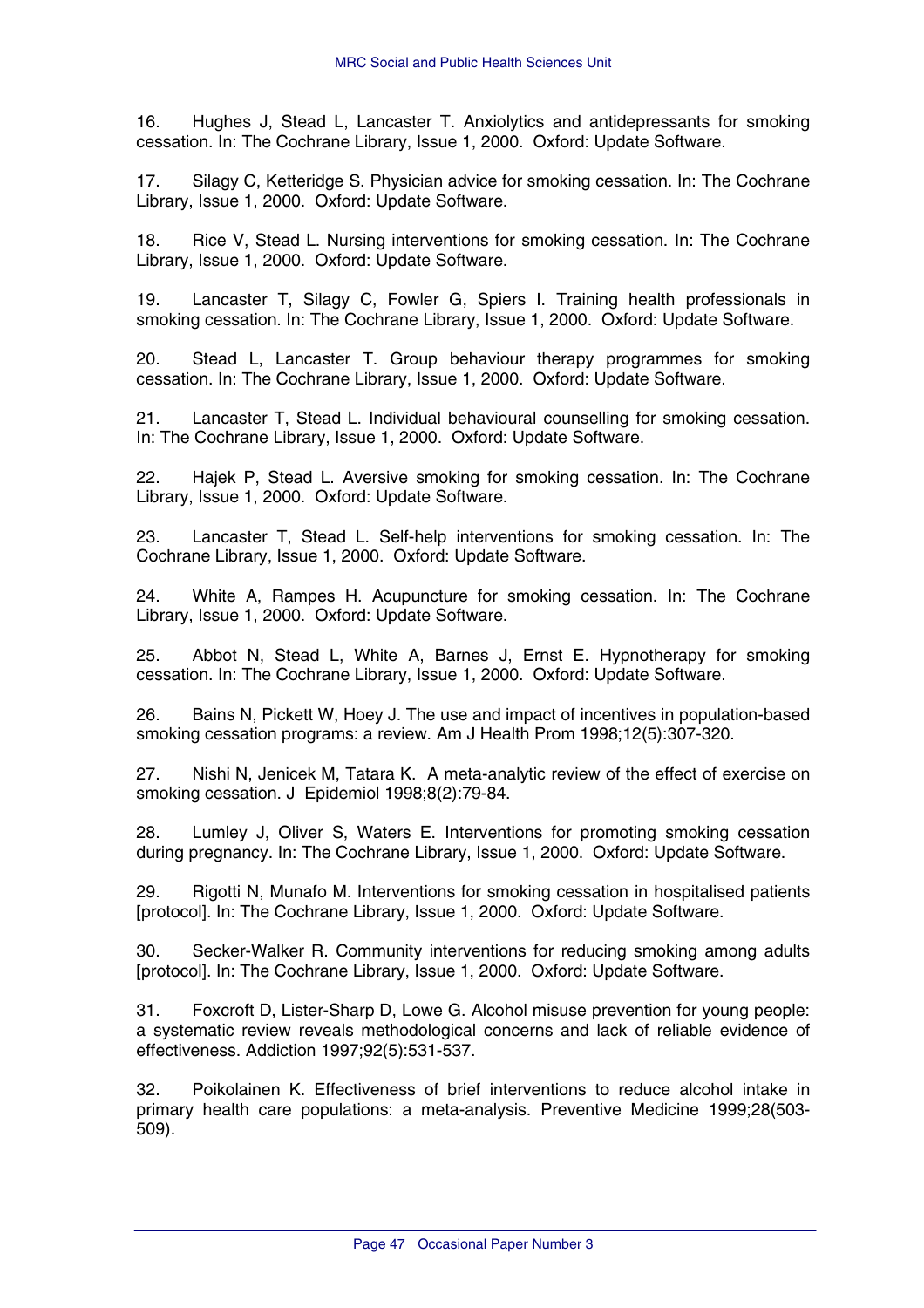33. Wilk A, Jensen N, Havighurst T. Meta-analysis of randomized control trials addressing brief interventions in heavy alcohol drinkers. Journal of General Internal Medicine 1997; 12(5): 274-283.

34. Kahan M, Wilson L, Becker L. Effectiveness of physician-based interventions with problem drinkers: a review. Can Med Ass J 1995;152(6):851-859.

35. Ashenden R, Silagy C, Weller D. A systematic review of the effectiveness of promoting lifestyle change in general practice. Fam Prac 1997;14(2):160-175.

36. Agosti V. The efficacy of treatments in reducing alcohol consumption: a metaanalysis. Int J Addict 1995;30(8):1067-1077.

37. Reynolds K, Coombs D, Lowe J, Peterson P, Gayoso E. Evaluation of a self-help program to reduce alcohol consumption among pregnant women. Int J Addict 1995;30(4):427-43.

38. Belizan J, Barros F, Langer A, Farnot U, Victora C, Villar J. Impact of health education during pregnancy on behavior and utilization of health resources. Am J Obstet Gynecol 1995;173(3 I):894-899.

39. Calabro K, Taylor W, Kapadia A. Pregnancy, alcohol use and the effectiveness of written health education materials. Patient Educ Couns 1996;29(4):301-9.

40. Wells-Parker E, Bangert-Drowns R, McMillen R, Williams M. Final results from a meta-analysis of remedial interventions with drink/drive offenders. Addiction 1995;90:907-926.

41. Dishman R, Buckworth J. Increasing physical activity: a quantitative synthesis. Med Sc Sports Exer 1996;28(6):706-719.

42. Hillsdon M, Thorogood M. A systematic review of physical activity promotion strategies. Br J Sports Med 1996;30(2):84-89.

43. Hillsdon M, Thorogood M, Anstiss T, Morris J. Randomised controlled trials of physical activity promotion in free living populations: a review. Journal of Epidemiology and Community Health 1995;49:448-453.

44. Riddoch C, Puig-Ribera A, Cooper A. Effectiveness of physical activity promotion schemes in primary care: a review. Health Promotion Effectiveness Reviews 1998;14:1- 79.

45. van Poppel M, Koes B, Smid T, Bouter L. A systematic review of controlled clinical trials on the prevention of back pain in industry. Occupational and Environmental Medicine 1997;54:841-847.

46. Blue C, Conrad K. Adherence to worksite exercise programs: an integrative review of recent research. AOHN Journal 1995;43(2):76-86.

47. Karas B, Conrad K. Back injury prevention interventions in the workplace: an integrative review. AAOHN Journal 1996;44(4):189-196.

48. Kramer M. Regular aerobic exercise during pregnancy. In: The Cochrane Library, Issue 1, 2000. Oxford: Update Software.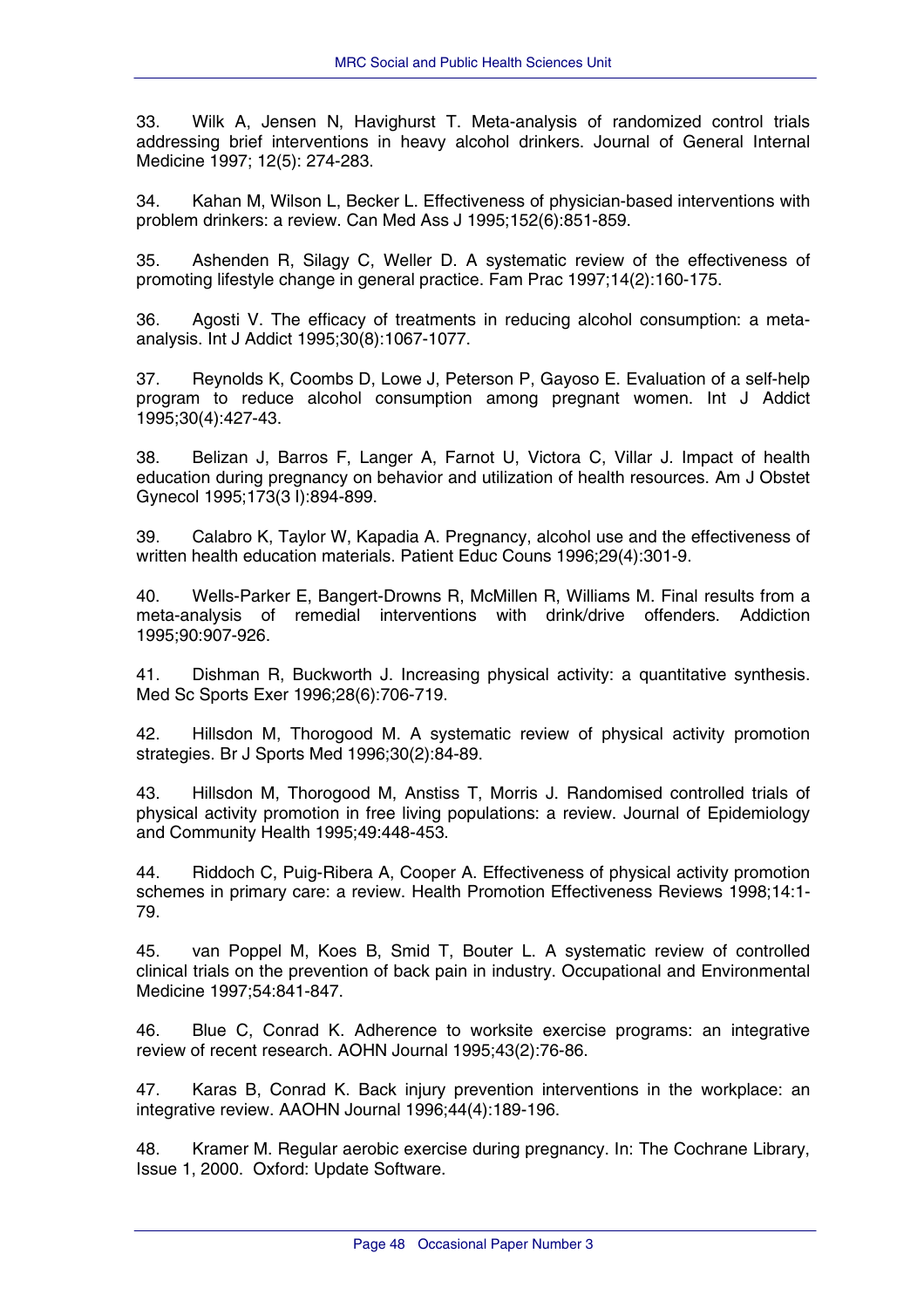49. Glenny A, O'Meara S. Systematic review of interventions in the treatment and prevention of obesity. York: CRD; 1997. Report No.: Report 10.

50. Epstein L, Coleman K, Myers M. Exercise in treating obesity in children and adolescents. Med Sc Sports Exer 1996;28(4):428-435.

51. See Tai S, Parsons T, Rutherford O, Iliffe S. Physical activity for the prevention and treatment of osteoporosis in men [protocol]. In: The Cochrane Library, Issue 1, 2000. Oxford: Update Software.

52. Roe L, Hunt P, Bradshaw H, Rayner M. Health promotion interventions to promote healthy eating in the general population: a review. Health Promotion Effectiveness Reviews 1997;6:1-198.

53. Contento I, Balch G, Bronner Y, Lytle L, Maloney S, Olson C, et al. The effectiveness of nutrition education and implications for nutrition education policy, programs, and research: a review of research. J Nut Ed 1995;7(6):277-418.

54. Brunner E, White I, Thorogood M, Bristow A, Curle D. Can dietary interventions change diet and cardiovascular risk factors? A meta-analysis of randomized controlled trials. Am J Public Health 1997;87:1415-22.

55. Hardeman W, Griffen S, Johnston M, Kinmonth A, Wareham N. Interventions to prevent weight gain: a systematic review of psychological models and behaviour change methods. International Journal of Obesity 2000;24:131-143.

56. Anderson A, Cox D, McKellar S, Reynolds J, Lean M. Take Five: a nutrition education intervention to increase fruity and vegetable intakes: impact on attitudes towards dietary change. Br J Nut 1998;80:133-140.

57. Cox D, Anderson A, Reynolds J, McKellar S, Lean M. Take Five: a nutrition education intervention to increase fruity and vegetable intakes: impact on consumer choice and nutrient intakes. Br J Nut 1998;80:123-131.

58. Tedstone A, Dunce N, Aviles M, Shetty P, Daniels L. Effectiveness of interventions to promote healthy feeding in infants under one year of age: a review. Health Promotion Effectiveness Reviews 1998;9.

59. McArthur D. Heart healthy eating behaviors of children following a school-based intervention: a meta-analysis. Issues in Comprehensive Pediatric Nursing 1998; 21(1):35-48.

60. White M, Carlin L, Rankin J, Adamson A. Effectiveness of interventions to promote healthy eating in people from minority ethnic groups: a review. Health Promotion Effectiveness Reviews 1998; 12(1-124.).

61. Fletcher A, Rake C. Effectiveness of interventions to promote healthy eating in elderly people living in the community: a review. Health promotion effectiveness reviews 1998;8.

62. Brand M, Mulrow C, Chiquette E, Angel L, Cornell J, Summerbell C, et al. Weightreduction through dieting for control of hypertension in adults. In: The Cochrane Library, Issue 1, 2000. Oxford: Update Software.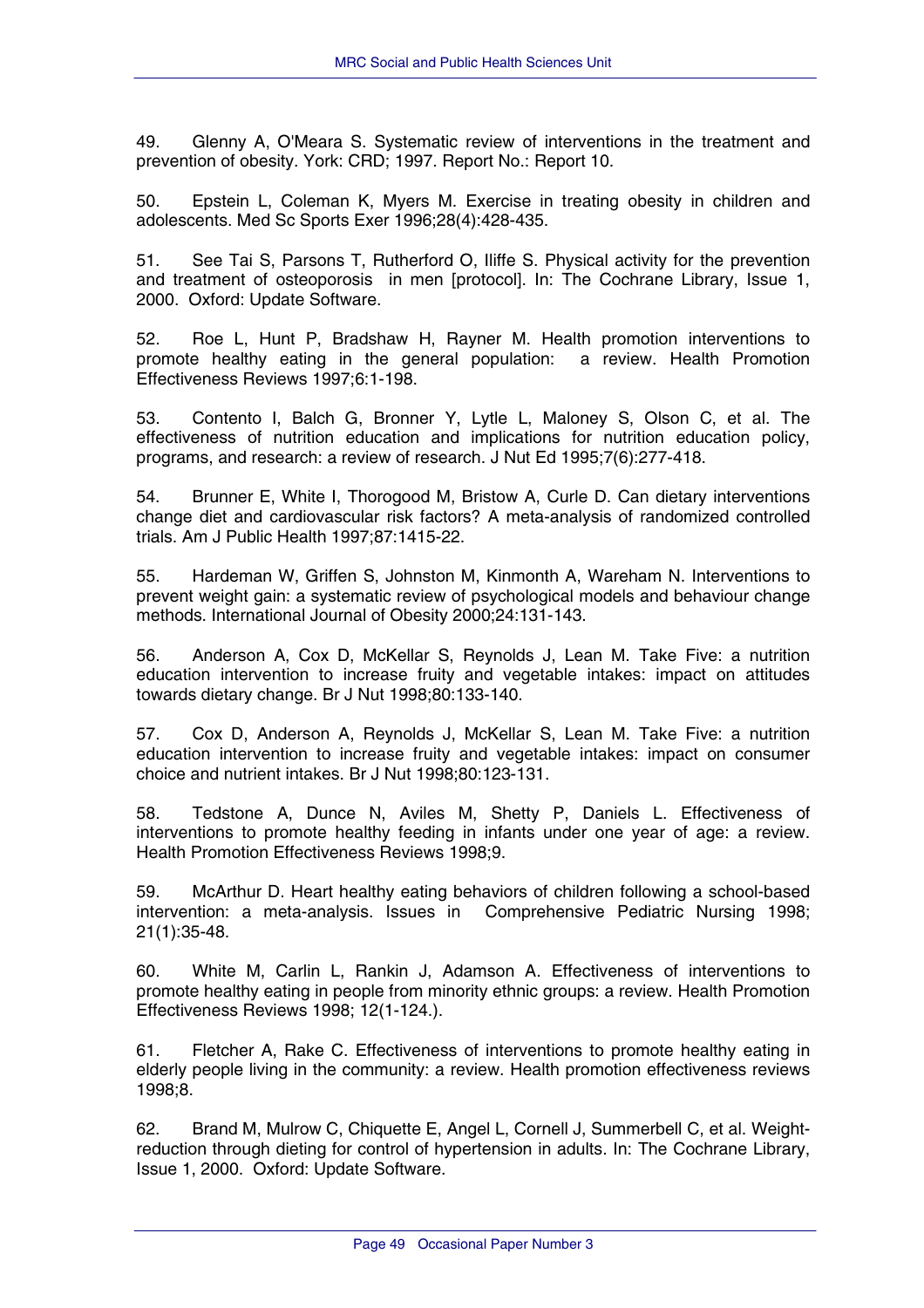63. Kramer M. Nutritional advice in pregnancy. In: The Cochrane Library, Issue 1, 2000. Oxford: Update Software.

64. van Teijlingen E, Wilson B, Barry N, Ralph A, McNeill G, Graham W, et al. Effectiveness of interventions to promote healthy eating in pregnant women and women of childbearing age. Health promotion effectiveness reviews 1998;11.

65. Summerbell C, Glasziou P. Advice on low-fat diets for reducing obesity [protocol]. In: The Cochrane Library, Issue 1, 2000. Oxford: Update Software.

66. Miller W, Koceja D, Hamilton E. A meta-analysis of the past 25 years of weight loss research using diet, exercise or diet plus exercise intervention. International Journal of Obesity 1997; 21:941-947.

67. Campbell K, Waters E, O'Meara S, Summerbell C. Interventions for preventing obesity in children [protocol]. In: The Cochrane Library, Issue 1, 2000. Oxford: Update Software.

68. Kim N, Stanton B, Li X, Dickersin K, Galbraith J. Effectiveness of the 40 adolescent aids-risk reduction interventions. J Adolesc Health 1997;20(3):204-215.

69. Oakley A, Fullerton D. Risk, knowledge and behaviour: HIV/AIDS education programmes and young people. Report for North Thames Regional Health Authority. London:: University of London, Social Science Research Unit 88.; 1994.

70. Grossman D, Arbess G, Cavacuiti C, Urbshott G. Interventions for preventing HIV infection in street youth [protocol]. In: The Cochrane Library, Issue 1, 2000. Oxford: Update Software.

71. Peersman G, Sogolow E, Harden A. Interventions for preventing HIV infection in young people [protocol]. In: The Cochrane Library, Issue 1, 2000. Oxford: Update Software.

72. Dissemination. UoYNCfRa. Preventing and reducing the adverse effects of unintended teenage pregnancies. Effective Health Care 1997;3(1):1-12.

73. Kirby D, Short L, Collins J, Rugg D, Kolbe L, Howard M, et al. School-based programs to reduce sexual risk behaviors: a review of effectiveness. Pub Health Rep 1994;109(3):339-360.

74. Oakley A, Fullerton D, Holland J, Arnold S, France-Dawson M, Kelley P. Sexual health education interventions for young people: a methodological review. BMJ 1995;310:158-62.

75. Wingood G, DiClemente R. HIV sexual risk reduction interventions for women: a review. Am J Prev Med 1996;12(3):209-217.

76. White D, Pitts M. Health promotion with young people for the prevention of substance misuse. Health promotion effectiveness reviews 1997;5.

77. Belcher H, Shinitzky H. Substance abuse in children - prediction, protection, and prevention (review). Archives of Pediatrics & Adolescent Medicine 1998;152(10):952- 960.